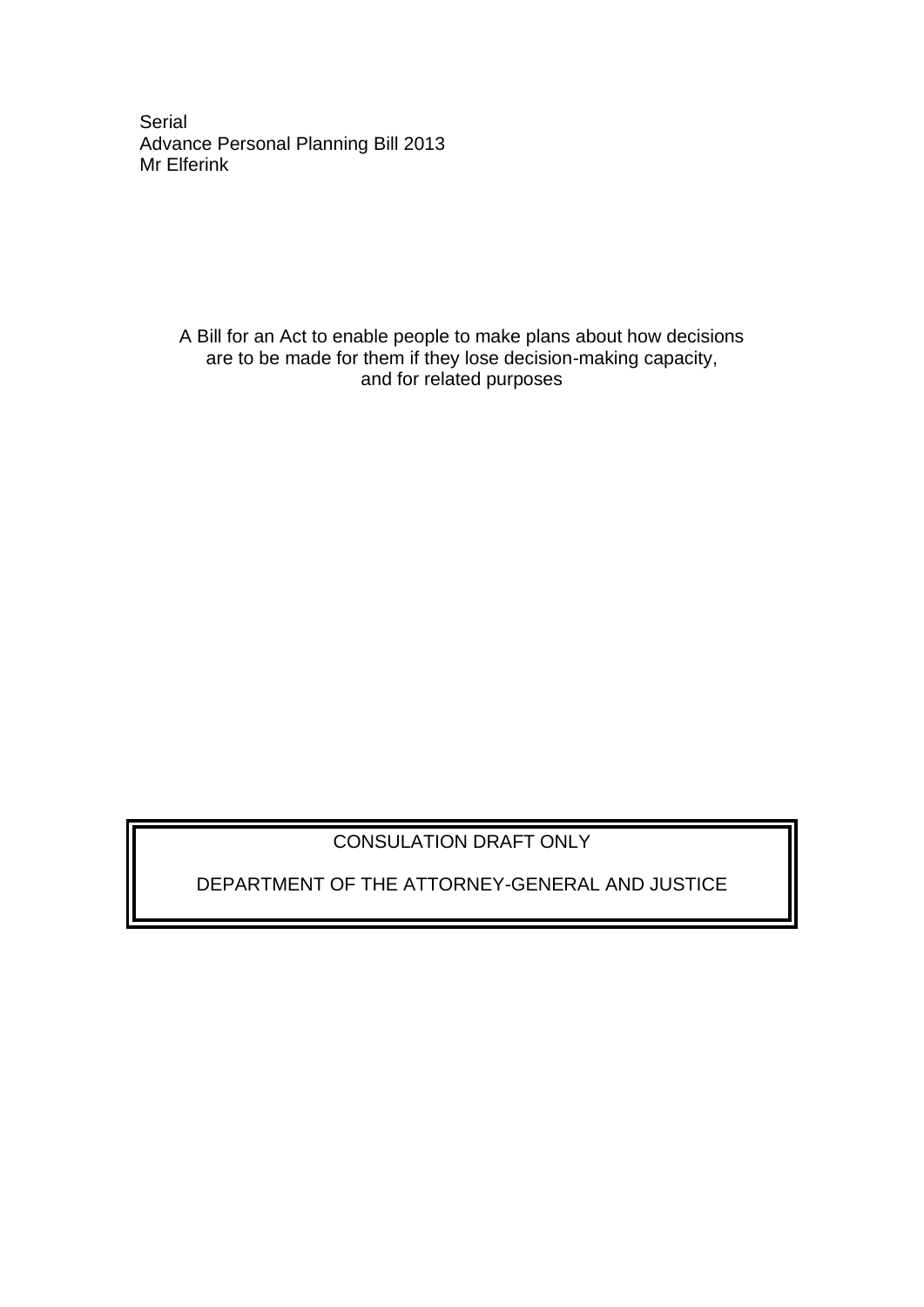## **NORTHERN TERRITORY OF AUSTRALIA**

## **ADVANCE PERSONAL PLANNING ACT 2013**

**Act No. [ ] of 2013** \_\_\_\_\_\_\_\_\_\_\_\_\_\_\_\_\_\_\_\_

\_\_\_\_\_\_\_\_\_\_\_\_\_\_\_\_\_\_\_\_

# **Table of provisions**

| Part 1<br><b>Preliminary matters</b> |
|--------------------------------------|
|--------------------------------------|

| 2              |                                                       |  |
|----------------|-------------------------------------------------------|--|
| 3              |                                                       |  |
| $\overline{4}$ |                                                       |  |
| 5              |                                                       |  |
| 6              | Decision-making capacity and impaired decision-making |  |
|                |                                                       |  |
|                |                                                       |  |

# **Part 2 Advance personal plans**

# **Part 3 Decision makers**

| <b>Division 1</b><br><b>Appointments</b> |
|------------------------------------------|
|------------------------------------------|

| 15 |  |
|----|--|
| 16 |  |
| 17 |  |
| 18 |  |
| 19 |  |

## **Division 2 Authority of decision makers**

| 20 |  |
|----|--|
| 21 |  |
| 22 |  |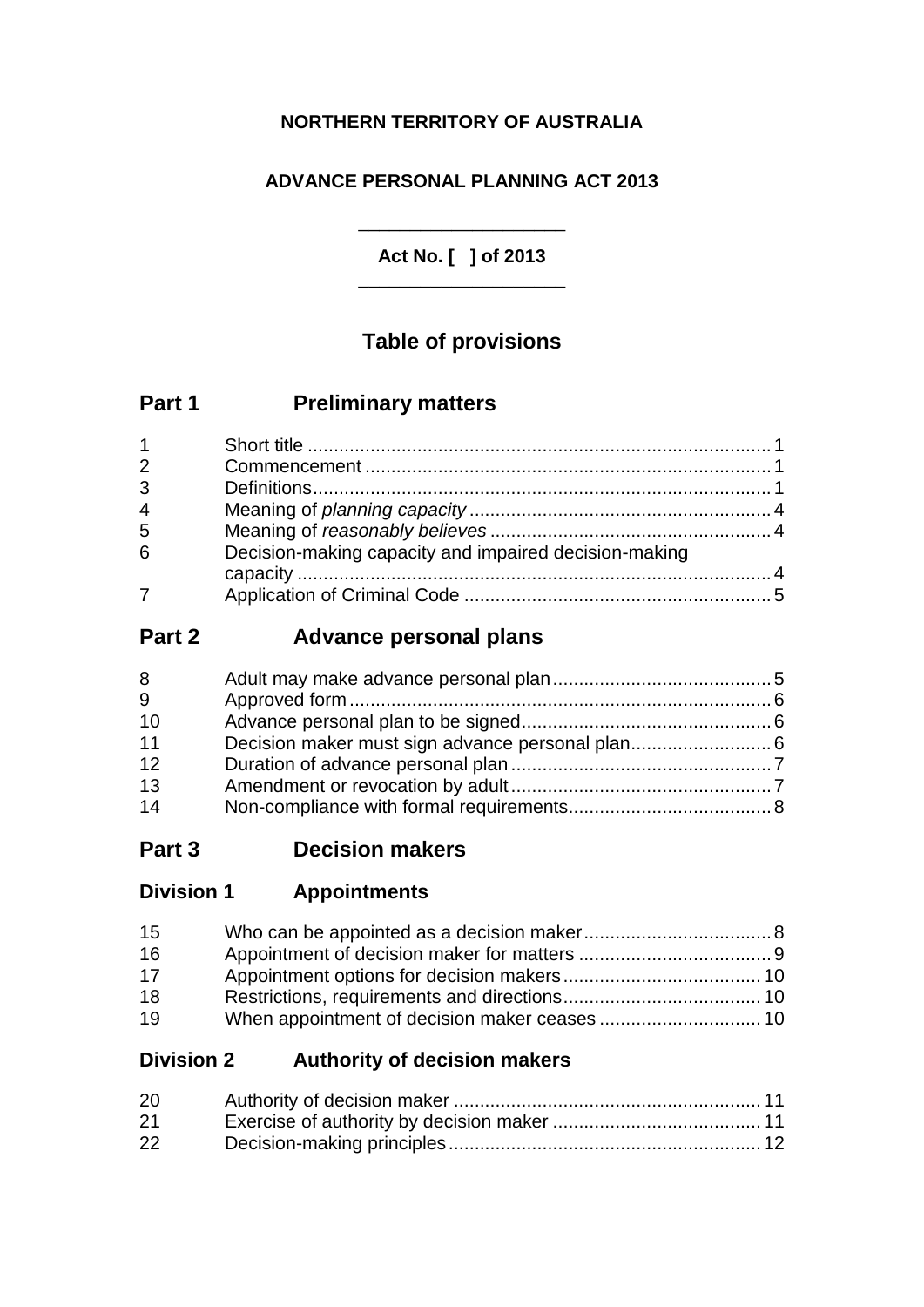| 23                | When non-compliance with advance care statement is                                                             |    |
|-------------------|----------------------------------------------------------------------------------------------------------------|----|
|                   |                                                                                                                |    |
| 24                |                                                                                                                |    |
| 25                | Effect of exercise of authority by decision maker 15<br>Decision maker unaware of entitlement to act or not 15 |    |
| 26                |                                                                                                                |    |
| <b>Division 3</b> | Specific powers and duties of decision<br>makers                                                               |    |
| 27                |                                                                                                                |    |
| 28                | Information and things may be given to decision maker 16                                                       |    |
| 29                |                                                                                                                |    |
| 30                |                                                                                                                |    |
| 31                |                                                                                                                |    |
| 32                |                                                                                                                |    |
| 33                | Transfer when person ceases to be decision maker                                                               |    |
| <b>Division 4</b> | <b>Reimbursement and remuneration</b>                                                                          |    |
| 34                |                                                                                                                |    |
| 35                |                                                                                                                |    |
| 36                | Reimbursement and remuneration for other services provided                                                     |    |
|                   |                                                                                                                |    |
| Part 4            | <b>Consent to health care action</b>                                                                           |    |
| <b>Division 1</b> | <b>Preliminary matters about consent to health</b><br>care action                                              |    |
|                   |                                                                                                                |    |
|                   |                                                                                                                |    |
| 37<br>38          |                                                                                                                |    |
|                   | When statement in advance personal plan constitutes                                                            |    |
| <b>Division 2</b> | <b>Consent to health care action</b>                                                                           |    |
| 39                |                                                                                                                |    |
| 40                |                                                                                                                |    |
| 41                | Consent decision by decision maker or adult guardian  24                                                       |    |
| 42                |                                                                                                                |    |
| 43                |                                                                                                                |    |
| <b>Division 3</b> | <b>Health care providers</b>                                                                                   |    |
| 44                | Health care provider relying on advance consent decision27                                                     |    |
| 45                | Health care provider relying on consent of decision maker or                                                   |    |
|                   |                                                                                                                |    |
| 46                |                                                                                                                |    |
| 47                | Health care provider relying on another provider to ascertain                                                  |    |
|                   |                                                                                                                |    |
|                   | Advance Personal Planning Act 2013                                                                             | Ϊİ |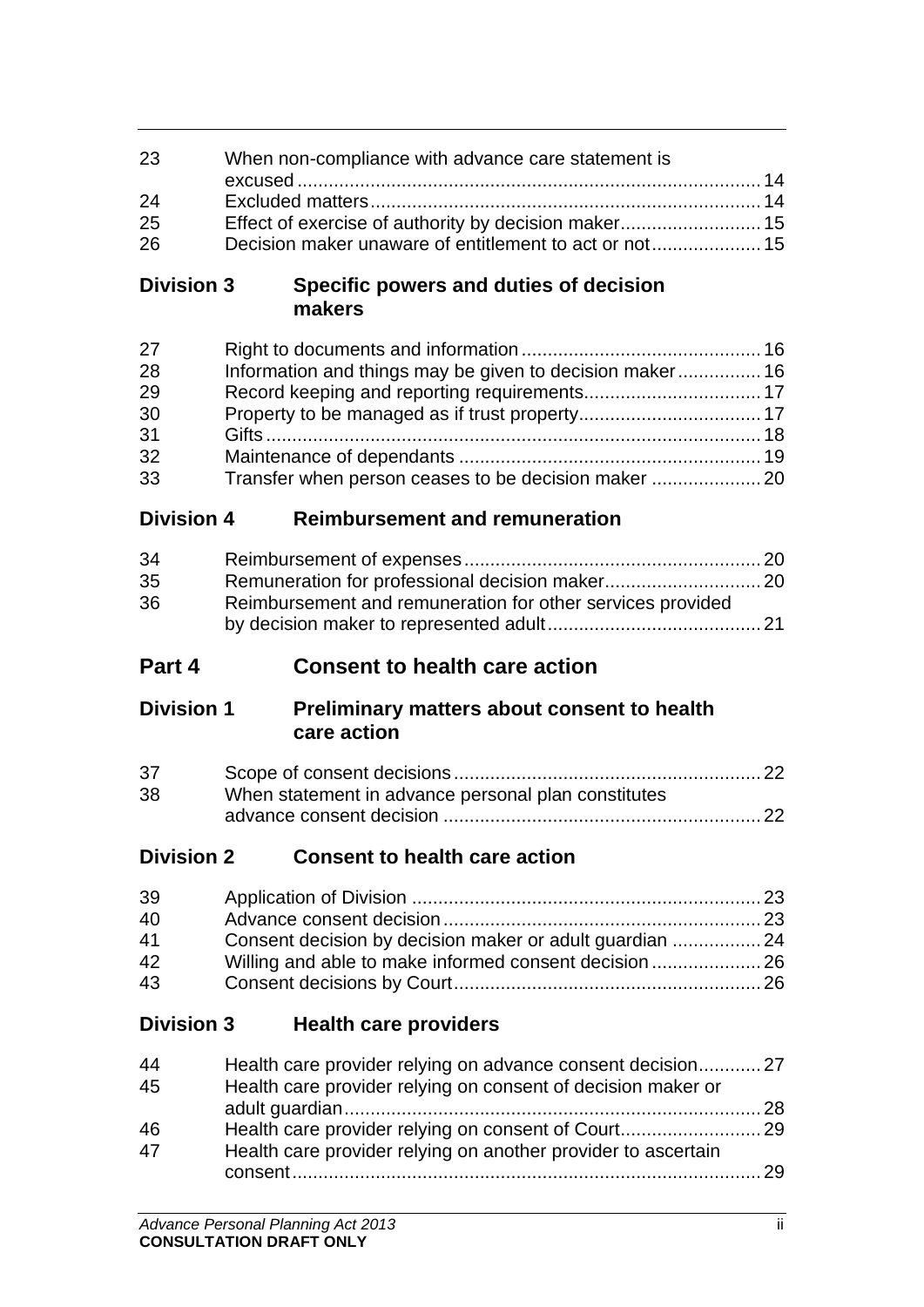| 48 | Health care provider acting with consent of adult when |  |
|----|--------------------------------------------------------|--|
|    |                                                        |  |

## **Division 4 Miscellaneous matters**

| 49 |                                                              |  |
|----|--------------------------------------------------------------|--|
| 50 |                                                              |  |
| 51 |                                                              |  |
| 52 | Other laws allowing treatment without consent not affected32 |  |
| 53 |                                                              |  |

# **Part 5 Role of the Local Court**

| <b>Division 1</b> | <b>Jurisdiction of Local Court</b> |
|-------------------|------------------------------------|
|-------------------|------------------------------------|

| 54 |                                                              |  |
|----|--------------------------------------------------------------|--|
| 55 | Court to act in accordance with decision-making principles32 |  |
| 56 |                                                              |  |
| 57 |                                                              |  |
| 58 |                                                              |  |
| 59 | Court may amend or revoke advance personal plan 34           |  |
| 60 |                                                              |  |
| 61 |                                                              |  |
| 62 |                                                              |  |
| 63 |                                                              |  |

## **Division 2 Procedure for Local Court**

| 64 |  |
|----|--|
| 65 |  |
| 66 |  |
| 67 |  |

# **Division 3 Appeals to Supreme Court**

| 68 |  |
|----|--|
| 69 |  |
| 70 |  |
| 71 |  |

- **Part 6 Enforcement**
- **Division 1 Investigations**

| 72<br>Requirement to provide information, produce documents etc40 |  |
|-------------------------------------------------------------------|--|
|-------------------------------------------------------------------|--|

# **Division 2 Offences**

| 73 |  |  |
|----|--|--|
|----|--|--|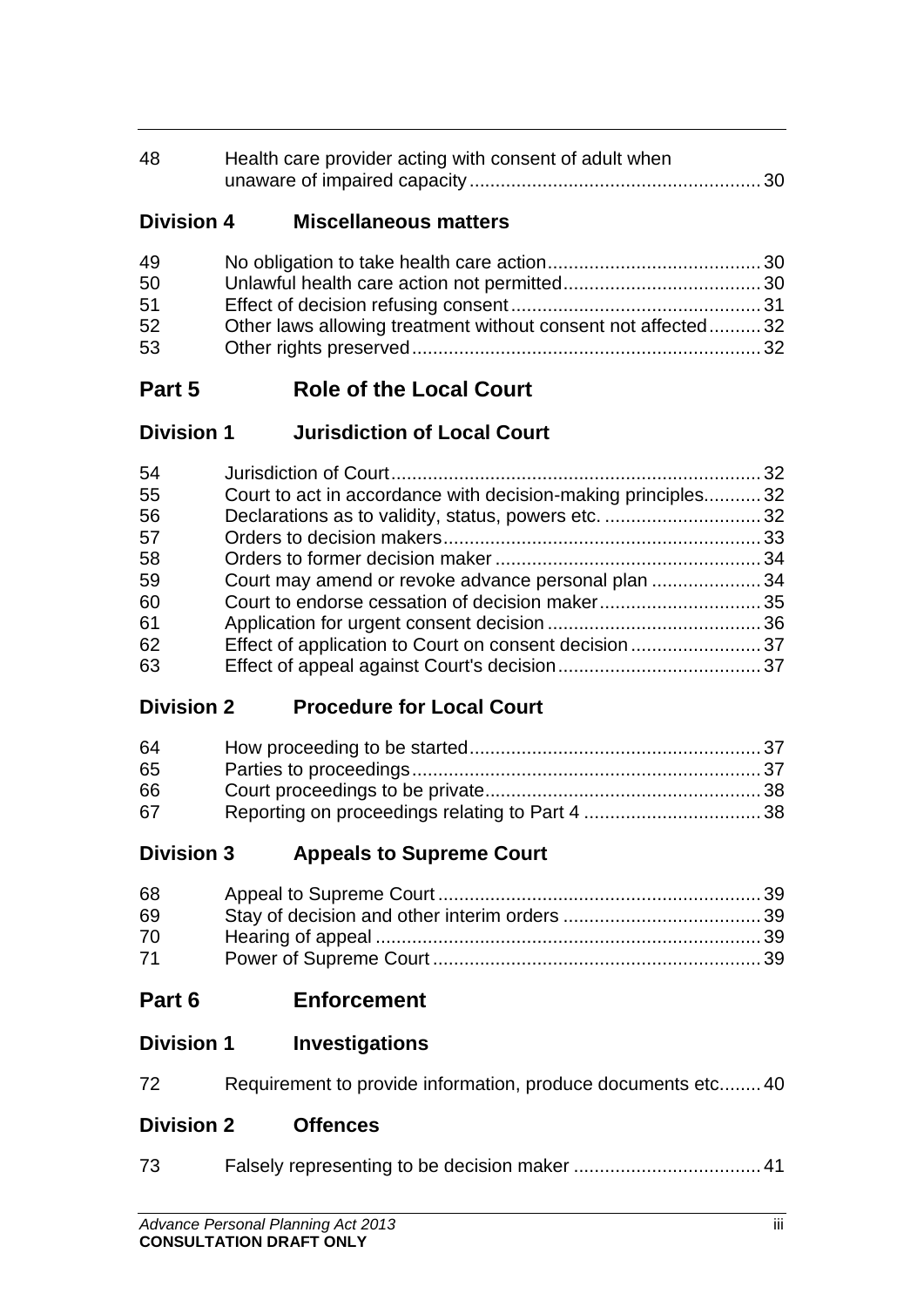| 74<br>75<br>76<br>77 | Improper inducement in relation to advance personal plan 41<br>Improper exercise of authority by decision maker  42<br>Inducing decision maker to exercise authority improperly  42 |                                                                              |  |  |
|----------------------|-------------------------------------------------------------------------------------------------------------------------------------------------------------------------------------|------------------------------------------------------------------------------|--|--|
| <b>Division 3</b>    |                                                                                                                                                                                     | <b>Criminal liability for offences</b>                                       |  |  |
| 78                   |                                                                                                                                                                                     |                                                                              |  |  |
| <b>Division 4</b>    |                                                                                                                                                                                     | <b>Consequences of conviction</b>                                            |  |  |
| 79                   | Termination of appointment as decision maker and                                                                                                                                    |                                                                              |  |  |
| 80                   |                                                                                                                                                                                     | Payment of compensation to represented adult  44                             |  |  |
| <b>Division 5</b>    |                                                                                                                                                                                     | Legal proceedings                                                            |  |  |
| 81<br>82             |                                                                                                                                                                                     |                                                                              |  |  |
| Part 7               |                                                                                                                                                                                     | <b>Miscellaneous matters</b>                                                 |  |  |
| 83<br>84<br>85<br>86 |                                                                                                                                                                                     |                                                                              |  |  |
| Part 8               |                                                                                                                                                                                     | <b>Repeals and transitional matters</b>                                      |  |  |
| <b>Division 1</b>    |                                                                                                                                                                                     | <b>Repeals</b>                                                               |  |  |
| 87                   |                                                                                                                                                                                     |                                                                              |  |  |
| <b>Division 2</b>    |                                                                                                                                                                                     | <b>Transitional matters for Advance Personal</b><br><b>Planning Act 2013</b> |  |  |
| 88                   |                                                                                                                                                                                     | Continuation of directions under Natural Death Act47                         |  |  |
| Part 9               |                                                                                                                                                                                     | <b>Consequential amendments</b>                                              |  |  |
| <b>Division 1</b>    |                                                                                                                                                                                     | <b>Adult Guardianship Act</b>                                                |  |  |
| 89                   |                                                                                                                                                                                     |                                                                              |  |  |
| <b>Division 2</b>    |                                                                                                                                                                                     | <b>Aged and Infirm Persons Property Act</b>                                  |  |  |
| 90                   |                                                                                                                                                                                     |                                                                              |  |  |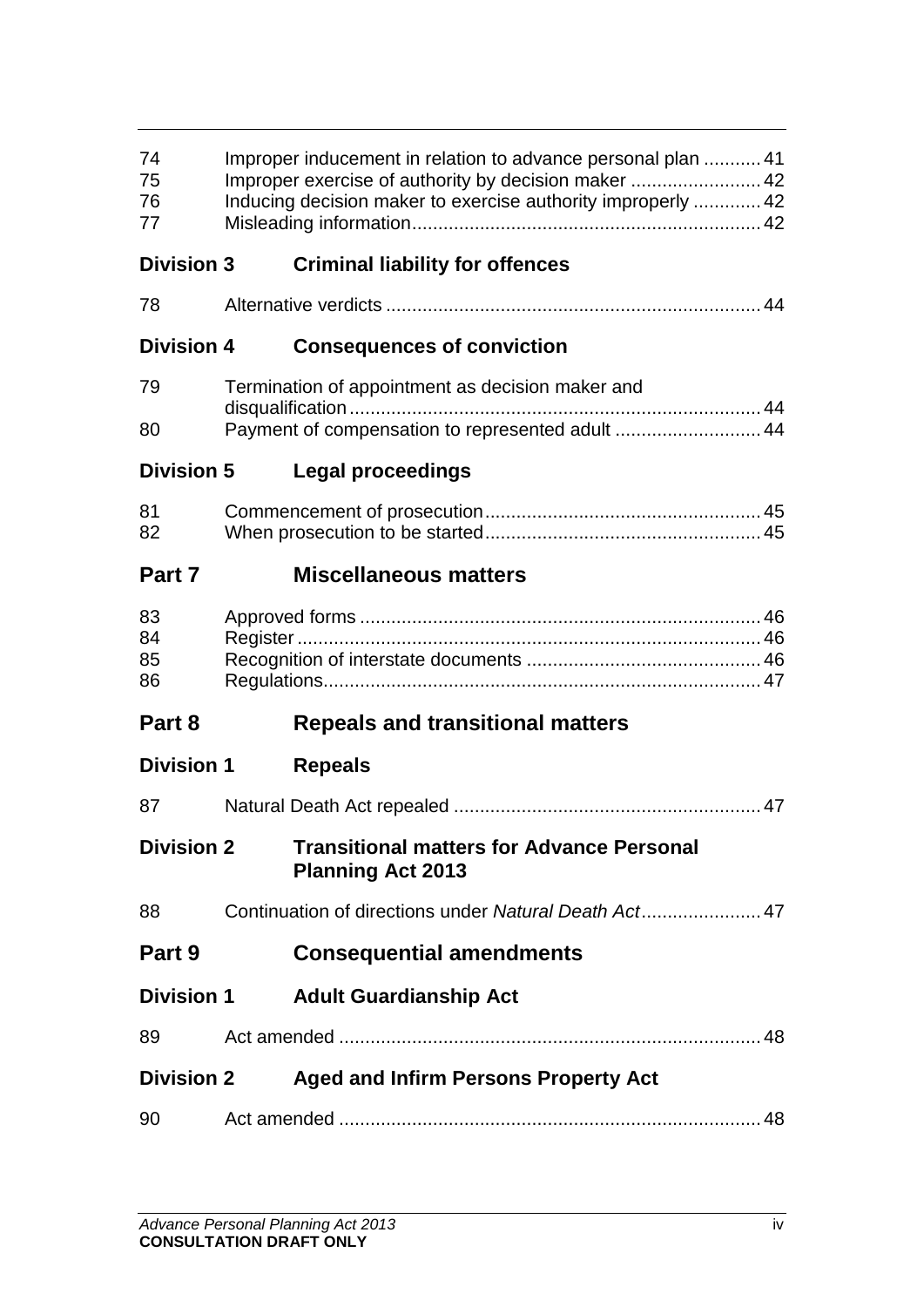|       | <b>Division 3 Disability Services Act</b>          |  |
|-------|----------------------------------------------------|--|
|       |                                                    |  |
|       | <b>Division 4 Emergency Medical Operations Act</b> |  |
|       |                                                    |  |
|       | Division 5 Mental Health and Related Services Act  |  |
|       |                                                    |  |
|       | <b>Division 6 Powers of Attorney Act</b>           |  |
|       |                                                    |  |
|       | <b>Division 7 Transplantation and Anatomy Act</b>  |  |
|       |                                                    |  |
|       | Division 8 Other laws                              |  |
| 96 10 |                                                    |  |
|       | Schedule Other laws amended                        |  |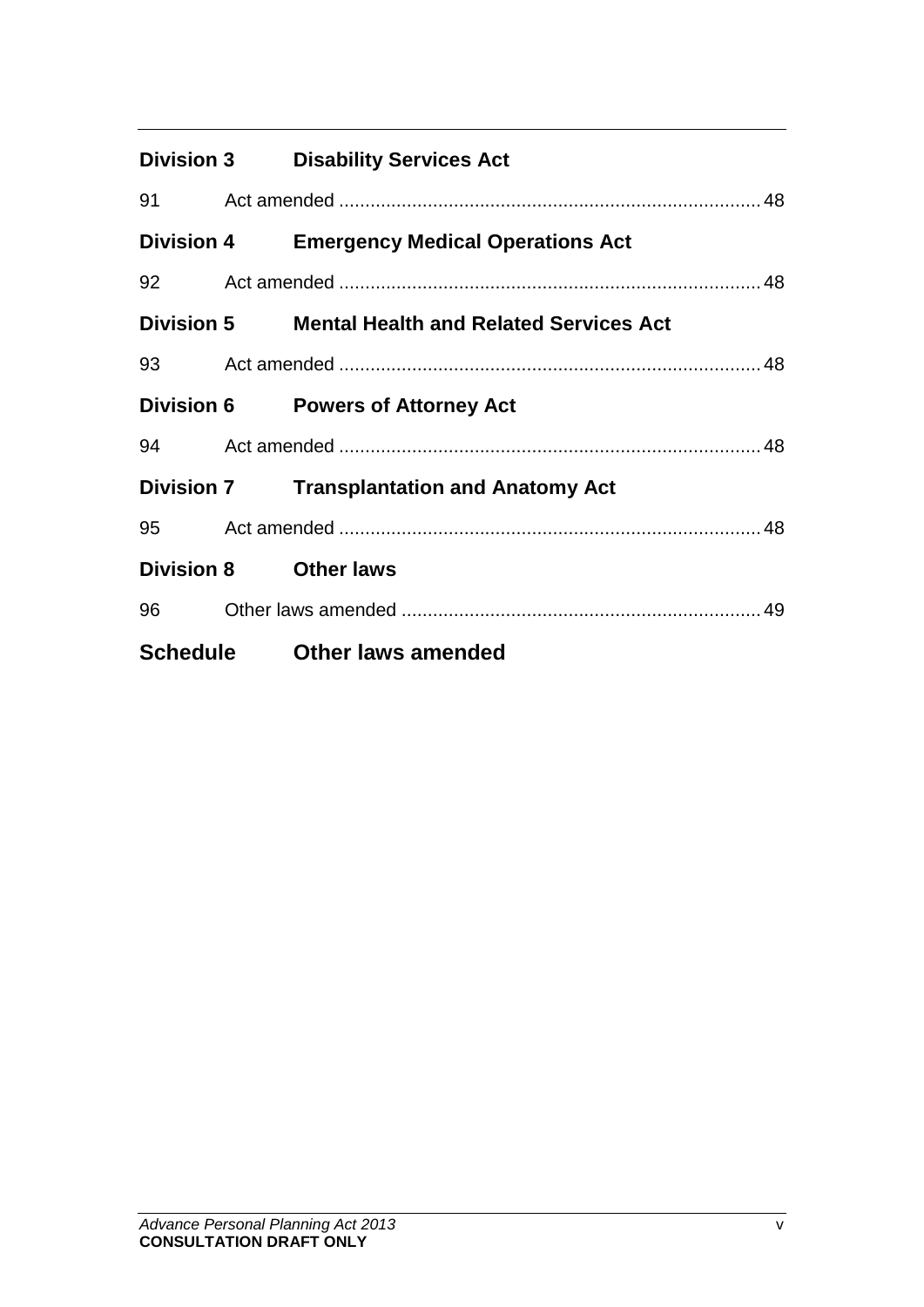

# **NORTHERN TERRITORY OF AUSTRALIA** \_\_\_\_\_\_\_\_\_\_\_\_\_\_\_\_\_\_\_\_

## **Act No. [ ] of 2013** \_\_\_\_\_\_\_\_\_\_\_\_\_\_\_\_\_\_\_\_

An Act to enable people to make plans about how decisions are to be made for them if they lose decision-making capacity, and for related purposes

> [*Assented to [ ] 2013*] [*Second reading [ ] 2013*]

**The Legislative Assembly of the Northern Territory enacts as follows:**

# **Part 1 Preliminary matters**

### **1 Short title**

This Act may be cited as the *Advance Personal Planning Act 2013*.

### **2 Commencement**

This Act commences on the day fixed by the Administrator by *Gazette* notice.

### **3 Definitions**

In this Act:

*adult guardian* means a guardian under the *Adult Guardianship Act*.

*advance care statement* means a statement set out in an advance personal plan as mentioned in section [8\(](#page-10-0)1)(b).

*advance consent decision* means a consent decision about health care action set out in an advance personal plan as mentioned in section [8\(](#page-10-0)1)(a).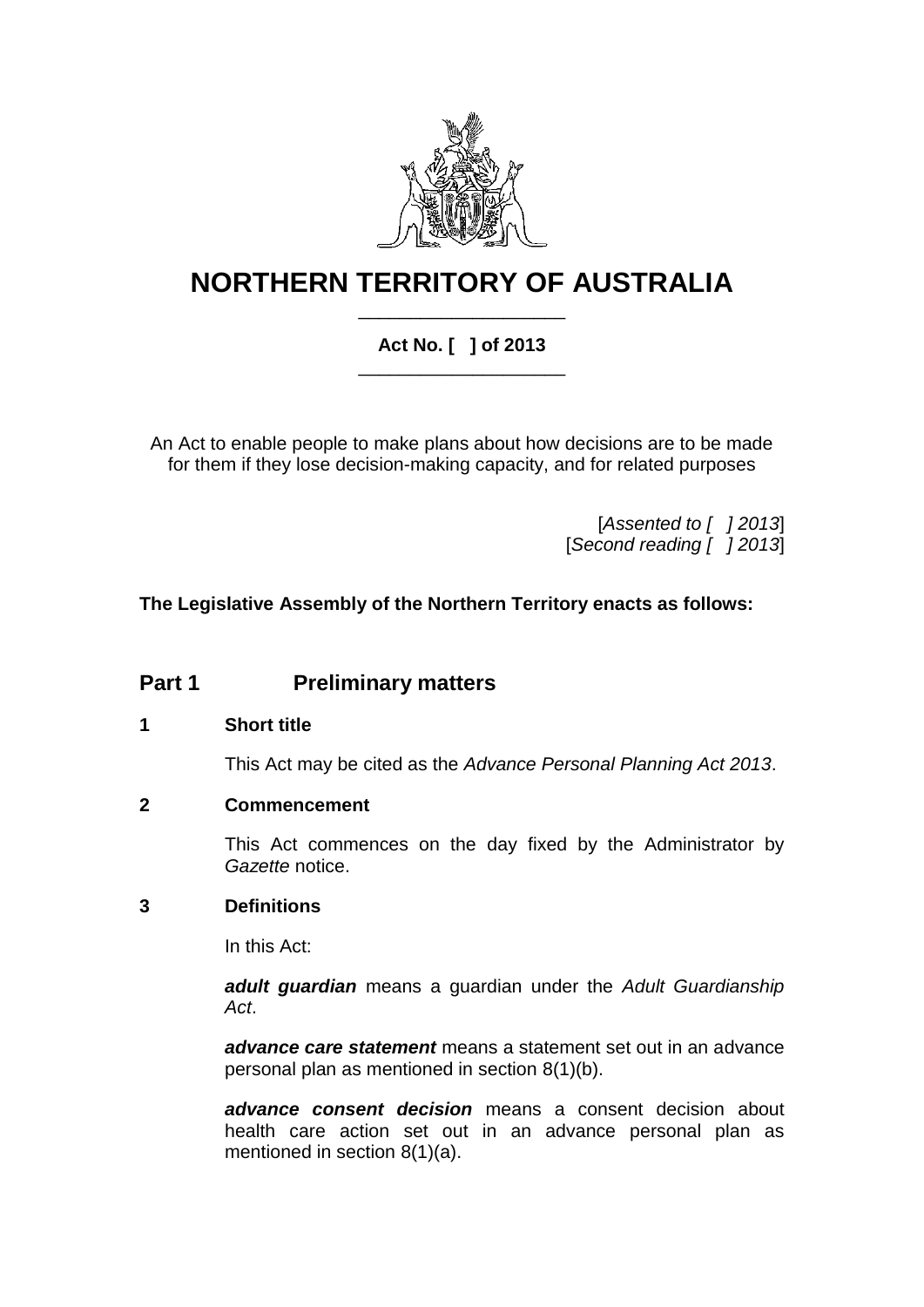*advance personal plan*, see section [8.](#page-10-0)

*affected adult* means:

- (a) if the proceeding relates to an advance personal plan the adult who made the plan; or
- (b) if the proceeding relates to a represented adult the represented adult; or
- (c) if the proceeding relates to a consent decision about health care action for an adult – that adult; or
- (d) for other proceeding the adult to whom the proceeding relates.

*agent*, for an adult, means a decision maker, adult guardian, AIPPA manager or enduring attorney for the adult or other person who has lawful authority to manage the adult's affairs.

*AIPPA manager* means a manager under the *Aged and Infirm Persons' Property Act.*

*available consenter*, see section [41\(](#page-29-0)1)(b).

*best interests*, for an adult, see section [22\(](#page-17-0)3).

*consent decision*, about health care action, means a decision to give or refuse consent for the taking of the health care action.

*Court* means the Local Court.

*decision maker* means a person appointed by an adult in an advance personal plan as mentioned in section [8\(](#page-10-0)1)(c).

*decision-making capacity*, see section [6\(](#page-9-0)1).

*decision-making principles*, see section [22\(](#page-17-0)1).

*enduring attorney* means the donee of an enduring power of attorney under Part III of the *Powers of Attorney Act*.

*financial management power*, for a decision maker, means authority to make decisions in relation to the management of all or part of the represented adult's property and financial affairs.

*health care* means health care of any kind, including:

(a) anything that is part of a health service, as defined in section 5 of the Health Practitioner Regulation National Law; and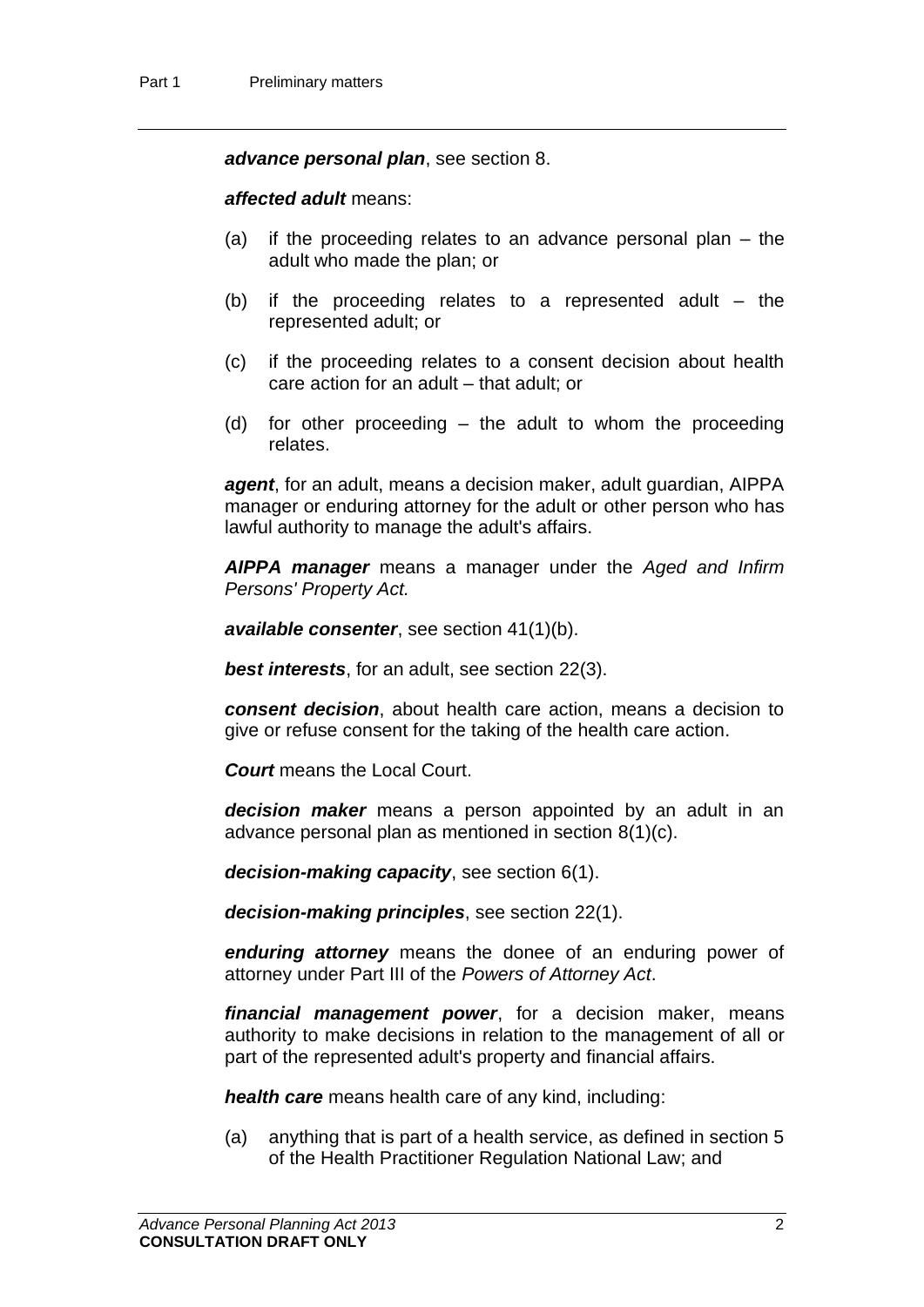(b) the removal of tissue from a person's body in accordance with Part 2 of the *Transplantation and Anatomy Act*.

*health care action*, for an adult, means commencing, continuing, withholding or withdrawing health care for the adult.

*health care provider* means a person who provides health care.

*impaired decision-making capacity*, see section [6\(](#page-9-0)3).

*interested person*, for an adult, means one of the following:

- (a) a decision maker for the adult;
- (b) an adult guardian for the adult;
- (c) an AIPPA manager for the adult;
- (d) enduring attorney for the adult;
- (e) a health care provider for the adult;
- (f) the Chief Executive Officer;
- (g) the Public Guardian;
- (h) the Public Trustee;
- (i) another person who has a genuine and sufficient interest in protecting the adult's best interests.

*original decision*, see section [68\(](#page-44-0)1).

*planning capacity*, see section [4.](#page-9-1)

*Public Guardian*, see section 3(1) of the *Adult Guardianship Act*.

*Public Trustee*, see section 5 of the *Public Trustee Act.*

*reasonably believes*, see section [5\(](#page-9-2)1).

*represented adult* means an adult who has made an advance personal plan that is in force and appoints a decision maker.

*willing and able to make an informed consent decision*, see section [42.](#page-31-0)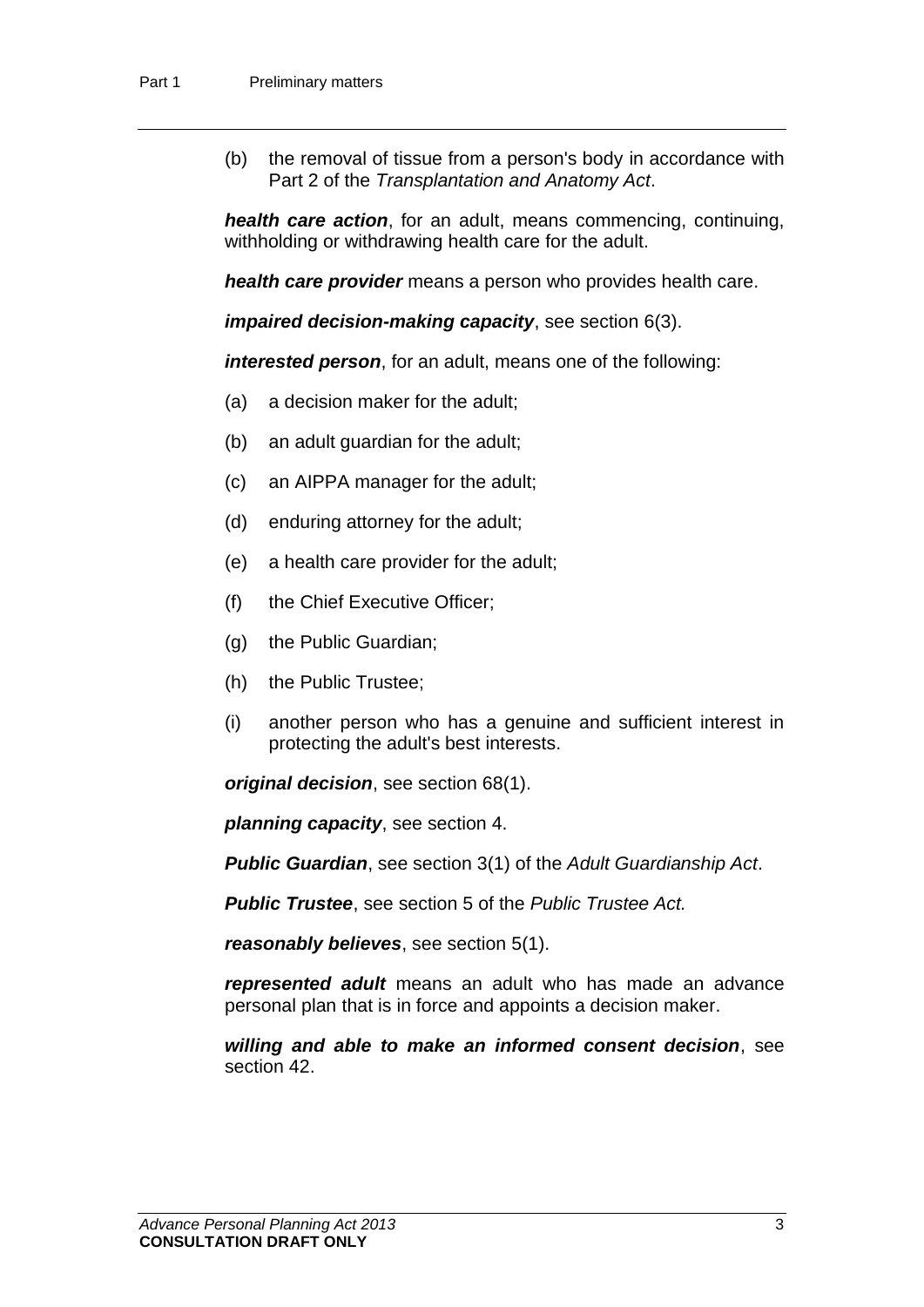### <span id="page-9-1"></span>**4 Meaning of** *planning capacity*

An adult has *planning capacity* if her or she:

- (a) has decision-making capacity for making an advance personal plan; and
- (b) does not have an adult guardian or AIPPA manager.

### <span id="page-9-2"></span>**5 Meaning of** *reasonably believes*

- (1) A person *reasonably believes* something at a particular time if the person personally has grounds at the time for believing that thing and those grounds, when judged objectively, are reasonable.
- (2) The reasonableness of the belief is not affected by the grounds subsequently being found to be false or non-existent.
- (3) A belief held by a health care provider in relation to health care action is not reasonable unless it is consistent with the generally accepted standards of good professional practice of members of the health care provider's profession.

#### <span id="page-9-0"></span>**6 Decision-making capacity and impaired decision-making capacity**

- (1) An adult has *decision-making capacity* for a matter if he or she has the capacity to:
	- (a) understand and retain information about the matter; and
	- (b) weigh the information in order to make a decision about the matter; and
	- (c) communicate that decision in some way.
- (2) An adult is presumed to have decision-making capacity for a matter until the contrary is shown.
- (3) An adult has *impaired decision-making capacity* for a matter if his or her decision-making capacity for the matter is impaired.
- (4) The cause of the impairment is immaterial.
- (5) An adult does not have impaired decision-making capacity for a matter only because he or she:
	- (a) engages in unconventional behaviour or other form of personal expression; or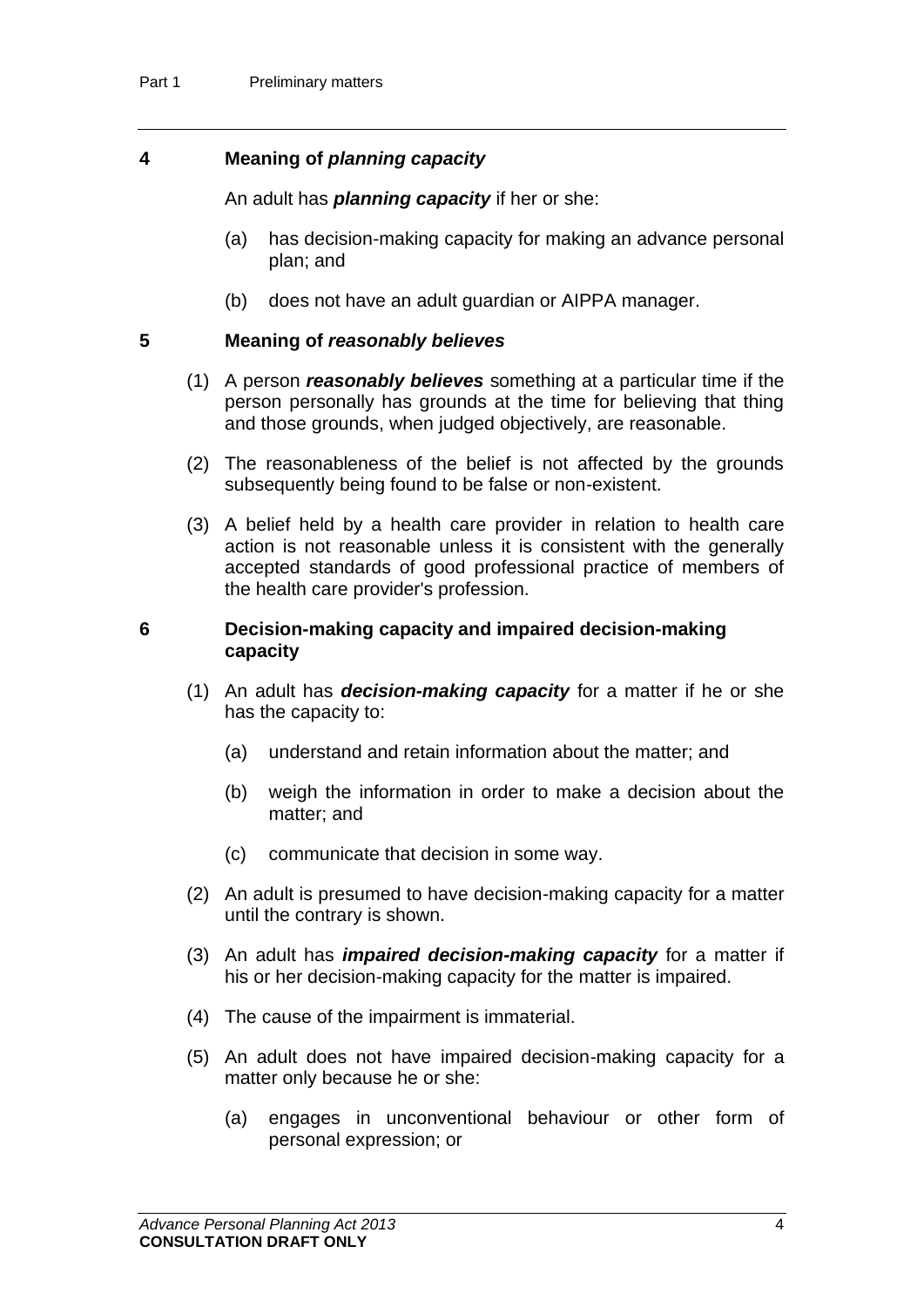- (b) chooses a living environment or lifestyle with which other people do not agree; or
- (c) makes decisions with which other people do not agree; or
- (d) does not speak English to a particular standard or at all; or
- (e) does not have a particular level of literacy or education; or
- (f) engages in particular cultural or religious practices; or
- (g) does or does not express a particular religious, political or moral opinion; or
- (h) is of a particular sexual orientation or identity or expresses particular sexual preferences; or
- (i) takes or has taken, or is or has been dependent on, alcohol or drugs (but the effect of alcohol or drugs may be taken into account in determining whether the adult has impaired decision-making capacity for the matter); or
- (j) engages or has engaged in illegal or immoral conduct.

#### <span id="page-10-1"></span>**7 Application of Criminal Code**

Part IIAA of the Criminal Code applies to an offence against this Act.

*Note for section [7](#page-10-1)*

Part IIAA of the Criminal Code states the general principles of criminal *responsibility, establishes general defences, and deals with burden of proof. It also defines, or elaborates on, certain concepts commonly used in the creation of offences.*

## **Part 2 Advance personal plans**

### <span id="page-10-0"></span>**8 Adult may make advance personal plan**

- (1) An adult who has planning capacity may, by making an advance *personal plan*, do one or more of the following:
	- (a) make consent decisions about future health care action for the adult (*advance consent decisions*);
	- (b) set out the adult's views, wishes and beliefs as the basis on which he or she wants anyone to act if they make decisions for him or her (*advance care statements*);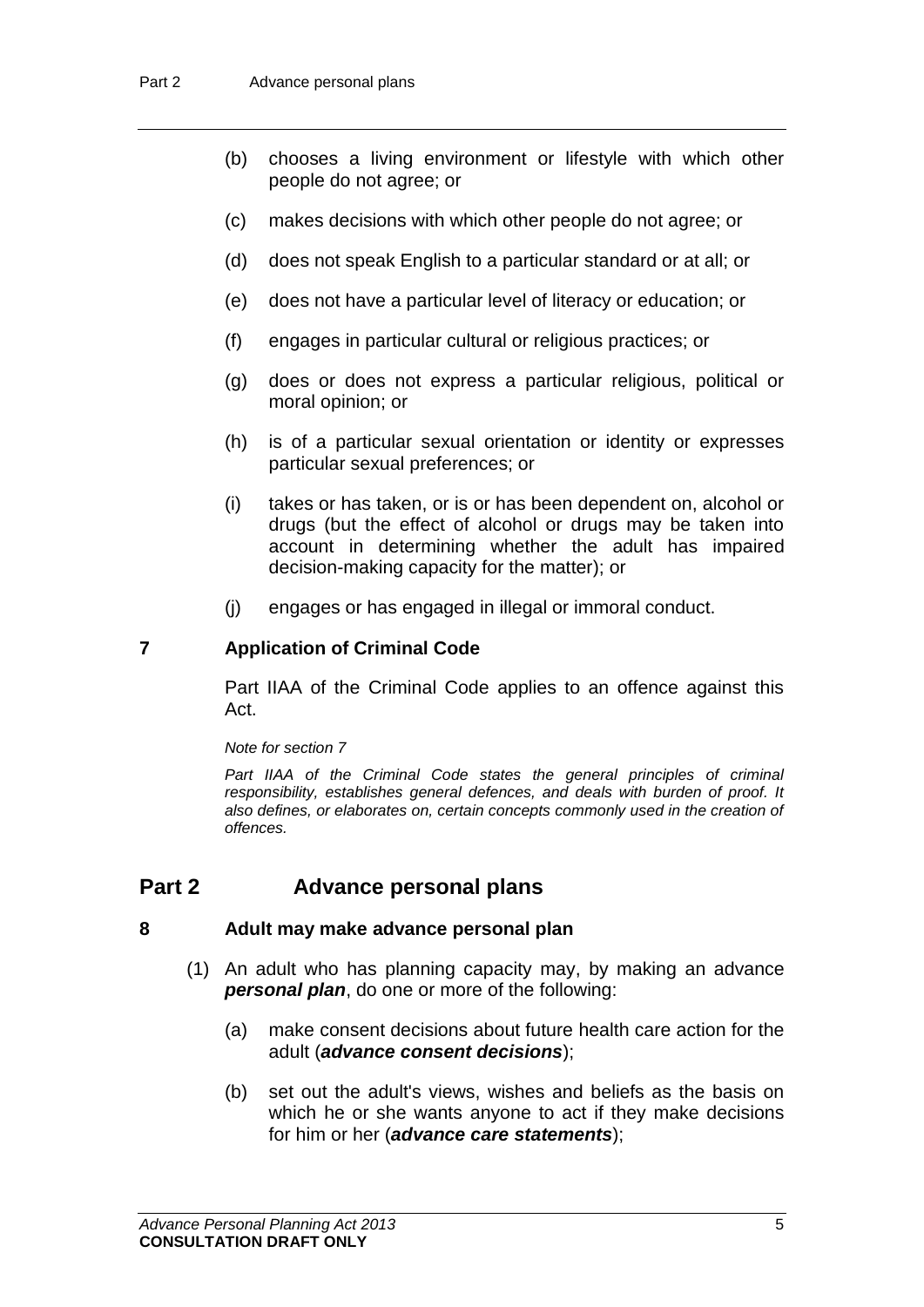- (c) appoint one or more persons to make decisions for the adult if he or she loses decision-making capacity (*decision makers*).
- (2) The decisions mentioned in subsection (1)(b) and (c) may be about all or any aspect of the adult's care and welfare (including health care) and property and financial affairs.

### <span id="page-11-0"></span>**9 Approved form**

An advance personal plan must be made in the form approved under section [83,](#page-51-0) or if no form has been approved, in writing.

## <span id="page-11-1"></span>**10 Advance personal plan to be signed**

- (1) An advance personal plan must be signed:
	- (a) by the adult making it; or
	- (b) if the adult is unable to sign by a person acting on the direction, and in the presence of, the adult.
- (2) The plan must be signed in the presence of a witness who is authorised under the *Oaths, Affidavits and Declarations Act* to administer an oath.
- (3) A person acting for an adult under subsection  $(1)(b)$ :
	- (a) must be is at least 18 years of age; and
	- (b) must not be, or be being appointed by the plan as, a decision maker for the adult.

### <span id="page-11-2"></span>**11 Decision maker must sign advance personal plan**

- (1) This section applies if an advance personal plan appoints a decision maker.
- (2) The person being appointed must sign (or if the person is a body corporate, execute) the advance personal plan to indicate the person's consent to the appointment.
- (3) If the appointee is an individual, he or she must sign the advance personal plan in the presence of a qualified witness.
- (4) In this section:

#### *qualified witness* means:

(a) if the appointee is signing the advance personal plan in the Territory – a person who is authorised under the *Oaths, Affidavits and Declarations Act* to administer an oath; or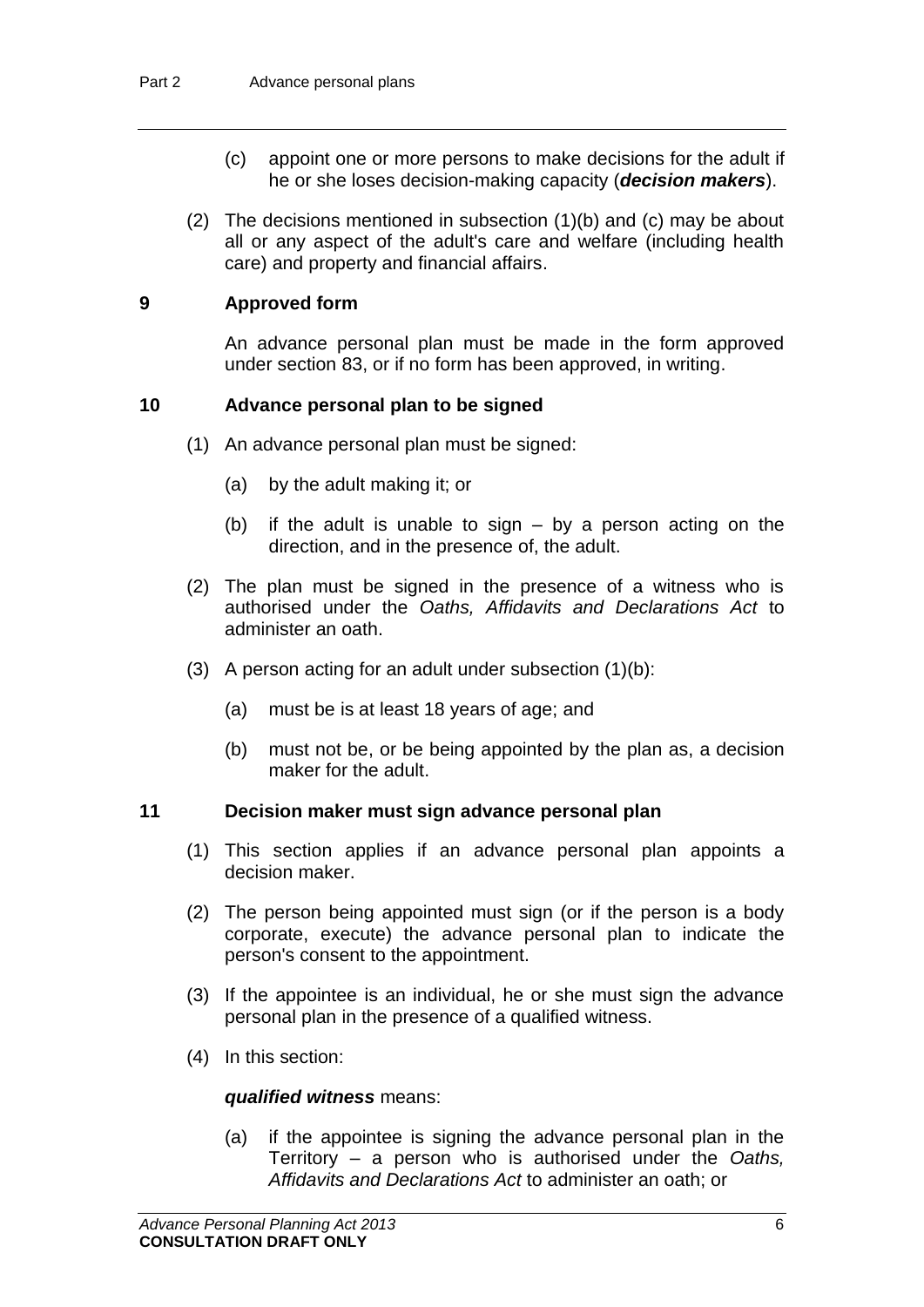(b) if the appointee is signing the advance personal plan at a place outside the Territory – a person who is authorised under the law of that place to administer an oath.

#### **12 Duration of advance personal plan**

An advance personal plan:

- (a) comes into force when it is made; and
- (b) remains in force until one of the following occurs:
	- (i) if the advance personal plan is expressed to be for a limited period – that period ends;
	- (ii) the advance personal plan is revoked by the adult who made it or the Court;
	- (iii) if the advance personal plan appoints a decision maker but does not include any advance consent decisions or advance care statements – the person appointed as decision maker, or if 2 or more persons are appointed the last of them, ceases to be a decision maker under section [19;](#page-15-0)
	- (iv) the adult who made the advance personal plan dies.

#### <span id="page-12-0"></span>**13 Amendment or revocation by adult**

- (1) An adult who has made an advance personal plan may amend or revoke it at any time if he or she has planning capacity.
- (2) An amendment must be made in accordance with sections [9,](#page-11-0) [10](#page-11-1) and [11](#page-11-2) as if it were an advance personal plan.
- (3) Under section [11,](#page-11-2) an amendment:
	- (a) must be signed by each person who will be a decision maker under the advance personal plan after the amendment is made; but
	- (b) need not be signed by a person who, as a result of the amendment, will cease to be a decision maker.

#### *Note for section [13](#page-12-0)*

*The Court has power to amend or revoke an advance personal plan in some circumstances (see section [59\)](#page-39-0).*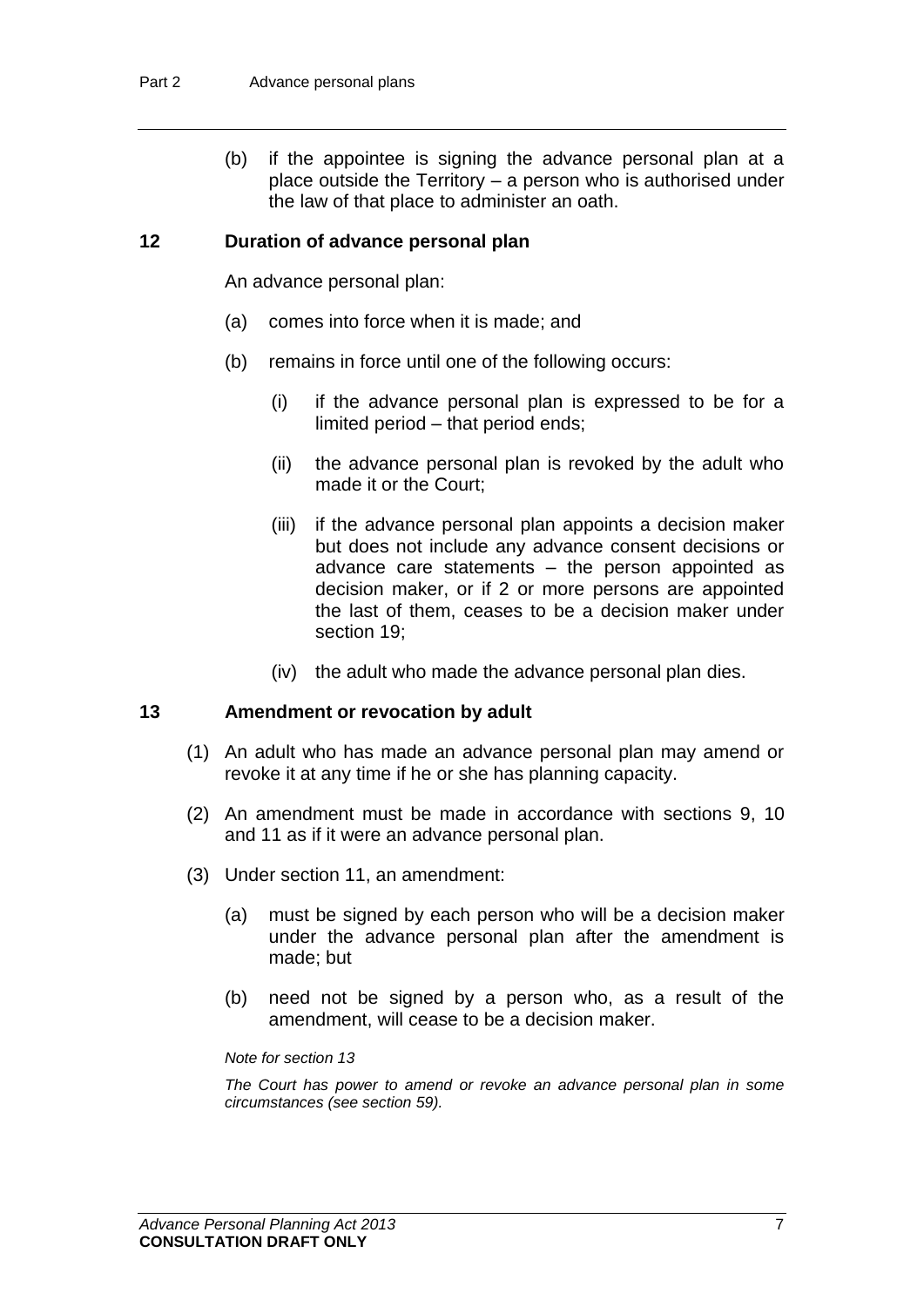### <span id="page-13-0"></span>**14 Non-compliance with formal requirements**

- (1) This section applies if an adult attempts to make or amend an advance personal plan but the plan or amendment is not made in accordance with sections [9,](#page-11-0) [10](#page-11-1) and [11.](#page-11-2)
- (2) The attempt:
	- (a) does not have effect to make or amend an advance personal plan; but
	- (b) may constitute a statement of the adult's views and wishes that may be taken into account by an agent or other person acting for the adult.
- (3) However, if the Court is satisfied that the adult's intention to make or amend an advance personal plan is sufficiently clear, it may declare the attempt to be effective to create a valid advance personal plan or amendment despite the non-compliance with those sections.

*Note for section [14](#page-13-0)*

*This section does not affect section 68 of the Interpretation Act, which provides that substantial compliance with an approved form is sufficient.*

## **Part 3 Decision makers**

## **Division 1 Appointments**

### **15 Who can be appointed as a decision maker**

- (1) An adult making an advance personal plan may appoint as a decision maker:
	- (a) an individual who is at least 18 years of age; or
	- (b) a licensed trustee company (as defined in section 601RAA of the Corporations Act 2001); or
	- (c) the Public Trustee; or
	- (d) the Public Guardian.
- (2) However, the adult must not appoint a person as a decision maker unless the person consents to the appointment in writing in the advance personal plan as required by section [11\(](#page-11-2)2).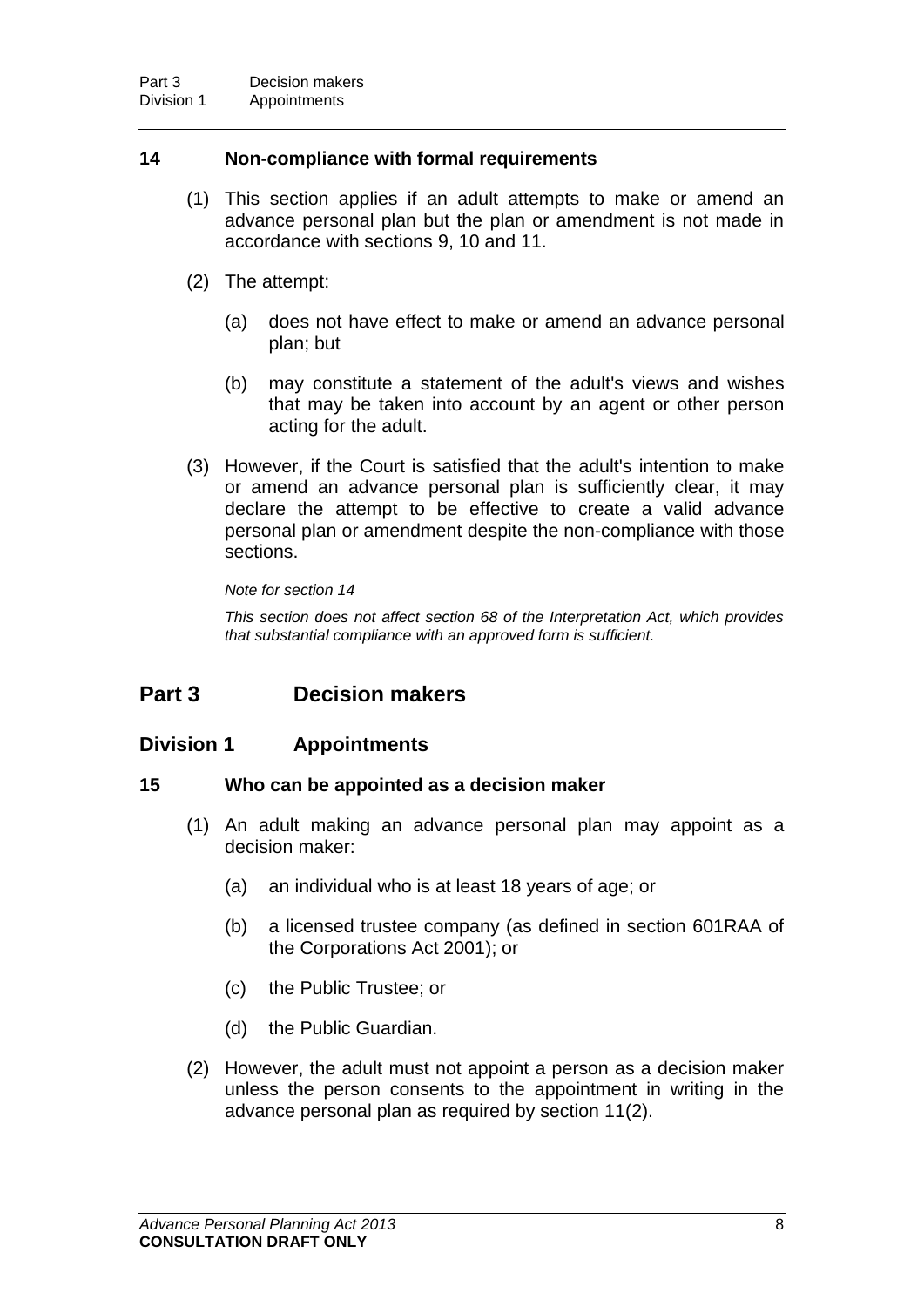- (3) Despite subsection (1)(a), the adult may appoint an individual who is under 18 years of age to become a decision maker when the individual turns 18.
- (4) The appointment of individual who is under 18 years of age, has no effect until:
	- (a) the individual turns 18; and
	- (b) after turning 18, the individual signs the advance personal plan as required by section [11\(](#page-11-2)2).

### <span id="page-14-0"></span>**16 Appointment of decision maker for matters**

- (1) An adult may appoint a decision maker for one or more, or all, matters relating to the adult's:
	- (a) care or welfare (including health care); or
	- (b) property or financial affairs.
- (2) If an adult appoints a decision maker but does not identify the matter or matters for which the decision maker is appointed, the decision maker is appointed for all matters.

#### *Examples for section [16](#page-14-0)*

*The following are examples of matters for which a decision maker may be appointed:*

- *(a) accommodation;*
- *(b) day-to-day living matters, such as diet and dress;*
- *(c) health care;*
- *(d) the provision of care services to the adult;*
- *(e) relationships with other people, including intimate or sexual relationships;*
- *(f) the carrying out of a forensic procedure (such as those mentioned in the definition of that term in section 4 of Police Administration Act) in relation to an adult;*
- *(g) employment;*
- *(h) education and training;*
- *(i) banking;*
- *(j) receipt and payment of money;*
- *(k) property (including real estate) ownership;*
- *(l) management of assets;*
- *(m) carrying on a trade or business;*
- *(n) holding a licence or permit;*
- *(o) insurance for an adult or his or her property;*
- *(p) legal matters (other than as mentioned in section [24\(](#page-19-0)1)(e)).*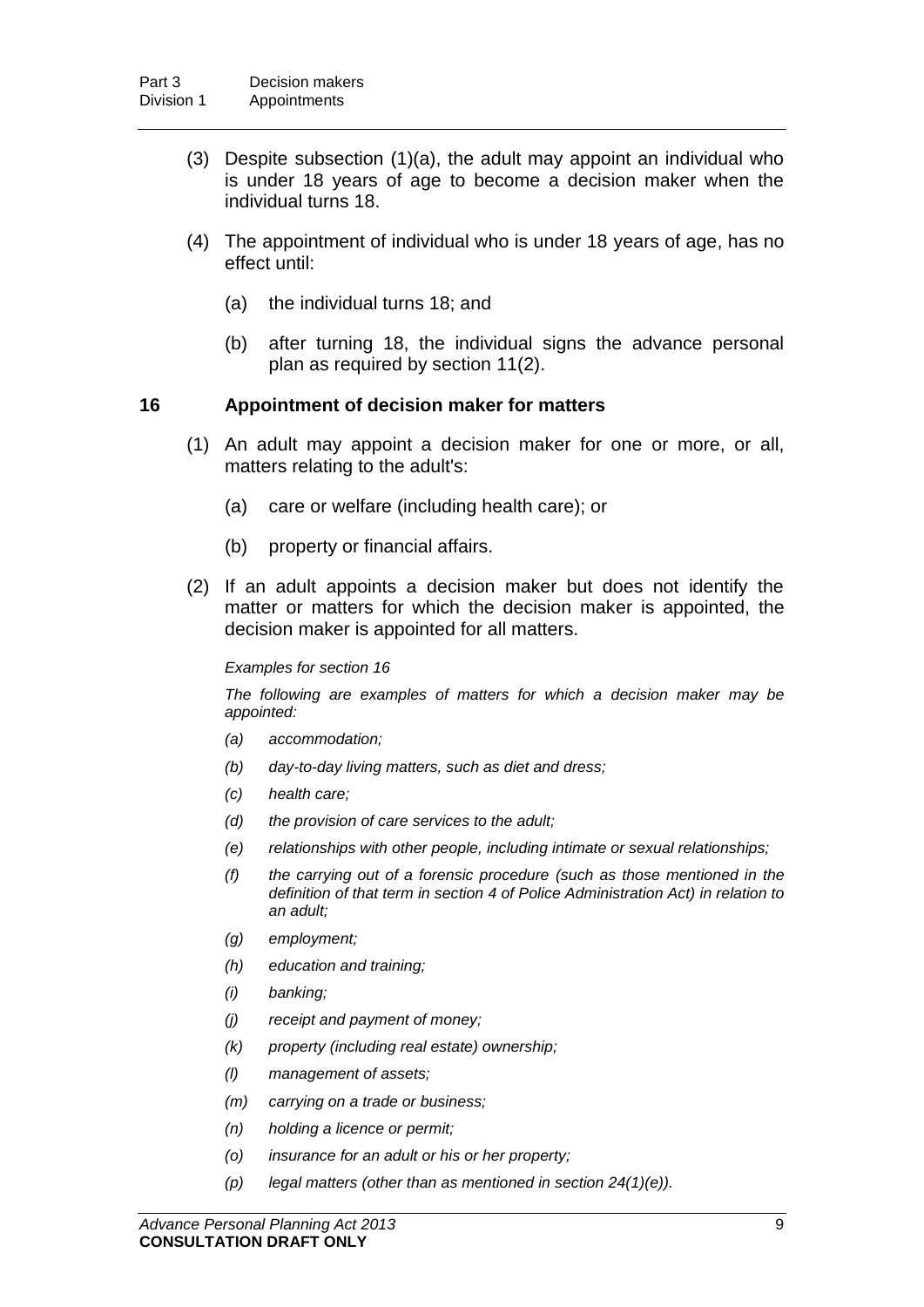## **17 Appointment options for decision makers**

- (1) An adult may appoint a decision maker to act:
	- (a) at all times; or
	- (b) only in stated circumstances; or
	- (c) at all times except in stated circumstances.
- (2) An adult may appoint one decision maker, or 2 or more decision makers, for a matter or matters.
- (3) If the adult appoints 2 or more decision makers for a matter, they may be appointed to exercise their authority jointly, severally or jointly and severally.

#### <span id="page-15-1"></span>**18 Restrictions, requirements and directions**

An adult appointing a decision maker may, in the advance personal plan, do one or more of the following:

- (a) impose restrictions on the decision maker's authority;
- (b) impose requirements to be complied with by the decision maker in relation to the exercise of the decision maker's authority;
- (c) give directions to the decision maker about the exercise by the decision maker of the decision maker's authority.

### <span id="page-15-0"></span>**19 When appointment of decision maker ceases**

- (1) A person ceases to be a decision maker when one of the following occurs:
	- (a) the person, being an individual, dies;
	- (b) the person resigns by giving written notice to:
		- $(i)$  if the represented adult has planning capacity the represented adult; or
		- (ii) otherwise the Adult Guardianship Executive Officer appointed under section 7 of the *Adult Guardianship Act*);
	- (c) if the person's appointment as a decision maker is expressed to be for a limited period – that period ends;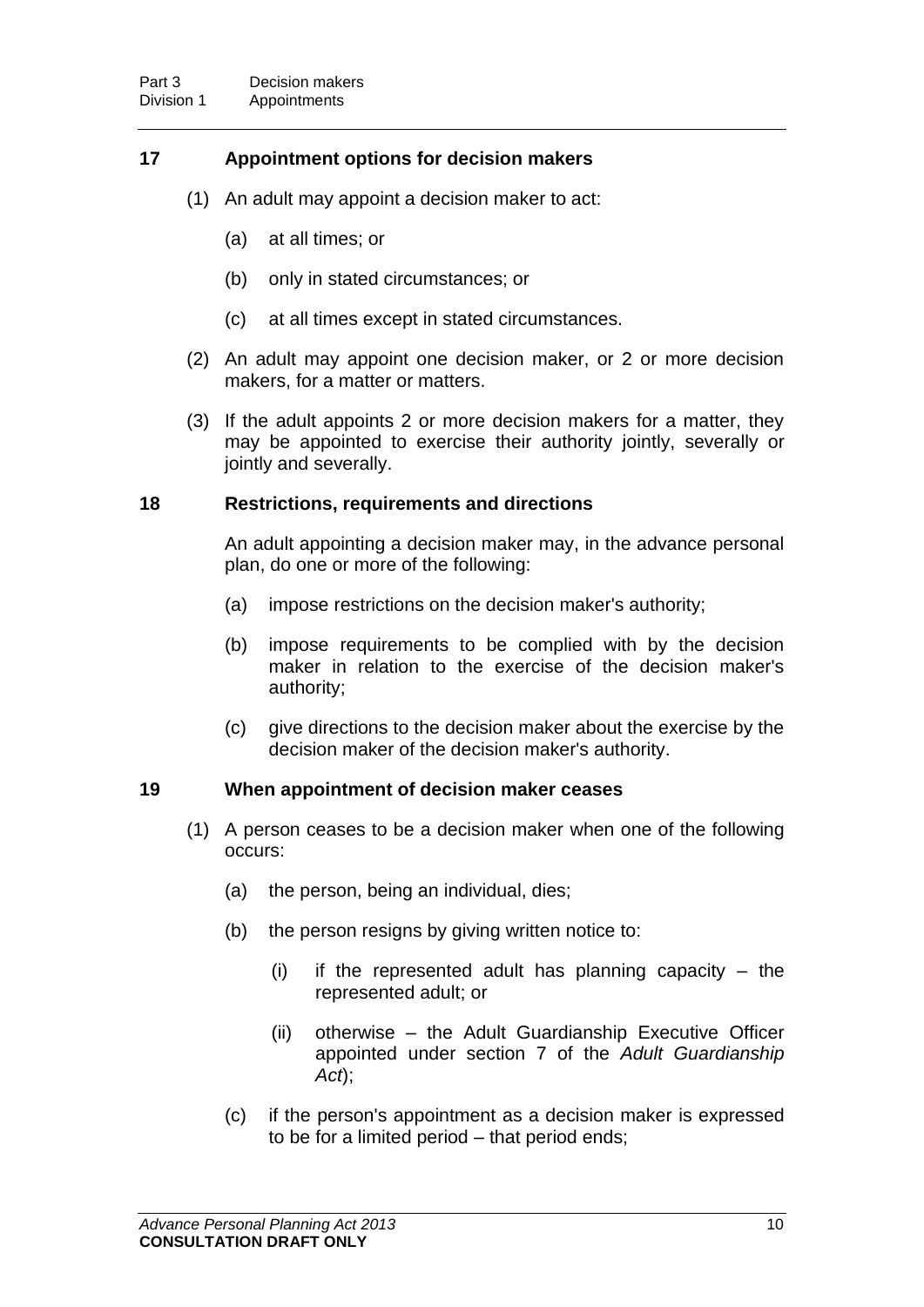- (d) the advance personal plan by which the person was appointed:
	- (i) ceases to be in force; or
	- (ii) is amended so as to terminate the person's appointment.
- (2) If a person resigns under subsection (1)(b) the person must give a copy of the resignation notice to each other agent for the adult of whom the person is aware.
- (3) A notice for subsection (1)(b)(ii) must be accompanied by:
	- (a) a copy of the advance personal plan by which the person was appointed; and
	- (b) any information prescribed by regulation.

### **Division 2 Authority of decision makers**

#### <span id="page-16-0"></span>**20 Authority of decision maker**

- (1) A decision maker for a matter has authority to do anything in relation to the matter that the represented adult could lawfully do if he or she had full legal capacity.
- (2) However, the decision maker may exercise that authority only when the represented adult has impaired decision-making capacity for the matter.
- (3) The decision maker's authority is subject to this Act and the terms of the advance personal plan by which the decision maker was appointed.

### <span id="page-16-1"></span>**21 Exercise of authority by decision maker**

- (1) In exercising the decision maker's authority, the decision maker must:
	- (a) act in accordance with the decision-making principles; and
	- (b) comply with:
		- (i) any restrictions, requirements or directions of the kind mentioned in section [18](#page-15-1) that are in the advance personal plan by which the decision maker was appointed; and
		- (ii) any order made by the Court under section [57;](#page-38-0) and
		- (iii) this Act; and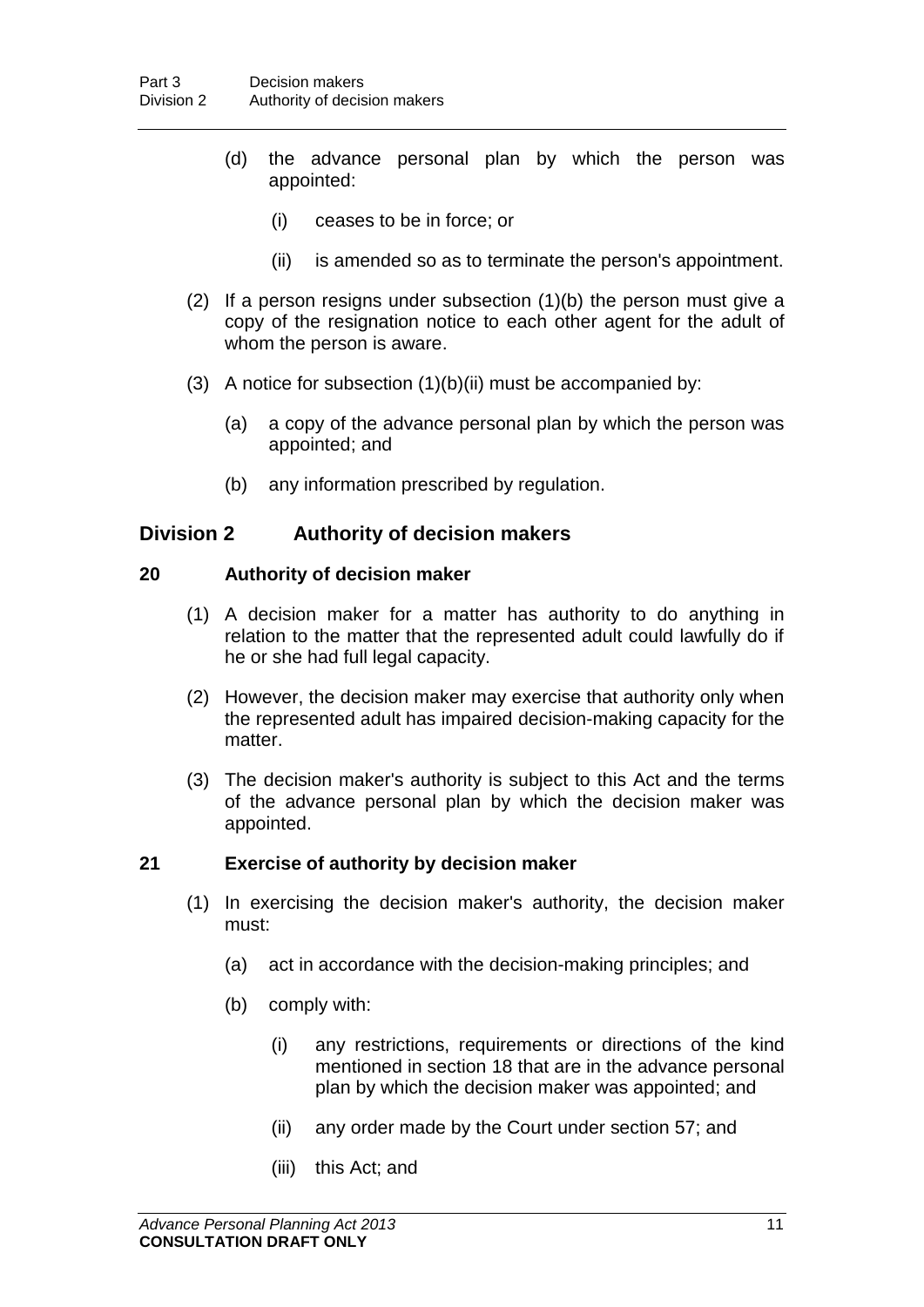- (c) cooperate with any other agents for the represented adult to enable them all to properly exercise their authority; and
- (d) act honestly and with care, skill and diligence.
- (2) If 2 or more decision makers are appointed to exercise their authority for a matter jointly, they must exercise their authority unanimously.

*Note for subsection (2)*

*If the decision makers are unable to reach a unanimous decision, they may seek an order from the Court under section [57\(](#page-38-0)2)(b).*

#### <span id="page-17-0"></span>**22 Decision-making principles**

- (1) The *decision-making principles* are that when a decision maker exercises authority under this Act in relation to an adult:
	- (a) the adult's best interests must be the paramount concern; and
	- (b) the adult's views and wishes must, as far as is practicable, be sought, acknowledged and taken into account; and
	- (c) the adult's freedom of decision and action must be preserved to the greatest extent practicable.
- (2) However, if the adult has made an advance care statement, the decision maker must exercise the decision maker's authority so as to give effect to the statement even if doing so is not in the adult's best interests, unless:
	- (a) the adult, having decision-making capacity to do so, states that he or she does not want effect to be given to the statement; or
	- (b) the decision maker is excused from doing so under section [23.](#page-19-1)
- (3) Without limiting subsection (1)(a), an adult's *best interests* include the following:
	- (a) protection of the adult from harm, neglect, abuse and exploitation;
	- (b) maintenance or improvement of the adult's health and wellbeing;
	- (c) the ability of the adult to be independent, as far as is practicable, including the ability to:
		- (i) look after himself or herself; and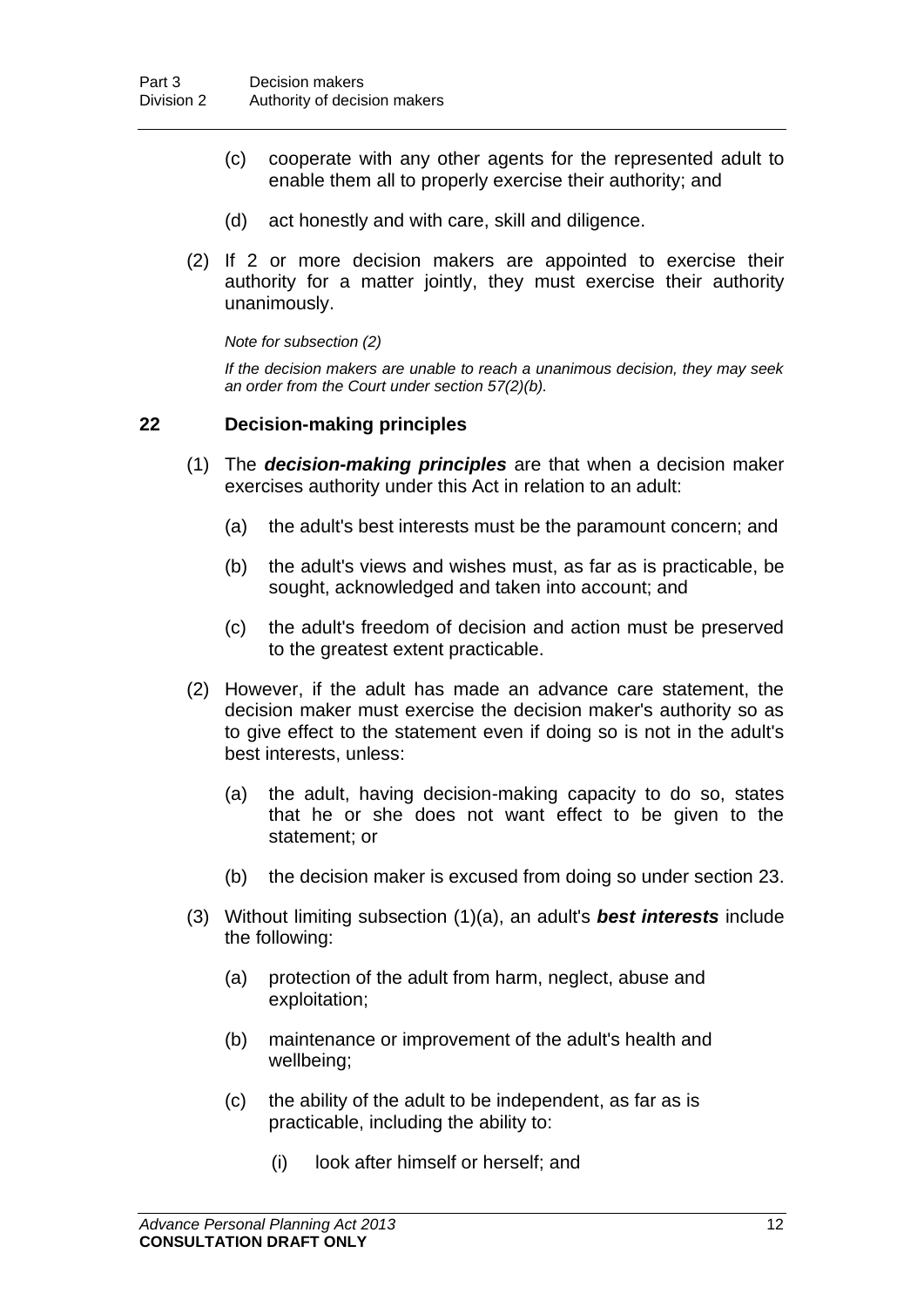- (ii) make his or her own judgments and decisions; and
- (iii) achieve his or her maximum physical, social, emotional and intellectual potential;
- (d) the ability of the adult to live in the general community and take part in community activities;
- (e) maintenance of the adult's right to be treated with dignity and respect;
- (f) the ability of the adult to maintain his or her preferred living environment and lifestyle;
- (g) maintenance or creation of a positive support network for the adult;
- (h) protection of the adult's property and financial resources from loss, damage or misuse;
- (i) protection of the adult's right to confidentiality of information about him or her.
- (4) Subsection (1)(a) does not prevent a decision maker exercising the decision maker's authority in a way that may be beneficial to another person if:
	- (a) the benefit to the other person is of a kind that the adult:
		- (i) provided when he or she had decision-making capacity for the matter; or
		- (ii) might reasonably be expected to provide; and
	- (b) providing the benefit to the other person:
		- (i) would be reasonable in the circumstances; and
		- (ii) would not significantly adversely affect the adult's best interests.

*Examples for subsection (4)*

- *1 It may be appropriate for a decision maker to make provision out of the adult's money for educational expenses for the adult's children, even though that is not directly for the benefit of the adult and will mean that the money is not available to pay for the adult's own expenses.*
- *2 It may be appropriate for a decision maker to consent to the adult donating bone marrow to treat the adult's child who has leukaemia, even though doing so may involve some risk to the adult.*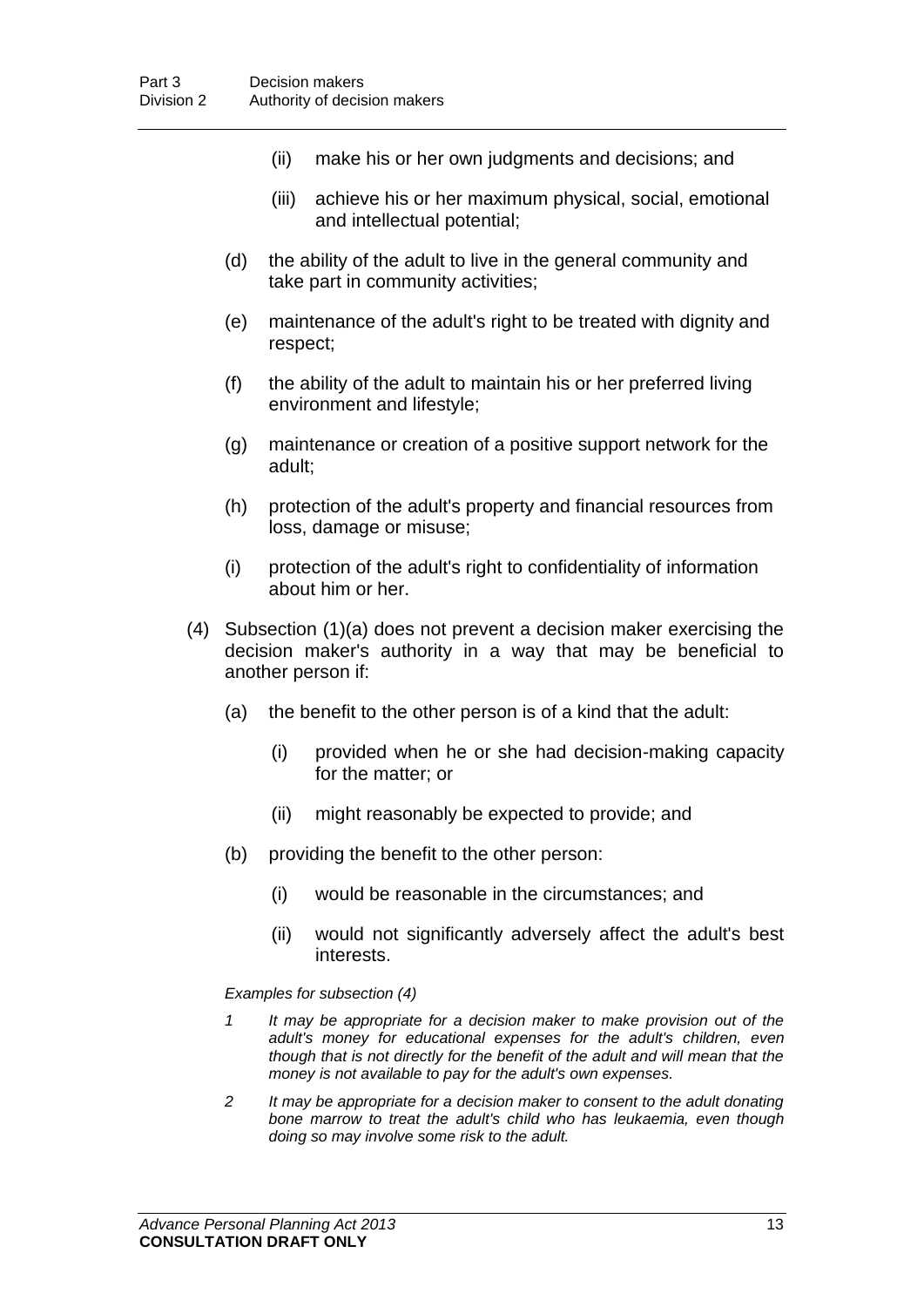#### <span id="page-19-1"></span>**23 When non-compliance with advance care statement is excused**

- (1) For section [22\(](#page-17-0)2)(b), a decision maker is excused from giving effect to an advance care statement if the decision maker reasonably believes that one or more of the following applies:
	- (a) giving effect to the statement is impracticable;
	- (b) giving effect to the statement would be unlawful;
	- (c) giving effect to the statement would impose a burden on another person that is so unreasonably onerous that it is justifiable to override the adult's wishes:
	- (d) there is no reasonable possibility the adult would have intended the statement to apply in the circumstances;
	- (e) giving effect to the statement would be so unreasonable that it is justifiable to override the adult's wishes.
- (2) If, in reliance on this section, a decision maker does not give effect to an advance care statement, the decision maker must keep a written record of having done so and the grounds on which the decision maker formed the reasonable belief mentioned in subsection (1).

### <span id="page-19-0"></span>**24 Excluded matters**

- (1) Despite section [20,](#page-16-0) a decision maker is not authorised to do any of the following for the represented adult:
	- (a) exercise the adult's right to vote in a Commonwealth, Territory or local government election or referendum;
	- (b) consent to the adoption of a child of the adult;
	- (c) consent to the marriage, or dissolution of the marriage, of the adult;
	- (d) make, vary or revoke the following for the adult:
		- (i) a will;
		- (ii) a power of attorney;
		- (iii) an advance personal plan, or anything (by whatever name) having a similar effect in another jurisdiction;
	- (e) exercise the adult's rights as an accused person in relation to a criminal investigation or criminal proceedings, including under Part 10 of the *Mental Health and Related Services Act*.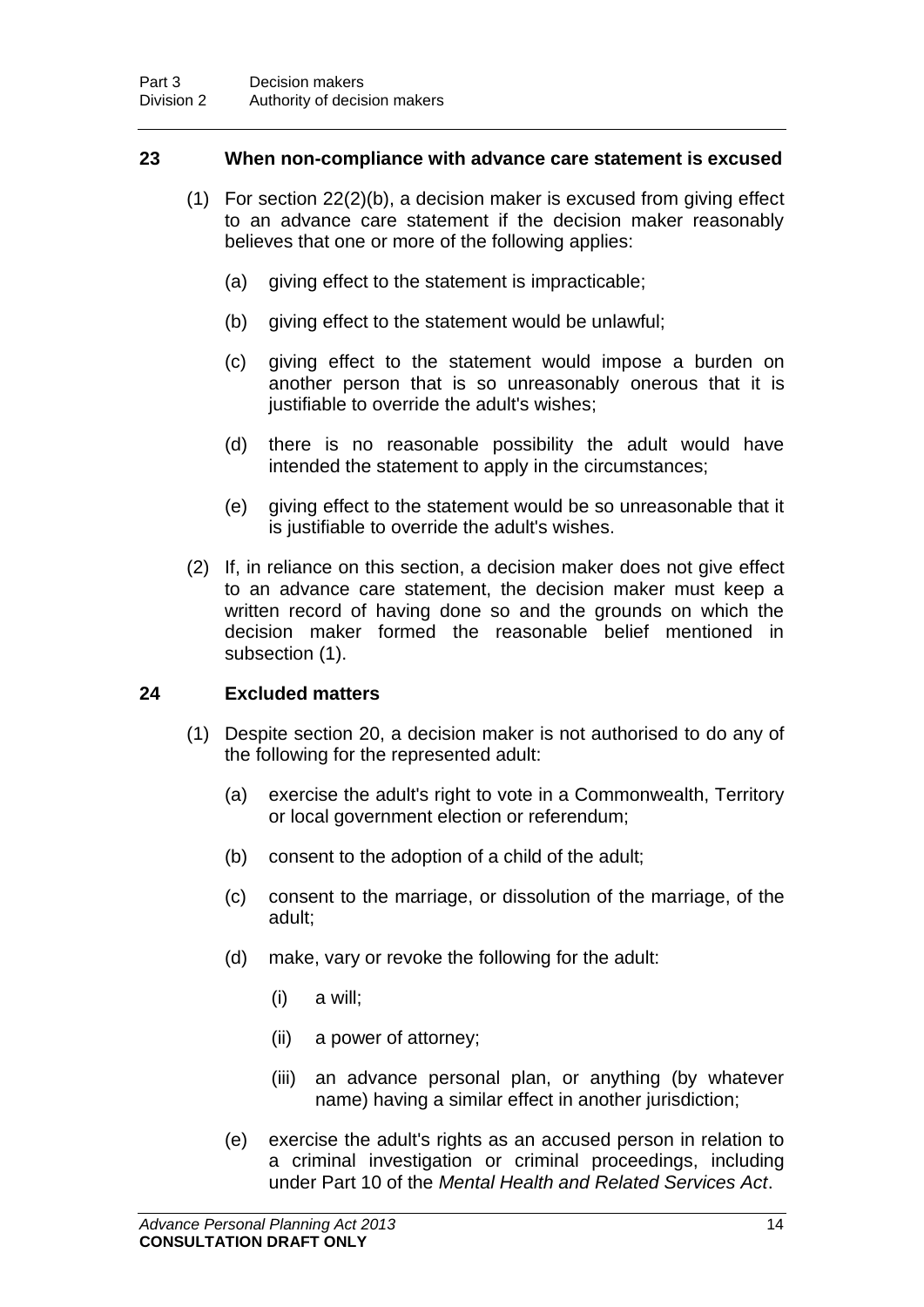(2) This section applies despite anything else in this Act and regardless of the terms of the advance personal plan by which the decision maker was appointed.

### **25 Effect of exercise of authority by decision maker**

An act done or omission made by a decision maker in the exercise of the decision maker's authority has effect as if it were done or made by the represented adult and he or she had full legal capacity.

#### <span id="page-20-0"></span>**26 Decision maker unaware of entitlement to act or not**

- (1) If:
	- (a) a decision maker purports to exercise authority for a matter in good faith and reasonably believing that circumstances exist that entitle the decision maker to do so; and
	- (b) those circumstances do not in fact exist;

anything done by the decision maker in the purported exercise of the authority has effect, and the decision maker is liable to the same extent, as if the circumstances had existed.

- (2) If:
	- (a) a decision maker has authority for a matter; and
	- (b) circumstances exist in which the decision maker is entitled to exercise that authority; and
	- (c) the decision maker is unaware, and could not reasonably have been expected to be aware, of the existence of those circumstances;

the decision maker is not liable for a failure to exercise the authority.

#### *Example for section [26](#page-20-0)*

*A circumstance that would affect the decision maker's entitlement to exercise authority is whether or not the represented adult had impaired decision-making capacity for the matter.*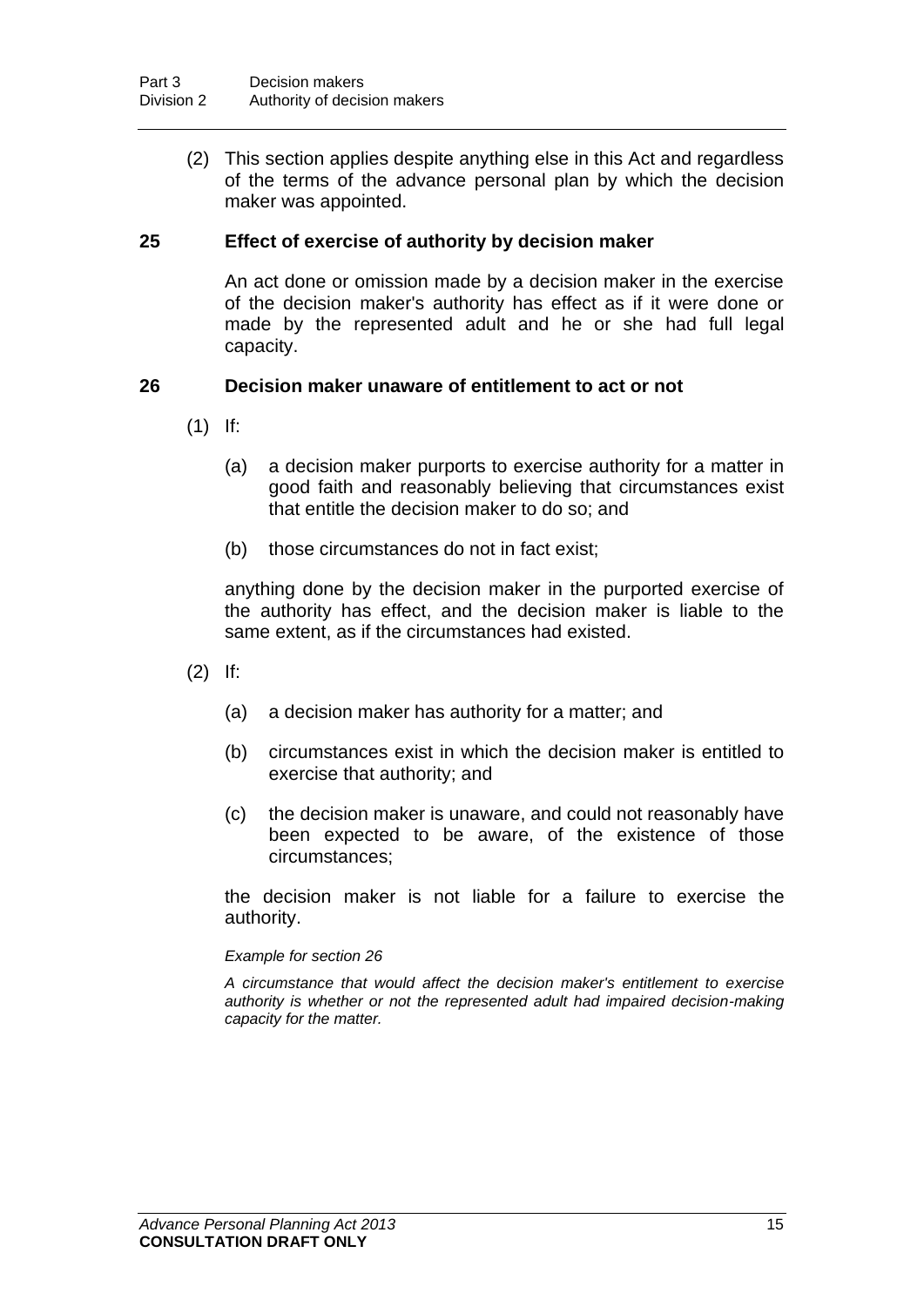## **Division 3 Specific powers and duties of decision makers**

## **27 Right to documents and information**

- (1) A decision maker for a matter:
	- (a) has the same right to documents and information relevant to the exercise of the decision maker's authority in relation to that matter as the represented adult would have if he or she had full legal capacity; and
	- (b) has a right to documents and information of the represented adult that are relevant to the exercise of the decision maker's authority in relation to that matter.
- (2) A person who has custody or control of a document or information that is relevant to the exercise of a decision maker's authority (an *information holder*) must give it to the decision maker if requested by the decision maker to do so, unless the information holder has a reasonable excuse not to do so.
- (3) If the information holder does not comply with the request, the Court may order the information holder to give the documents or information to the decision maker.
- (4) A person commits an offence if:
	- (a) the person is given an order under subsection (3); and
	- (b) the person engages in conduct that results in a contravention of the order.

Maximum penalty: 200 penalty units.

(5) An information holder who gives information under this section in good faith is not civilly or criminally liable, or in breach of a professional code of conduct, for doing so.

## **28 Information and things may be given to decision maker**

- (1) This section applies if:
	- (a) a person is required by a law of the Territory (the *other law*) to give information or a thing to a represented adult; and
	- (b) the information or thing relates to a matter for which the adult has impaired decision-making capacity; and
	- (c) a decision maker has authority for the matter.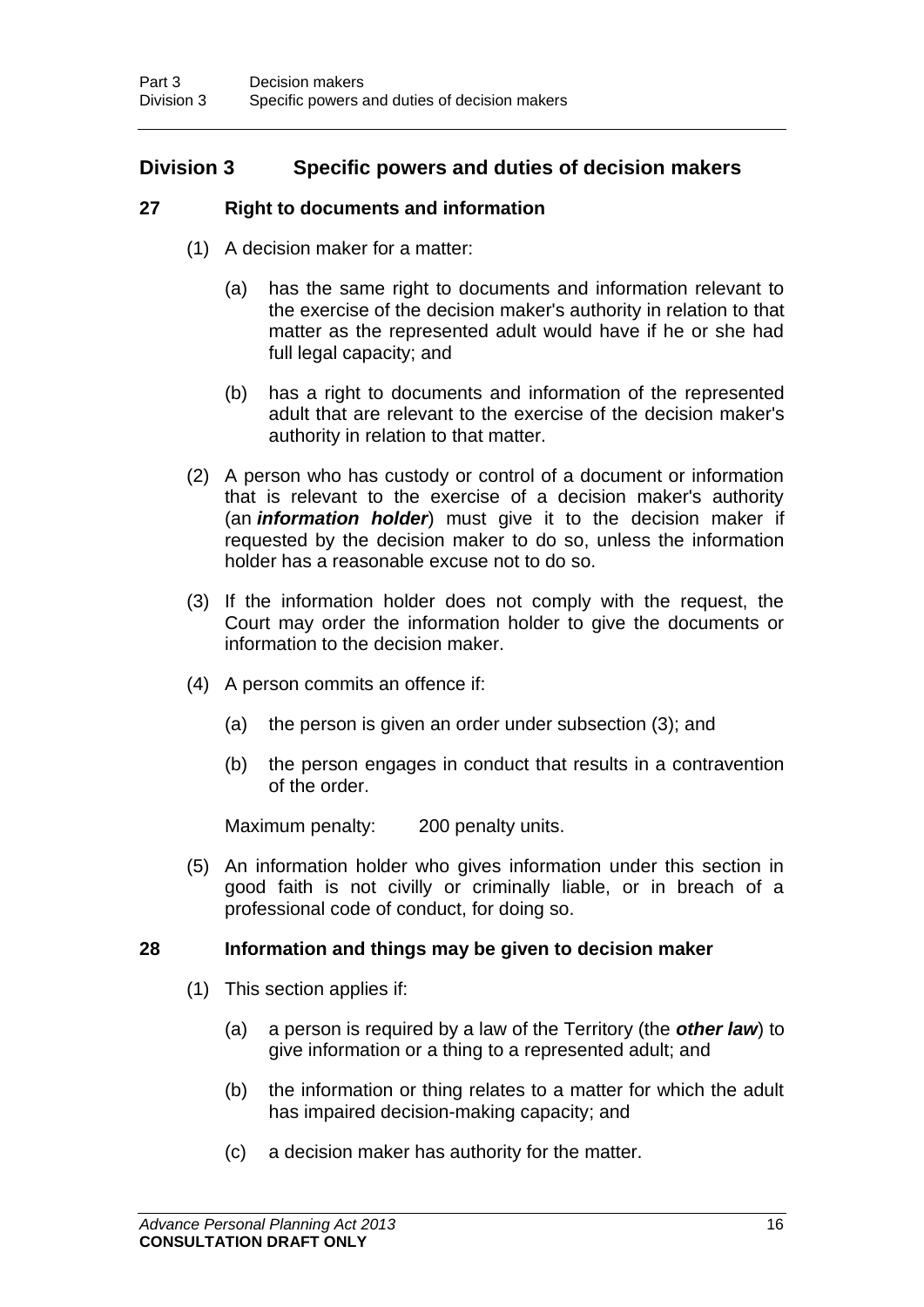- (2) The person required to give the information or thing may give it to the decision maker instead of giving it to the represented adult.
- (3) A person who gives information or a thing to the decision maker under this section in good faith:
	- (a) is taken to have complied with the requirement in the other law to give it to the represented adult; and
	- (b) is not civilly or criminally liable, or in breach of a professional code of conduct, for giving it to the decision maker.
- (4) This section does not apply in relation to a document that the other law requires to be personally served on the represented adult.

### **29 Record keeping and reporting requirements**

- (1) A decision maker must:
	- (a) keep the records in relation to the exercise of the decision maker's authority that it would be reasonable in the circumstances to keep; and
	- (b) comply with any record keeping and reporting requirements prescribed by regulation.
- (2) Without limiting what may be provided for in regulations, a regulation may provide for one or more of the following:
	- (a) keeping of records;
	- (b) preparation of annual or other reports;
	- (c) auditing or other verification of records and reports;
	- (d) the form of records or reports;
	- (e) who must or may be given copies of, or access to, records or reports.

### <span id="page-22-0"></span>**30 Property to be managed as if trust property**

- (1) A decision maker who has financial management powers:
	- (a) must deal with the represented adult's property as if it were trust property held by the decision maker on trust for the represented adult; and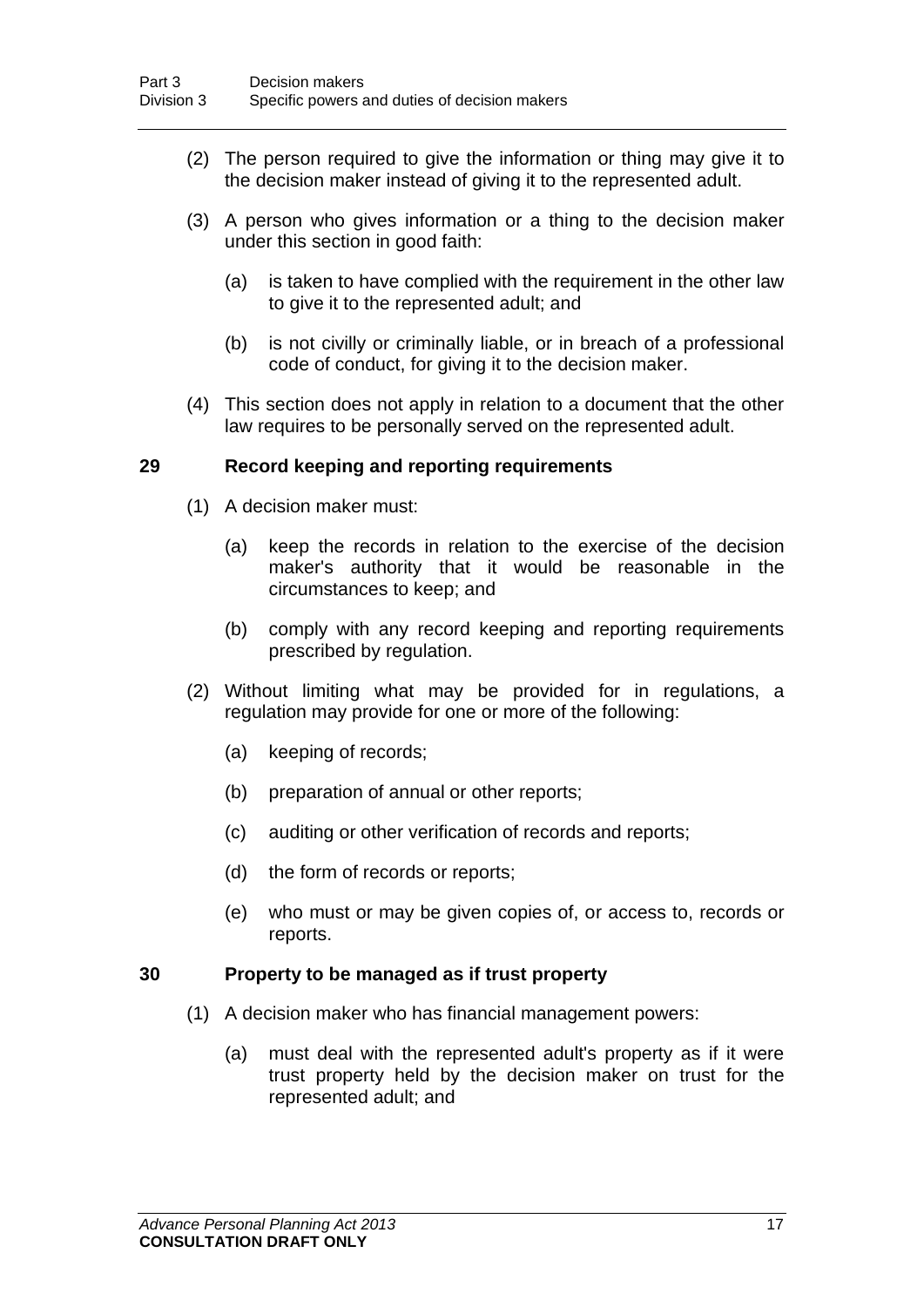(b) in dealing with the property, is subject to the duties, obligations and limitations that apply under a law of the Territory to a trustee dealing with trust property.

#### *Note for subsection (1)*

*The decision maker's power to deal with the property stems from section [20\(](#page-16-0)1). This section limits that power by requiring the decision maker to deal with the property as if it were trust property. However, this section does not constitute a trust nor cause the property to vest in the decision maker.*

- (2) However, the decision maker may deal with property other than in accordance with subsection (1) if:
	- (a) permitted to do so by a provision of this Act; or
	- (b) authorised to do so:
		- (i) by the represented adult in the advance personal plan by which the decision maker was appointed; or
		- (ii) by the Court by order under section  $57(2)(c)$ .
- (3) Subsection (1) does not prevent the continuation of joint ownership of property by the represented adult and the decision maker (whether as joint tenants or tenants in common) if the joint ownership commenced:
	- (a) before the decision maker was appointed; or
	- (b) after the appointment but while the represented adult had decision-making capacity for the matter.

#### <span id="page-23-0"></span>**31 Gifts**

- (1) A decision maker who has financial management powers may make a gift from the represented adult's property if:
	- (a) the gift is of a kind the represented adult:
		- (i) made when he or she had decision-making capacity for the matter; or
		- (ii) might reasonably be expected to make; and
	- (b) the value of the gift is reasonable in the circumstances.
- (2) However, the represented adult may, in the advance personal plan that appoints the decision maker:
	- (a) restrict the decision maker's authority to make gifts; or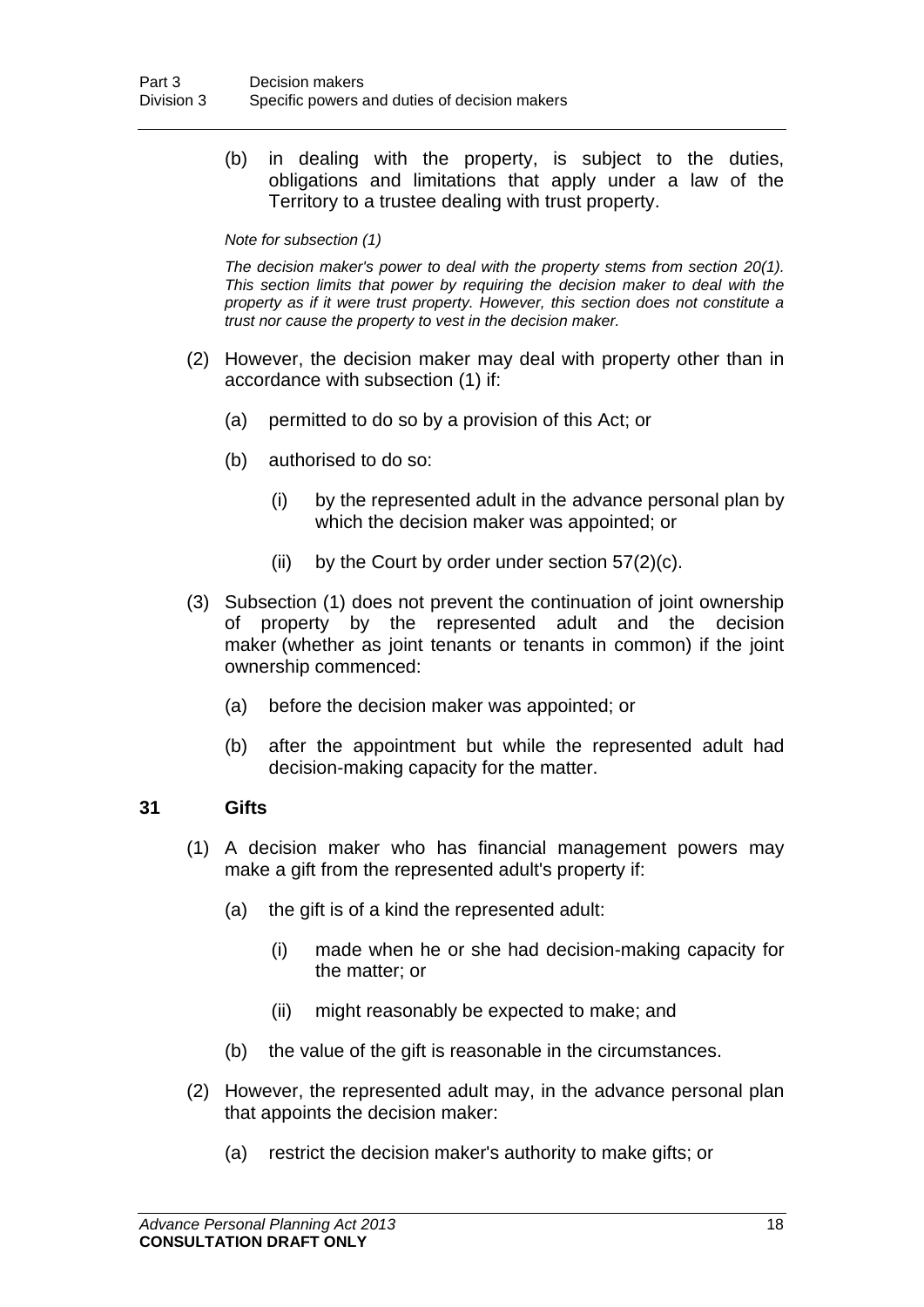- (b) authorise the decision maker to make a gift not otherwise permitted by this section.
- (3) Further, the Court may, by order under section [57\(](#page-38-0)2)(c), authorise the decision maker to make a gift not otherwise permitted by this section.
- (4) Despite subsection (1), the decision maker must not make a gift from the represented adult's property to the decision maker unless specifically authorised to do so under subsection (2)(b) or (3).

#### <span id="page-24-0"></span>**32 Maintenance of dependants**

- (1) A decision maker who has financial management powers may provide from the represented adult's property for the needs of a dependant of the represented adult if:
	- (a) the provision is of a kind the represented adult:
		- (i) made when he or she had decision-making capacity for the matter; or
		- (ii) might reasonably be expected to make; and
	- (b) the value of the provision is reasonable in the circumstances.
- (2) However, the represented adult may, in the advance personal plan that appoints the decision maker:
	- (a) restrict the decision maker's authority to provide for the needs of dependants; or
	- (b) authorise the decision maker to make provision for the needs of a dependant that is not otherwise permitted by subsection (1).
- (3) Further, the Court may, by order under section  $57(2)(c)$ , authorise the decision maker to make provision for the needs of a dependant that is not otherwise permitted by subsection (1).
- (4) Despite subsection (1), if the decision maker is a dependant of the represented adult, the decision maker must not make provision from the represented adult's property for the decision maker's own needs unless specifically authorised to do so under subsection (2)(b) or (3).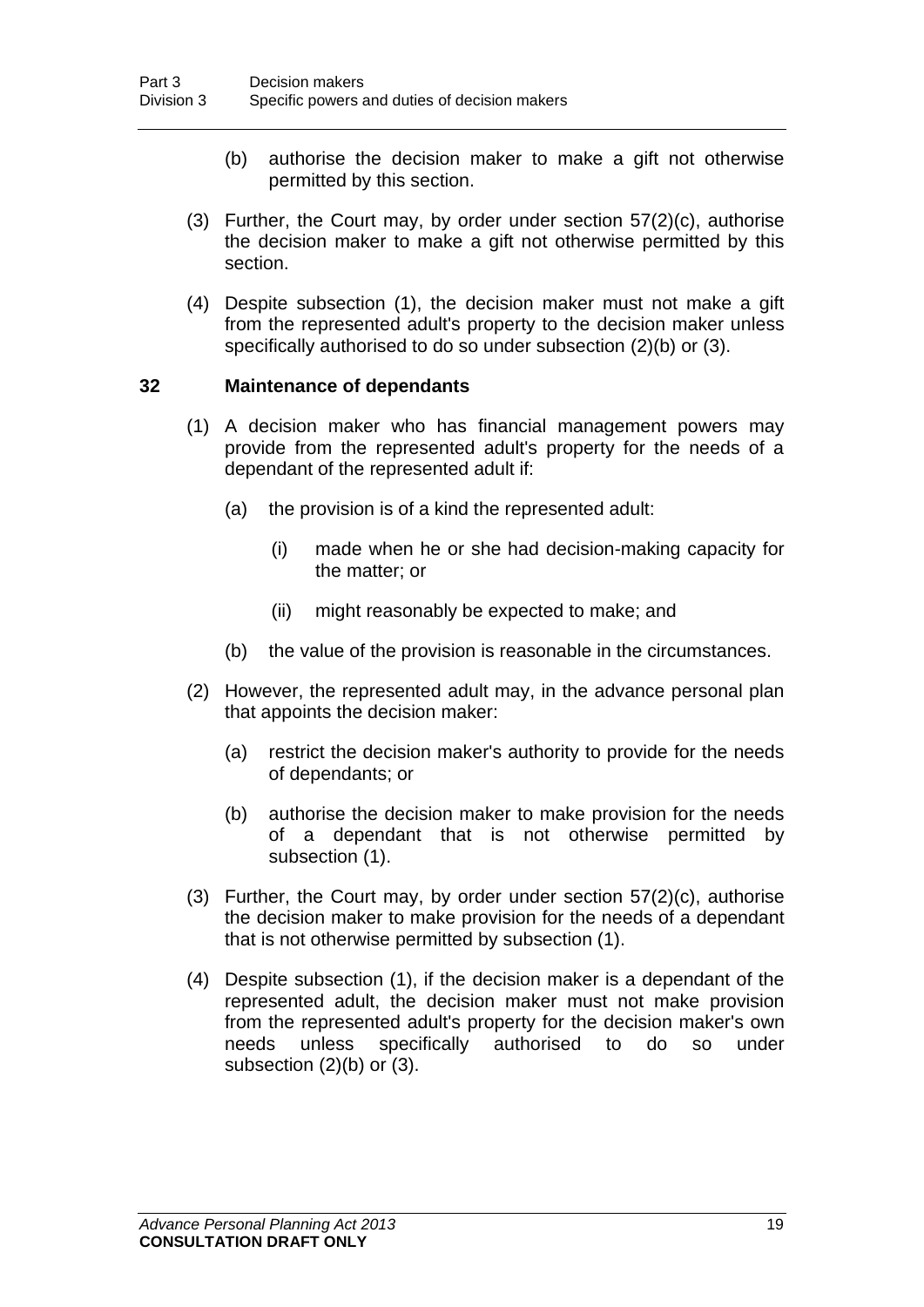### **33 Transfer when person ceases to be decision maker**

A person who ceases to be a decision maker for an adult must take all reasonable steps to provide for:

- (a) if the represented adult is still alive the orderly transfer of decision making authority from the person to the represented adult or to another agent for the adult (as appropriate); or
- (b) if the represented adult has died the orderly transfer of the adult's estate to the executor or administrator of the estate.

## **Division 4 Reimbursement and remuneration**

### <span id="page-25-0"></span>**34 Reimbursement of expenses**

- (1) A decision maker is entitled to reimbursement from the represented adult for reasonable costs incurred in acting as decision maker:
	- (a) as authorised in the advance personal plan by which the decision maker was appointed; or
	- (b) as approved by the Court by order under section [57\(](#page-38-0)2)(d).
- (2) The Court's approval may be given for a particular expense, for expenses up to a specified amount, for expenses generally, or otherwise as the Court considers appropriate.
- (3) However, the Court must not approve reimbursement of expenses contrary to an express provision in the advance personal plan.

#### *Note for section [34](#page-25-0)*

*This section applies only to costs incurred by the decision maker in the person's capacity as decision maker. For reimbursement of expenses incurred in providing other services, see section [36.](#page-26-0)*

#### <span id="page-25-1"></span>**35 Remuneration for professional decision maker**

- (1) A professional decision maker is entitled to reasonable remuneration from the represented adult:
	- (a) as authorised in the advance personal plan by which the decision maker was appointed; or
	- (b) as approved by the Court by order under section [57\(](#page-38-0)2)(d).
- (2) However, the Court must not approve payment of remuneration contrary to an express provision in the advance personal plan.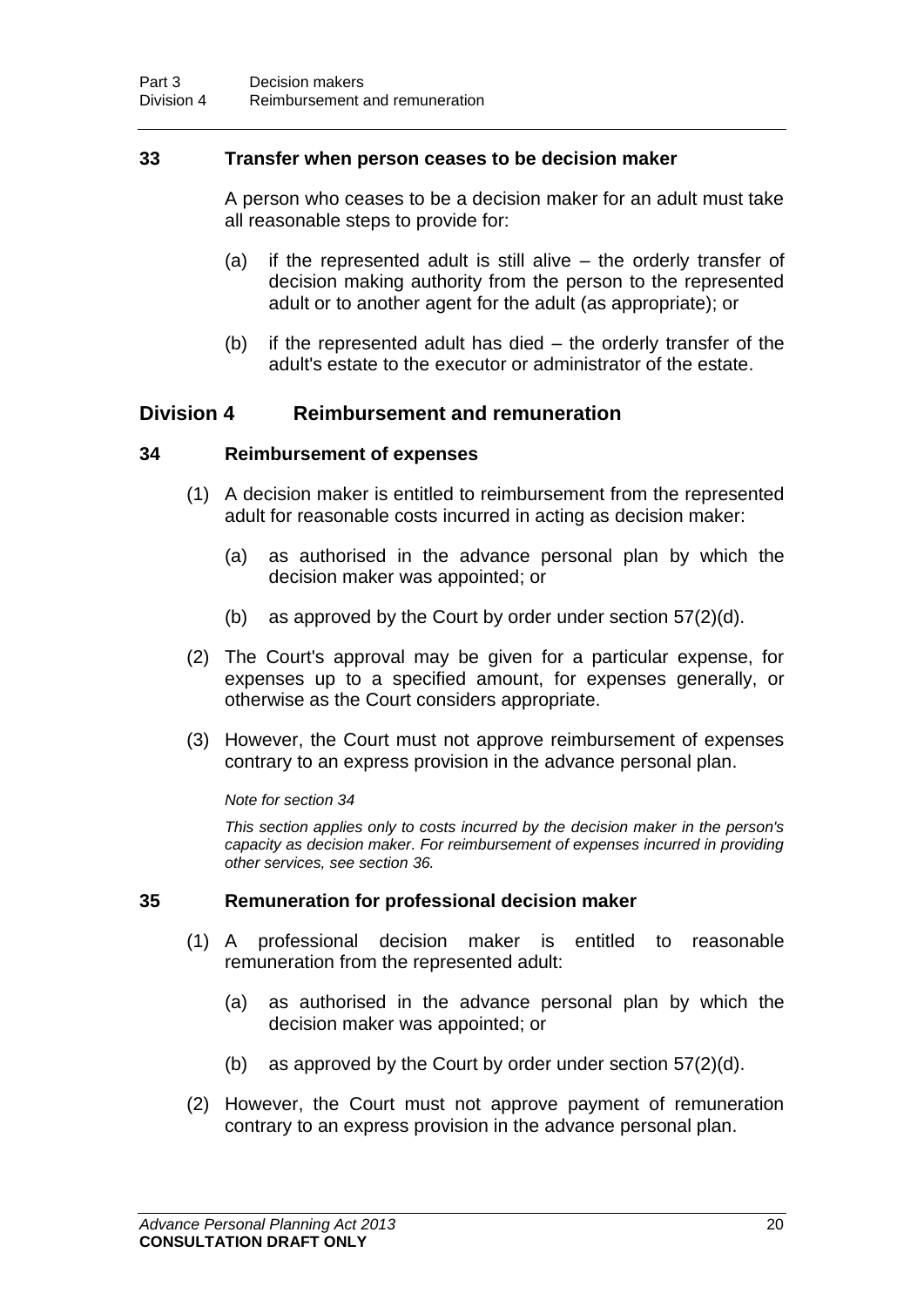- (3) This section does not affect any right of the Public Trustee or a trustee company to remuneration or commission under another Act or the Corporations Act 2001.
- (4) In this section:

*professional decision maker* means one of the following:

- (a) the Public Trustee;
- (b) the Public Guardian;
- (c) a licensed trustee company (as defined in section 601RAA of the Corporations Act 2001);
- (d) another person who carries on the business of, or including, providing services as a decision maker.

#### *Note for section [35](#page-25-1)*

*This section applies only to remuneration for services provided by the decision maker in the person's capacity as decision maker. For remuneration for providing other services, see section [36.](#page-26-0)*

#### <span id="page-26-0"></span>**36 Reimbursement and remuneration for other services provided by decision maker to represented adult**

- (1) This section applies if a person who is a decision maker also provides other services to the represented adult.
- (2) The person is not entitled to either of the following from the represented adult unless approved under subsection (3):
	- (a) reimbursement for costs incurred in providing the other services;
	- (b) remuneration for providing the other services.
- (3) Approval for reimbursement or remuneration may be given:
	- (a) by the represented adult in the advance personal plan by which the decision maker was appointed; or
	- (b) by the Court by order under section [57\(](#page-38-0)2)(d).
- (4) The Court must not give approval unless satisfied that:
	- (a) it is reasonable in the circumstances for the person who is the decision maker to also provide the other services; and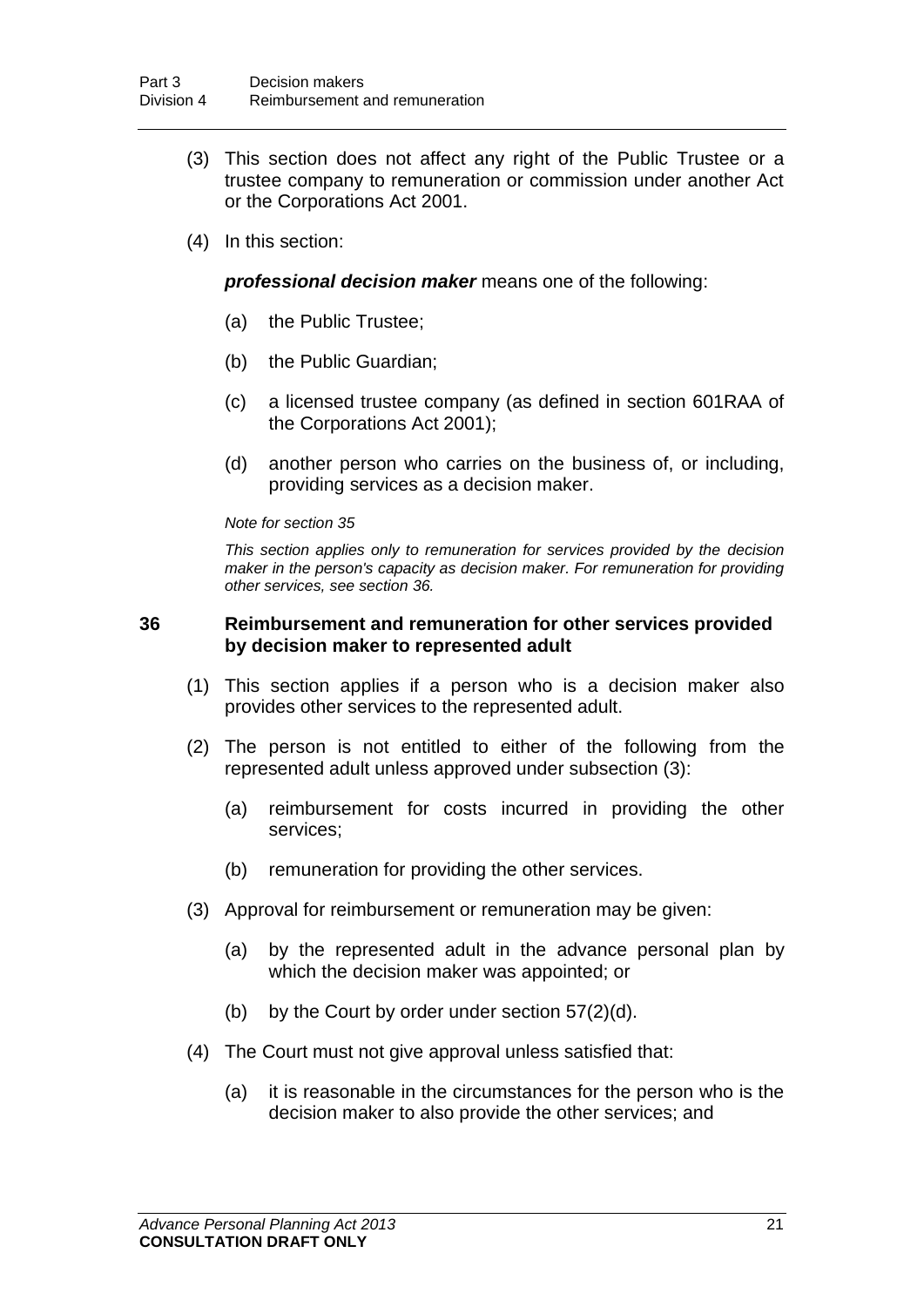- (b) the amount to be paid is reasonable.
- (5) In this section:

*provide other services*, to a represented adult, includes to act as a carer for the represented adult.

## **Part 4 Consent to health care action**

## **Division 1 Preliminary matters about consent to health care action**

#### **37 Scope of consent decisions**

A consent decision about health care action:

- (a) may be made in relation to health care to be provided in a particular instance or a course of health care to be provided over a period of time; and
- (b) may be made about one or more particular health care actions or generally about all health care action; and
- (c) may be made so as to apply:
	- (i) in all circumstances; or
	- (ii) only in stated circumstances; or
	- (iii) in all circumstances except in stated circumstances.

#### **38 When statement in advance personal plan constitutes advance consent decision**

- (1) A statement in an advance personal plan about health care action may be:
	- (a) an advance consent decision (as mentioned in section  $8(1)(a)$  $8(1)(a)$ ; or
	- (b) an advance care statement (as mentioned in section  $8(1)(b)$ ).
- (2) A statement constitutes an advance consent decision if:
	- (a) it is an express statement of the adult's consent or refusal of consent for the health care action; or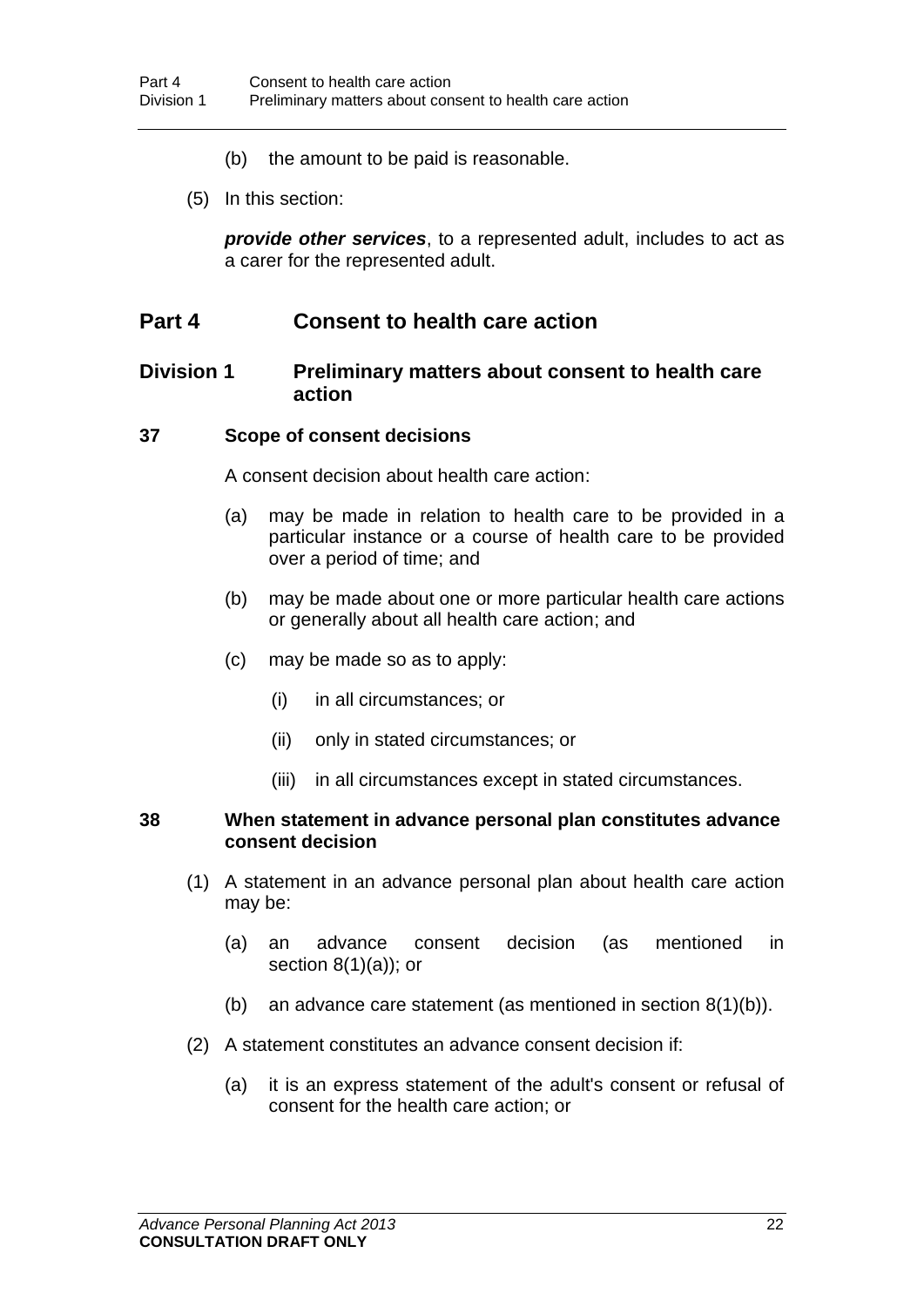(b) it would be reasonable to conclude from the statement that the adult would or would not want the health care action to be taken in the circumstances that exist at the time it is proposed to take the health care action.

#### *Examples for subsection (2)*

- *1 A statement that "I do not want to be given a blood transfusion in any circumstances" is a clear statement refusing consent for a blood transfusion.*
- *2 A statement that "If I have a terminal illness and am going to die soon, I do not want to be given treatment just to keep me alive for a little bit longer – just keep me pain free" may constitute consent for a terminally ill person to be given pain relief and for other treatment to be discontinued.*
- (3) A statement that does not constitute an advance consent decision is an advance care statement.

#### *Example for subsection (3)*

*A statement that "I want all decisions that are made for me to be made strictly in accordance with my religious belief as a Catholic" would not be an advance consent decision, but would be an advance care statement.*

## **Division 2 Consent to health care action**

## **39 Application of Division**

This Division applies:

- (a) if a health care provider proposes to take health care action for an adult who has impaired decision-making capacity for making a consent decision about the health care action; and
- (b) for the purpose of ascertaining who can make a consent decision about the health care action.

#### <span id="page-28-0"></span>**40 Advance consent decision**

- (1) If the adult has made an advance consent decision about the health care action, that decision has effect for all purposes as if:
	- (a) the decision had been made by the adult at the time it is proposed to take the health care action; and
	- (b) at the time the decision was made, the adult:
		- (i) had full legal capacity; and
		- (ii) was fully informed about the health care action.
- (2) However, the Court may order that the advance consent decision be disregarded.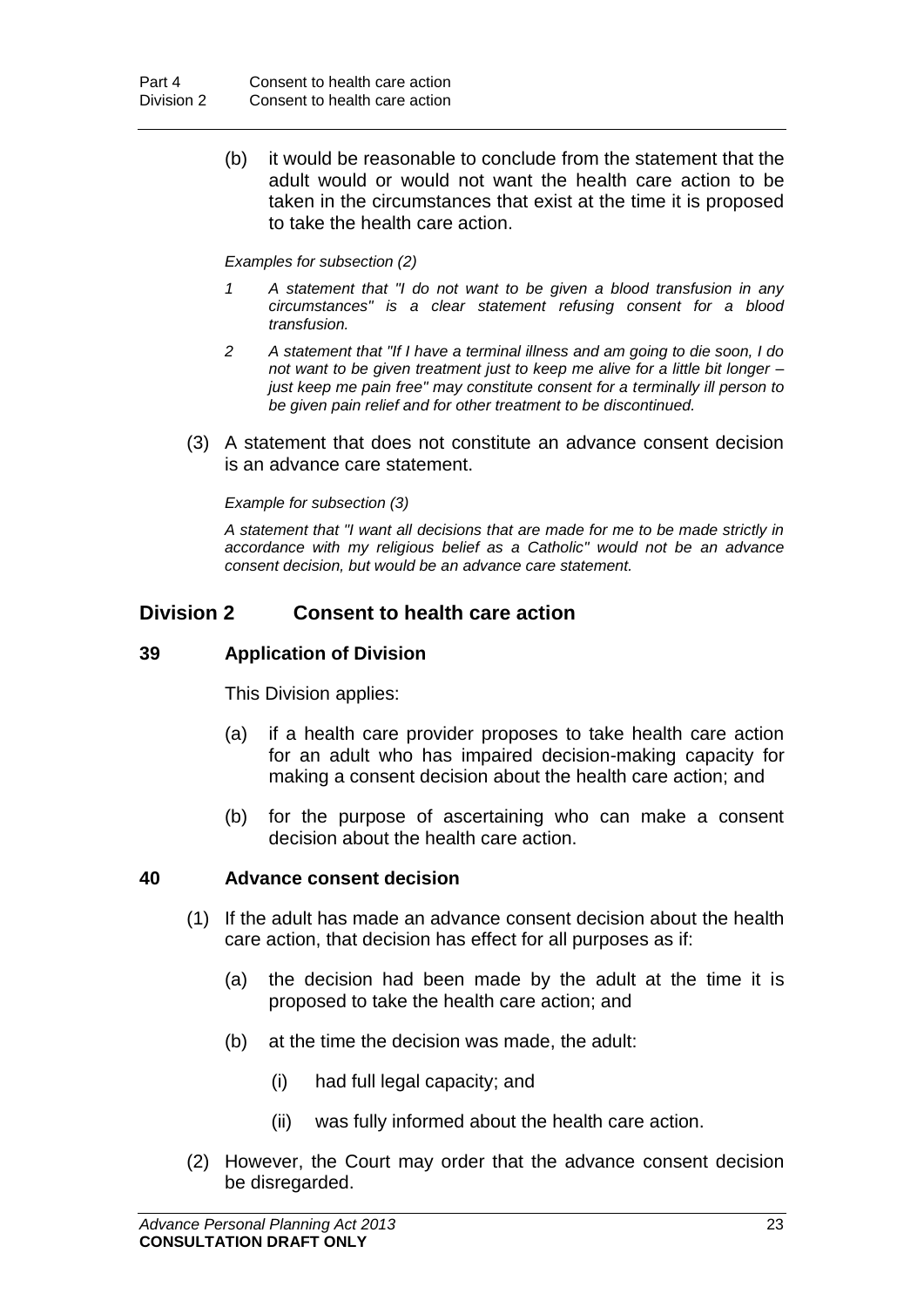- (3) The Court may do so only if it is satisfied that:
	- (a) there is no reasonable possibility that the adult would have intended the advance consent decision to apply in the circumstances; or
	- (b) taking health care action in reliance on the advance consent decision:
		- (i) would cause the adult unacceptable pain and suffering; or
		- (ii) would otherwise be so wholly unreasonable that it is justifiable to override the adult's wishes.

#### *Note for subsection (3)*

*If the Court orders that the advance consent decision be disregarded, a consent decision about the health care action may be made by a decision maker or adult guardian under section [41](#page-29-0) or by the Court under section [43.](#page-31-1)*

(4) Unless the Court orders that the adult's advance consent decision be disregarded, no-one else may make a consent decision about the health care action.

### <span id="page-29-0"></span>**41 Consent decision by decision maker or adult guardian**

- (1) This section applies if:
	- (a) either:
		- (i) the adult has not made an advance consent decision about the health care action; or
		- (ii) the Court has made an order under section [40\(](#page-28-0)2) that the adult's advance consent decision be disregarded; and
	- (b) there is a decision maker or adult guardian for the adult who is willing and able to make an informed consent decision about the health care action (an *available consenter*); and
	- (c) the Court has not made a consent decision about the health care action under section [43.](#page-31-1)
- (2) If there is only one available consenter, that person may make the consent decision.
- (3) If there are 2 or more available consenters who agree on how the consent decision is to be made, any one of them may make the decision.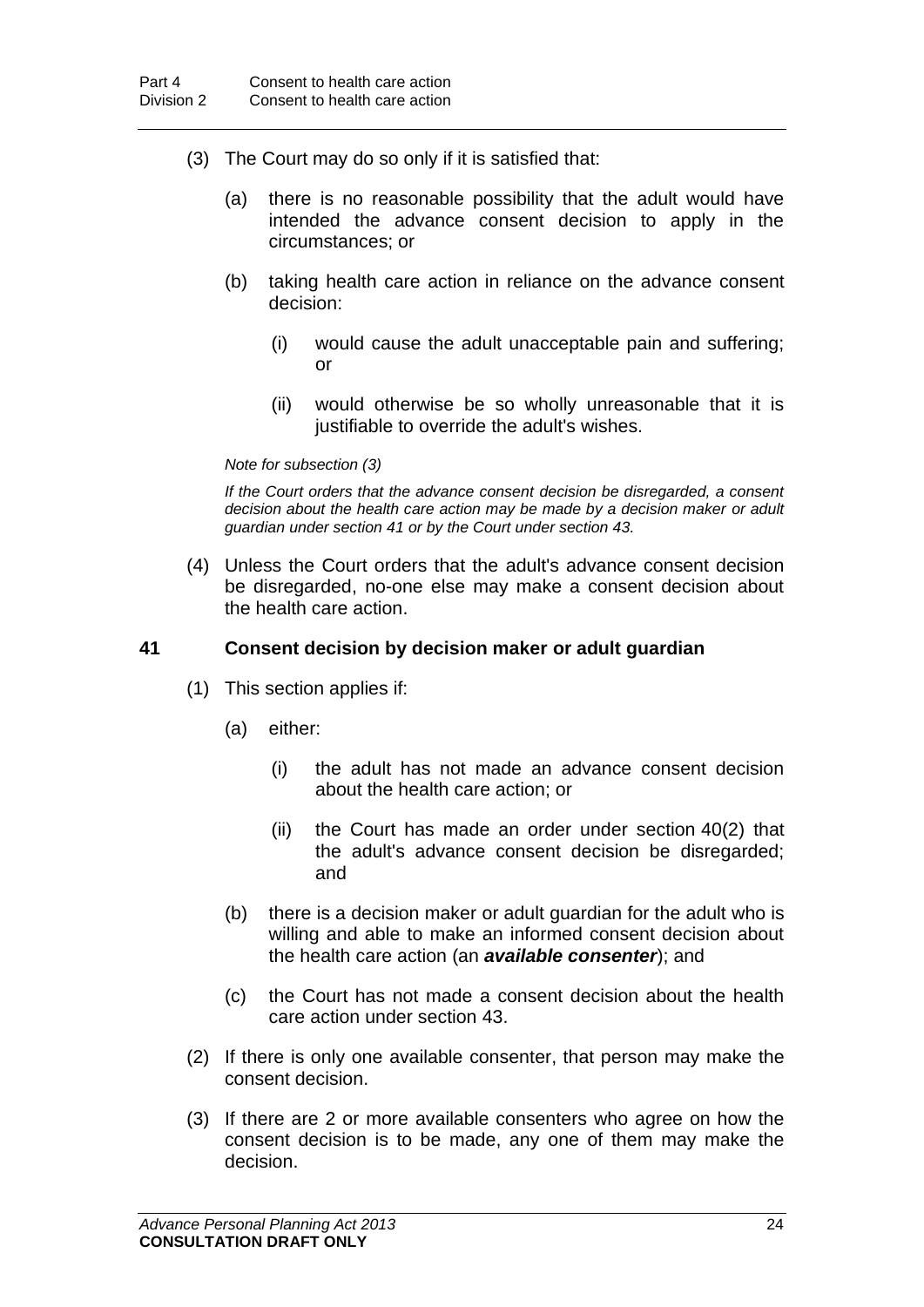- (4) If there are 2 or more available consenters who do not all agree on how the consent decision is to be made:
	- (a) if the health care provider who proposes to take the health care action reasonably believes that:
		- (i) there is one available consenter who is reasonably able to act in the best interests of the represented adult; and
		- (ii) in all the circumstances it is appropriate for that person to make the consent decision;

that available consenter may make the decision; or

(b) otherwise, none of the available consenters may make the decision.

*Note for subsection (4)(b)*

*If there is no available consenter who is willing and able to make a consent decision, the health care provider or another interested person may apply to the Court for the Court to make a decision under section [43.](#page-31-1)*

- (5) A consent decision made by an available consenter under this section has effect as if:
	- (a) the decision had been made by the adult; and
	- (b) at the time the decision was made, the adult:
		- (i) had full legal capacity; and
		- (ii) was fully informed about the health care action.
- (6) If there are 2 or more decision makers for an adult who are appointed to exercise their authority jointly:
	- (a) a reference in this section to a decision maker is a reference to both or all of them acting jointly; and
	- (b) a reference to the decision maker being willing and able to make an informed consent decision is a reference to each of them being willing and able to make an informed consent decision.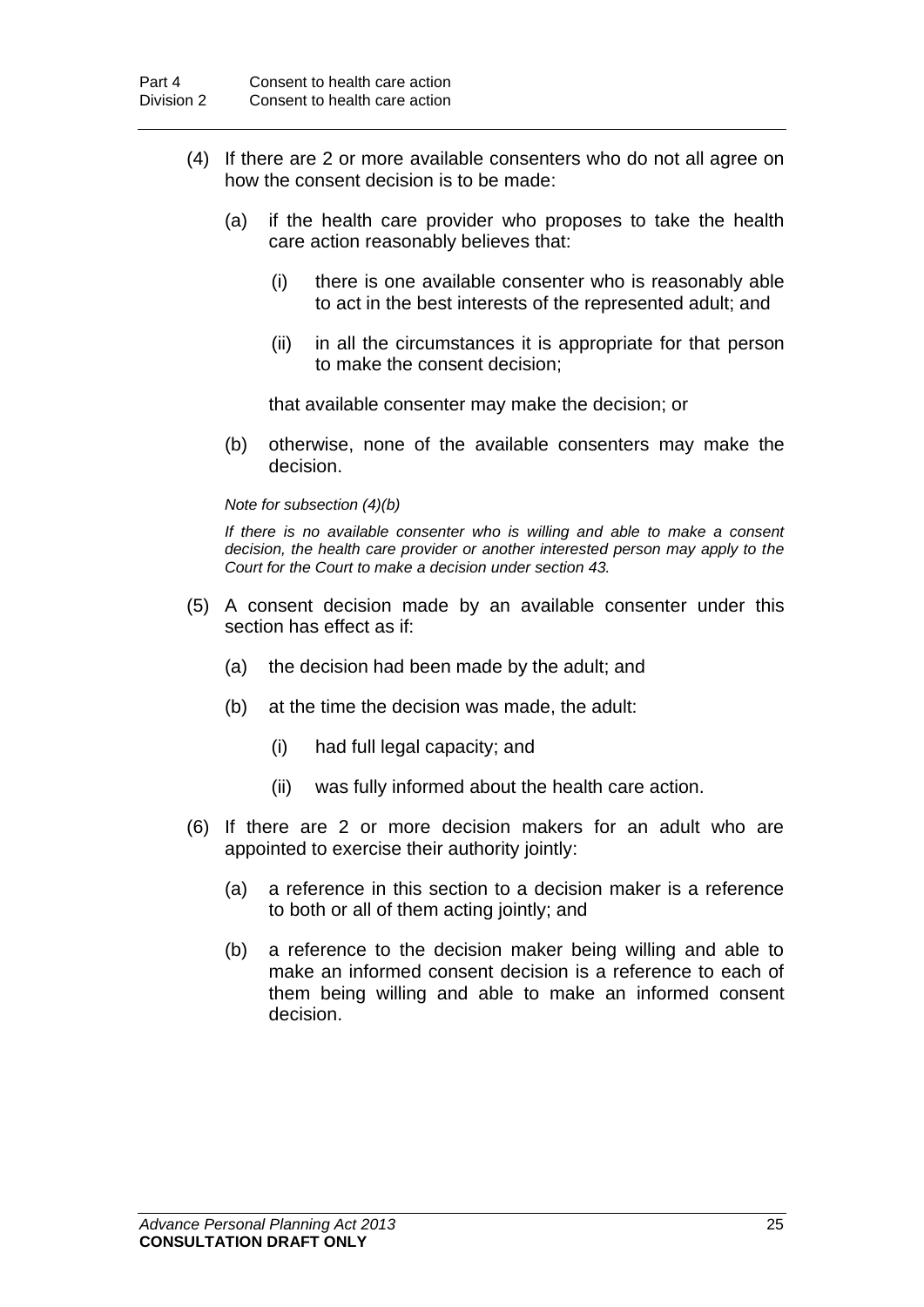### <span id="page-31-0"></span>**42 Willing and able to make informed consent decision**

A decision maker or adult guardian is *willing and able to make an informed consent decision* about health care action if the decision maker or adult guardian:

- (a) has authority to make a consent decision about the health care action; and
- (b) has unimpaired decision-making capacity for the health care action; and
- (c) is reasonably available; and
- (d) is willing to make the consent decision; and
- (e) understands:
	- (i) in the case of a decision maker the decision maker's obligation to act in accordance with the decision-making principles; or
	- (ii) in the case of an adult guardian the guardian's obligation to act in accordance with sections 4 and 20 of the *Adult Guardianship Act*; and
- (f) has all the information decision maker or adult guardian reasonably needs to make a balanced decision about the health care action; and
- (g) has had adequate time to consider that information; and
- (h) understands the effect of making the consent decision; and
- (i) is able to make the consent decision voluntarily and without undue influence from any person.

#### *Note for paragraph (a)*

*Whether an adult guardian has authority to make a consent decision about the health care action depends on the terms of his or her appointment by the Court and the Adult Guardianship Act, particularly sections 17 to 19 and 21.*

### <span id="page-31-1"></span>**43 Consent decisions by Court**

- (1) This section applies if:
	- (a) either:
		- (i) the adult has not made an advance consent decision about the health care action; or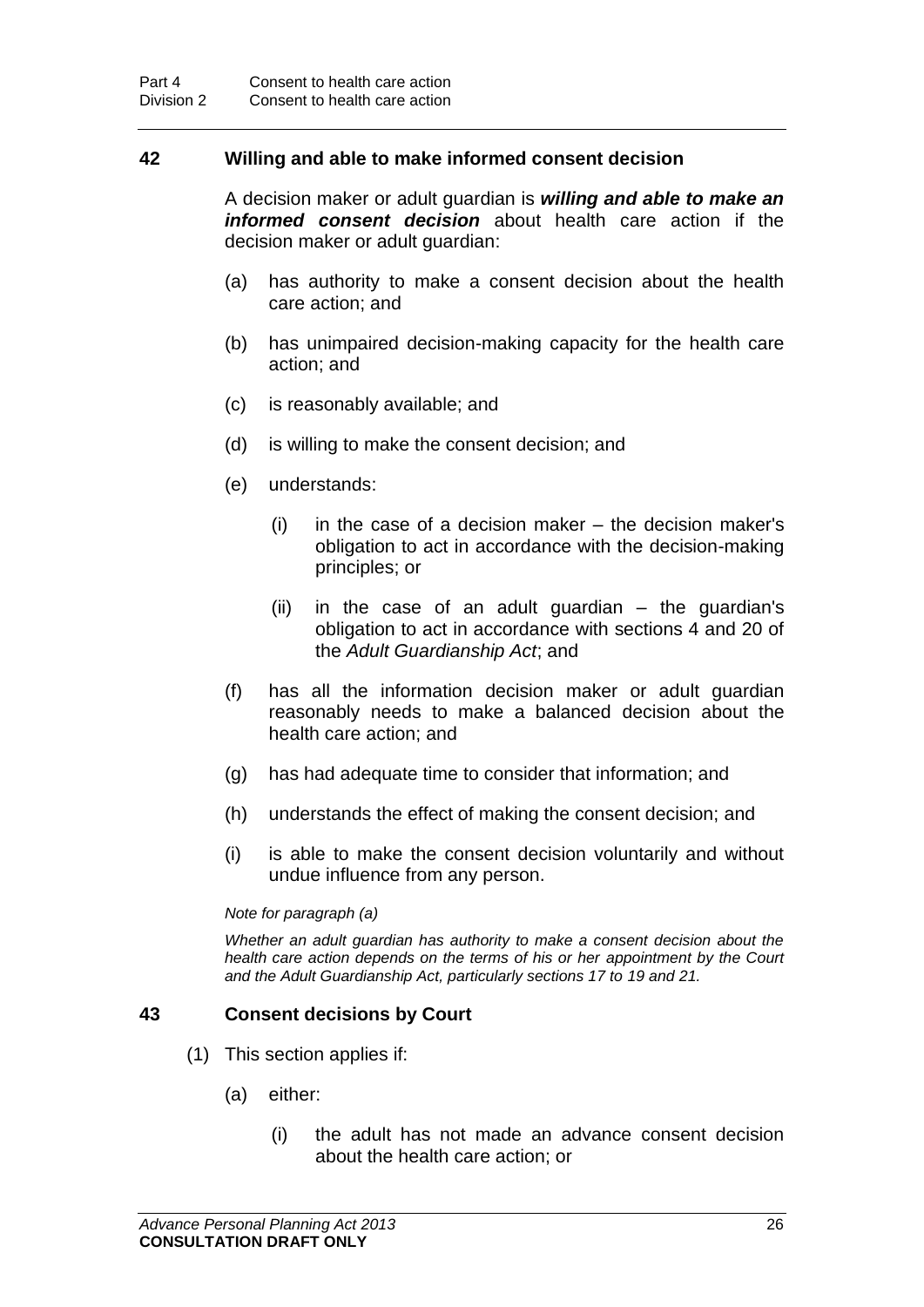- (ii) the Court has made an order under section [40\(](#page-28-0)2) that the adult's advance consent decision be disregarded; and
- (b) there is no available consenter who is willing and able to make a consent decision about the health care action under section [41.](#page-29-0)
- (2) The Court may make a consent decision about the health care action.
- (3) The Court's decision has effect as if:
	- (a) the decision had been made by the adult; and
	- (b) at the time the decision was made, the adult:
		- (i) had full legal capacity; and
		- (ii) was fully informed about the health care action.
- (4) If the Court makes a consent decision in relation to a course of action to be provided over a period of time, a later consent decision to withhold or withdraw the health care may be made only by:
	- (a) the Court; or
	- (b) a decision maker or adult guardian who is authorised by the Court to make that decision.

## **Division 3 Health care providers**

### **44 Health care provider relying on advance consent decision**

- (1) This section applies if a health care provider takes health care action for an adult:
	- (a) reasonably believing that the adult has impaired decision-making capacity for the health care action; and
	- (b) relying on consent the health care provider reasonably believes to have been given by the adult in an advance consent decision; and
	- (c) if the Court has ordered under section [40\(](#page-28-0)2) that the advance consent decision be disregarded – without knowledge of that order.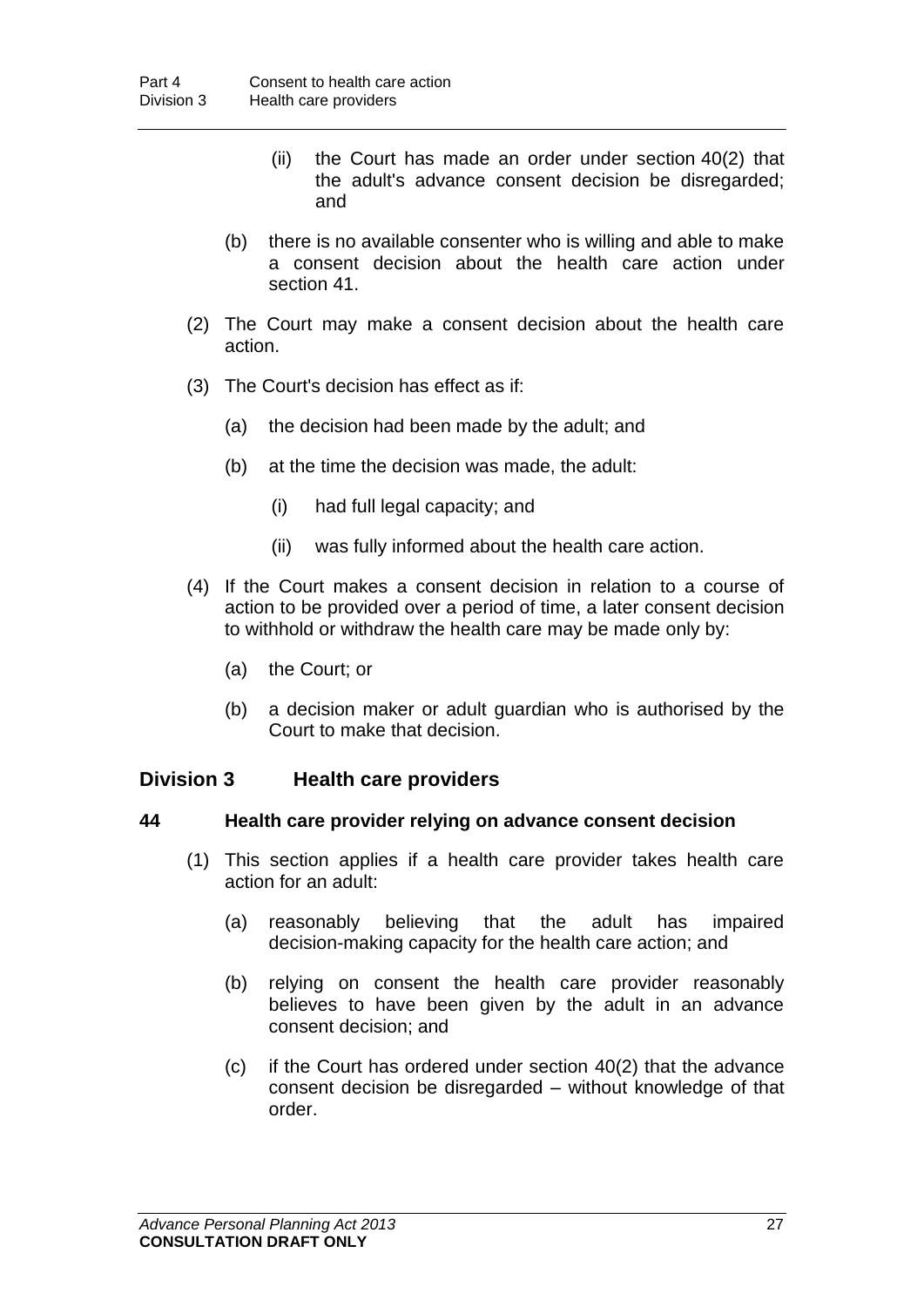(2) The health care provider is taken, for all purposes, to have taken the health care action with the consent of the adult.

*Note for subsection (2)*

*Under section [40\(](#page-28-0)1), that consent has effect as if, when it was given, the adult had full legal capacity and was fully informed about the decision.*

(3) Subsection (2) applies even if an effect of taking the health care action is to hasten the death of the adult.

#### **45 Health care provider relying on consent of decision maker or adult guardian**

- (1) This section applies if a health care provider takes health care action for an adult:
	- (a) reasonably believing that the adult has impaired decision-making capacity for the health care action; and
	- (b) reasonably believing that section [41](#page-29-0) applies in relation to the health care action; and
	- (c) relying on consent the health care provider reasonably believes to have been given by a decision maker or adult guardian for the adult under section [41;](#page-29-0) and
	- (d) if the Court has made a consent decision about the health care action under section [43](#page-31-1) – without knowledge of that decision.
- (2) The health care provider is taken, for all purposes, to have taken the health care action:
	- (a) if the consent decision was made by a decision maker with the consent of the adult; or
	- (b) if the consent decision was made by an adult guardian with the consent of a parent of the adult as if the adult were a child.

#### *Note for subsection (2)*

*Under section [41\(](#page-29-0)5) that consent has effect as if it had been given by the adult and that, when it was given, the adult had full legal capacity and was fully informed about the decision.*

(3) Subsection (2) applies even if an effect of taking the health care action is to hasten the death of the adult.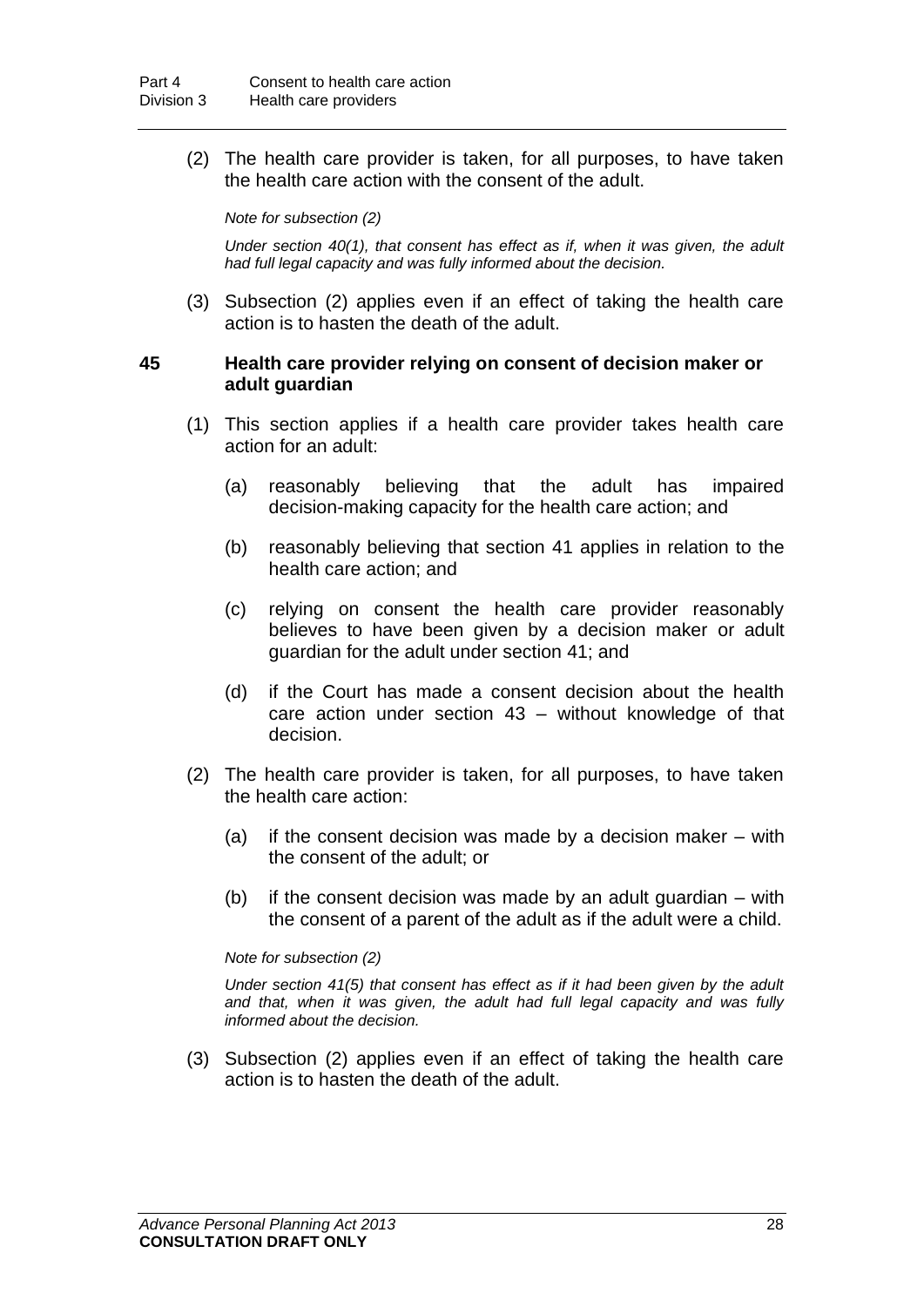### **46 Health care provider relying on consent of Court**

- (1) This section applies if a health care provider takes health care action for an adult:
	- (a) reasonably believing that the adult has impaired decision-making capacity for the health care action; and
	- (b) relying on consent the health care provider reasonably believes to have been given by the Court under section [43.](#page-31-1)
- (2) The health care provider is taken, for all purposes, to have taken the health care action with the consent of the adult.

*Note for subsection (2)*

*Under section [43\(](#page-31-1)3) that consent has effect as if it had been given by the adult and that, when it was given, the adult had full legal capacity and was fully informed about the decision.*

(3) Subsection (2) applies even if an effect of taking the health care action is to hasten the death of the adult.

#### **47 Health care provider relying on another provider to ascertain consent**

- (1) This section applies if:
	- (a) a health care provider (*provider A*) takes health care action for an adult; and
	- (b) the adult has impaired decision-making capacity for making a consent decision about the health care action; and
	- (c) it is reasonable in the circumstances for provider A to rely on another health care provider having ascertained that consent has been given for taking the health care action; and
	- (d) provider A reasonably assumes that another health care provider has done so.
- (2) Provider A is taken, for all purposes, to have taken the health care action with the consent of the adult and as if the adult had full legal capacity and was fully informed about the health care action.
- (3) Subsection (2) applies even if an effect of taking the health care action is to hasten the death of the adult.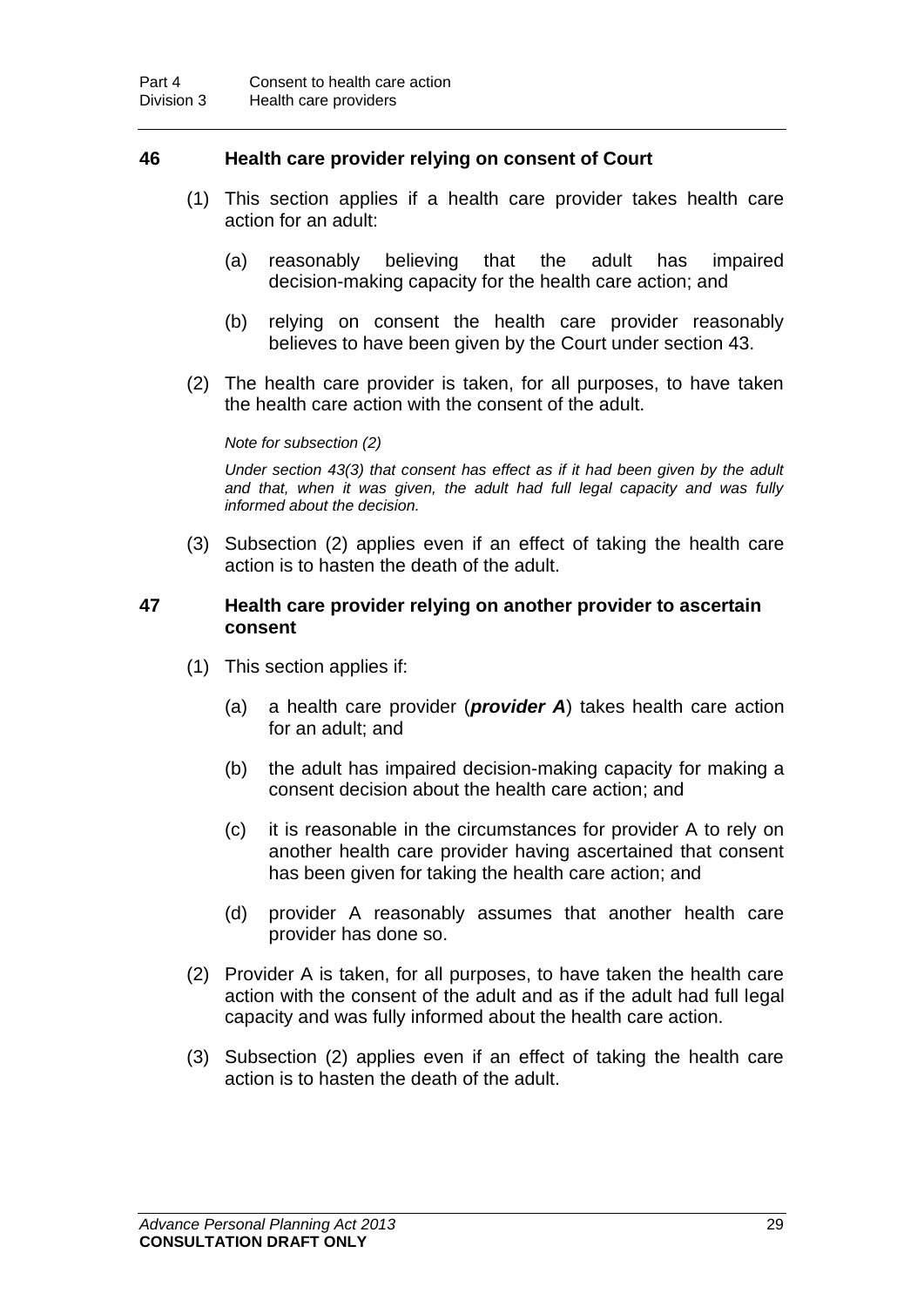### **48 Health care provider acting with consent of adult when unaware of impaired capacity**

- (1) This section applies if:
	- (a) a health care provider takes health care action for an adult relying in good faith on consent purportedly given by the adult; and
	- (b) the adult has impaired decision-making capacity for making a consent decision about the health care action; and
	- (c) the health care provider does not know, and could not reasonably be expected to know, that the adult has impaired decision-making capacity for making a consent decision about the health care action.
- (2) The health care provider is taken, for all purposes, to have taken the health care action with the consent of the adult and as if the adult had full legal capacity and was fully informed about the health care action.
- (3) Subsection (2) applies even if an effect of taking the health care action is to hasten the death of the adult.

## **Division 4 Miscellaneous matters**

### **49 No obligation to take health care action**

This Act does not require a health care provider to take health care action if the health care provider would not, in the absence of this Act, be required to do so.

### **50 Unlawful health care action not permitted**

- (1) This Act does not authorise a person to take health care action for an adult unless the person would, in the absence of this Act, be lawfully able to take the health care action for an adult who had full legal capacity and gave fully informed consent to the taking of the health care action.
- (2) A person cannot, under this Act consent to health care action being taken if taking the action would be unlawful.
- (3) This Act does not permit the form of intentional killing of another called euthanasia or the assisting of a person to terminate his or her life.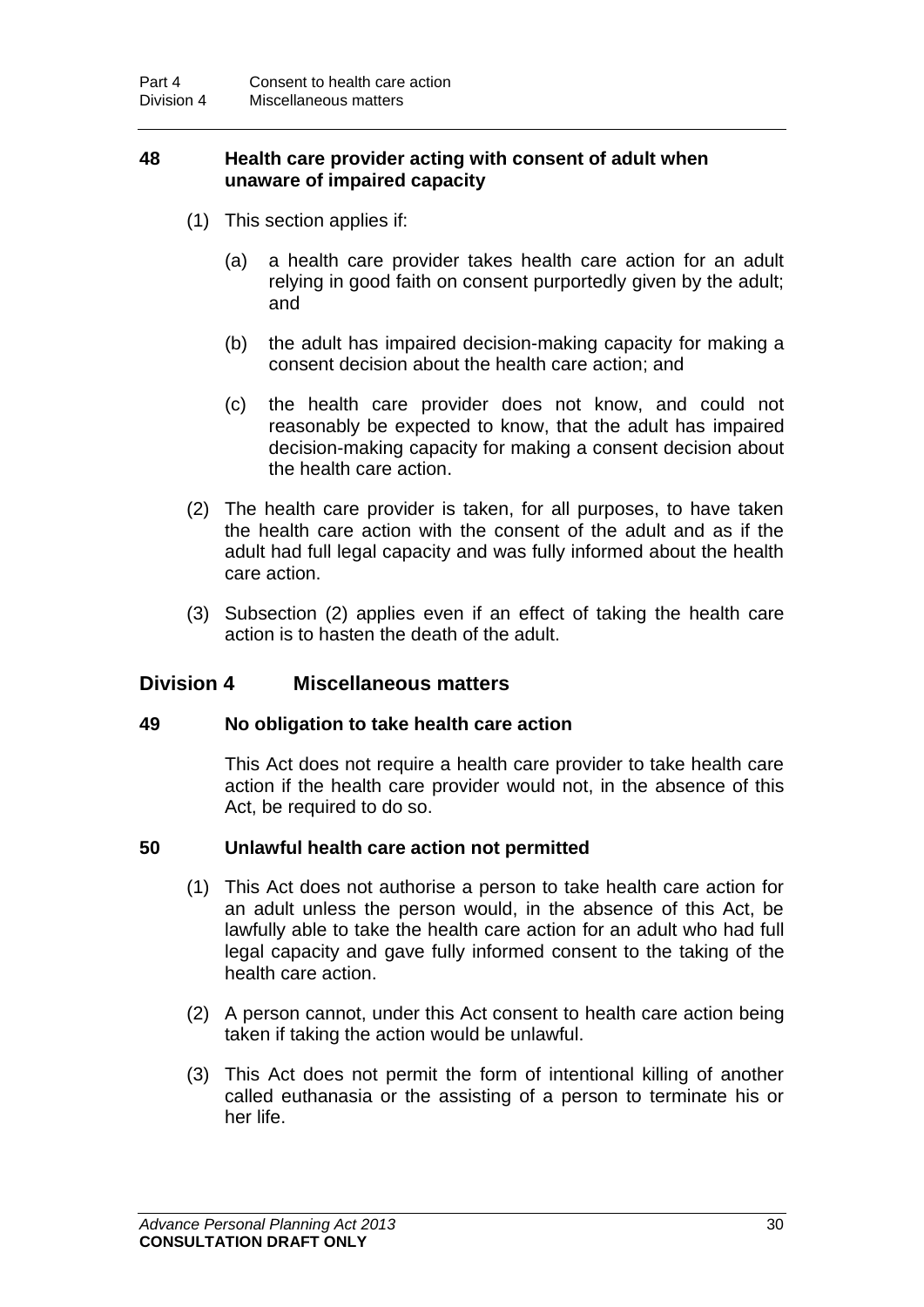## **51 Effect of decision refusing consent**

- (1) This section applies if:
	- (a) a health care provider reasonably believes that an adult has impaired decision-making capacity for health care action; and
	- (b) the health care provider knows that the adult has, in an advance consent decision, refused consent for the health care action; and
	- (c) either:
		- (i) the Court has not made an order under section [40\(](#page-28-0)2) that the advance consent decision be disregarded; or
		- (ii) if the Court has made such an order the health care provider does not know of that order.
- (2) This section also applies if:
	- (a) a health care provider reasonably believes that an adult has impaired decision-making capacity for health care action; and
	- (b) the health care provider knows that a decision maker or adult guardian for the adult who has authority to do so has refused consent for the health care action under section [41;](#page-29-0) and
	- (c) either:
		- (i) the Court has not made a contrary consent decision under section [43;](#page-31-1) or
		- (ii) if the Court has made such a decision the health care provider does not know of that decision.
- (3) This section also applies if:
	- (a) a health care provider reasonably believes that an adult has impaired decision-making capacity for health care action; and
	- (b) the health care provider knows that the Court has refused consent for the health care action under section [43.](#page-31-1)
- (4) If anything done in taking, or attempting to take, the health care action constitutes conduct of a kind mentioned in paragraph (a) or (b) of the definition *assault* in section 187 of the Criminal Code, paragraph (c) of that definition does not operate to exclude the conduct from that definition.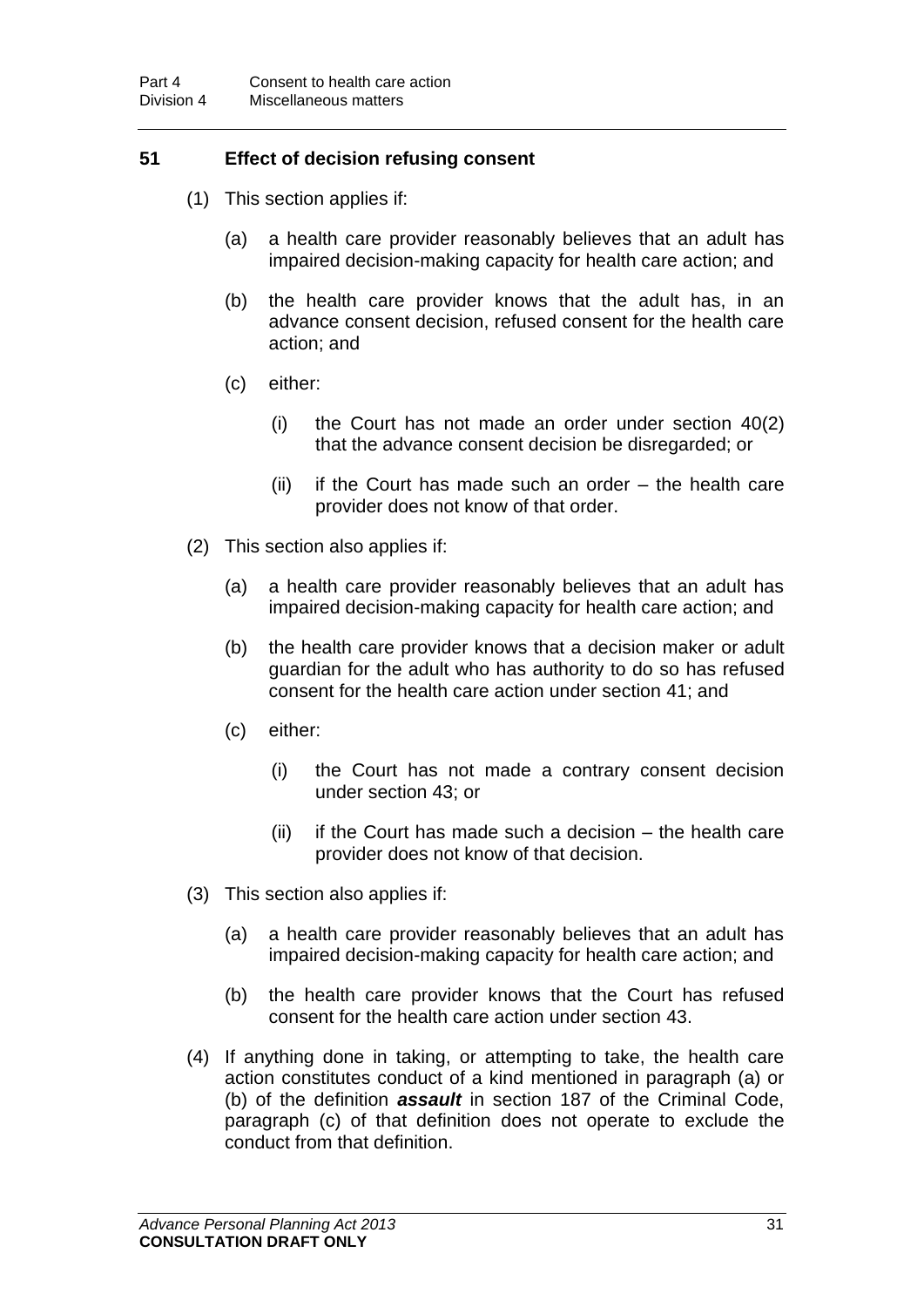(5) If the health care action is an operation, as defined in the *Emergency Medical Operations Act*, section 3(3A) of that Act applies.

### **52 Other laws allowing treatment without consent not affected**

This Act does not affect the operation of any other law of the Territory that allows a person to take health care action for another person without that other person's consent.

#### **53 Other rights preserved**

- (1) This Act does not affect any right an adult with decision-making capacity for health care action has to refuse the health care.
- (2) This Act does not affect the common law relating to an adult's entitlement to make treatment decisions about his or her future health care.

## **Part 5 Role of the Local Court**

## **Division 1 Jurisdiction of Local Court**

#### **54 Jurisdiction of Court**

The Court has jurisdiction to hear and determine all matters arising in relation to this Act, other than appeals under Division 3.

#### **55 Court to act in accordance with decision-making principles**

In proceedings coming before it under this Act, the Court must act in accordance with the decision-making principles as if it were a decision maker.

#### **56 Declarations as to validity, status, powers etc.**

The Court may make a declaration as to one or more of the following:

- (a) whether an adult has impaired decision-making capacity for a matter;
- (b) whether an advance personal plan is or is not valid;
- (c) whether a statement in an advance personal plan about health care action is an advance consent decision or an advance care statement;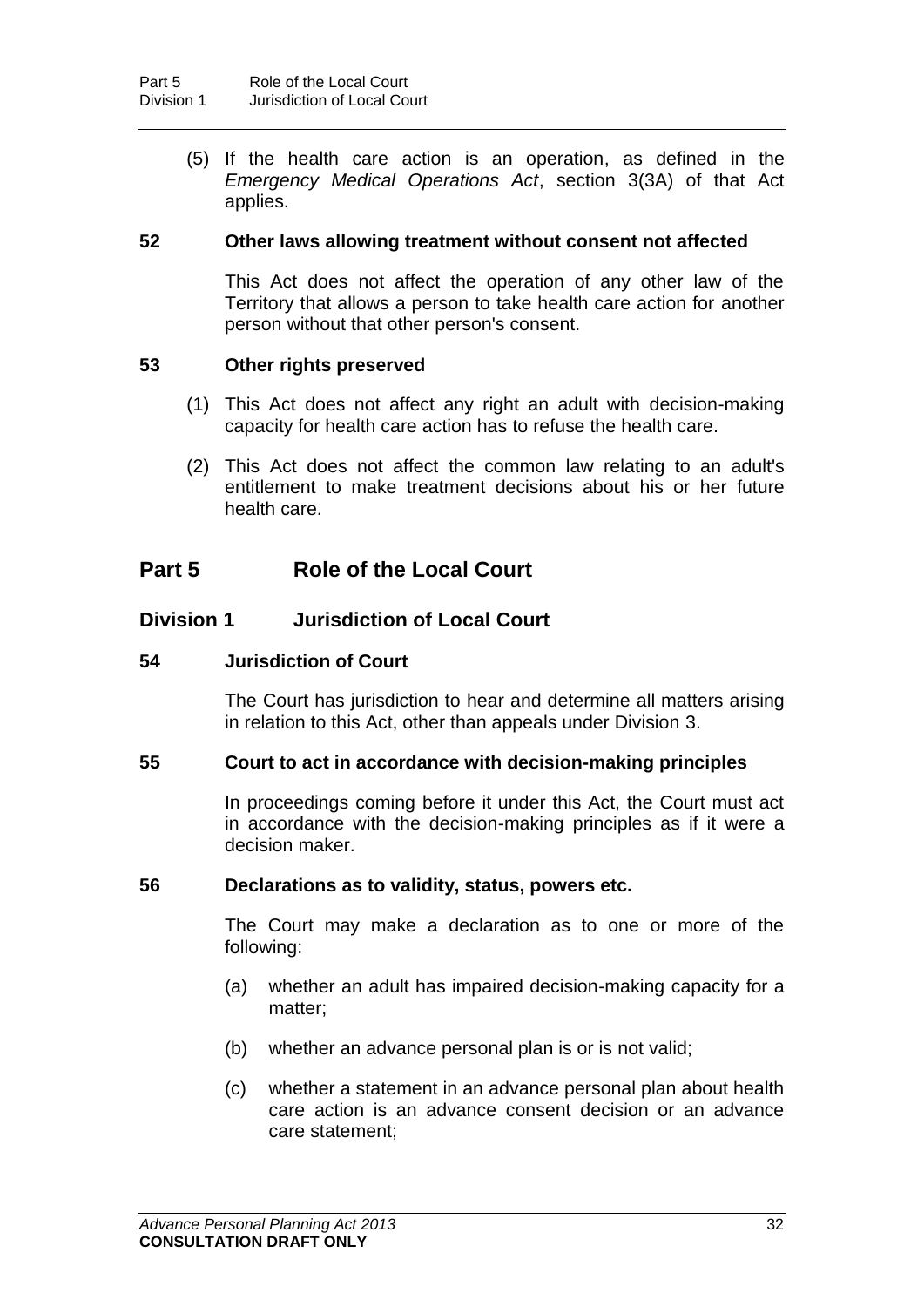- (d) whether an advance consent decision or advance care statement is or is not applicable in a particular circumstance;
- (e) whether or not a decision maker has authority for a matter;
- (f) the scope of the authority of a decision maker;
- (g) any other matter relating to the validity, effect or meaning of an advance personal plan (including an advance consent decision, advance care statement or appointment in the plan);
- (h) any other matter relating to the making of a consent decision about health care action for an adult who has impaired decision-making capacity for making the consent decision;
- (i) any other matter arising for determination under this Act.

#### <span id="page-38-0"></span>**57 Orders to decision makers**

- (1) The Court may make orders as to the exercise by a decision maker of the decision maker's authority.
- (2) Without limiting subsection (1), the Court may make orders as follows:
	- (a) as to how the decision maker may, must, or must not, exercise the decision maker's authority so as to comply with section [21\(](#page-16-1)1);
	- (b) if 2 or more decision makers who are appointed to exercise their authority for a matter jointly are unable to reach a unanimous decision as required by section  $21(2)$  – to facilitate the resolution of their differences;
	- (c) authorising the decision maker to act as mentioned in section [30\(](#page-22-0)2)(b)(ii), [31\(](#page-23-0)3) or [32\(](#page-24-0)3);
	- (d) approving reimbursement or remuneration for the decision maker as mentioned in section  $34(1)(b)$ ,  $35(1)(b)$  or  $36(3)(b)$ ;
	- (e) if the represented adult has 2 or more agents to facilitate a reasonable and workable division of decision making authority between the agents.
- (3) The Court must not make an order under subsection (1) requiring or permitting the decision maker to act contrary to an express provision of the advance personal plan by which the decision maker was appointed.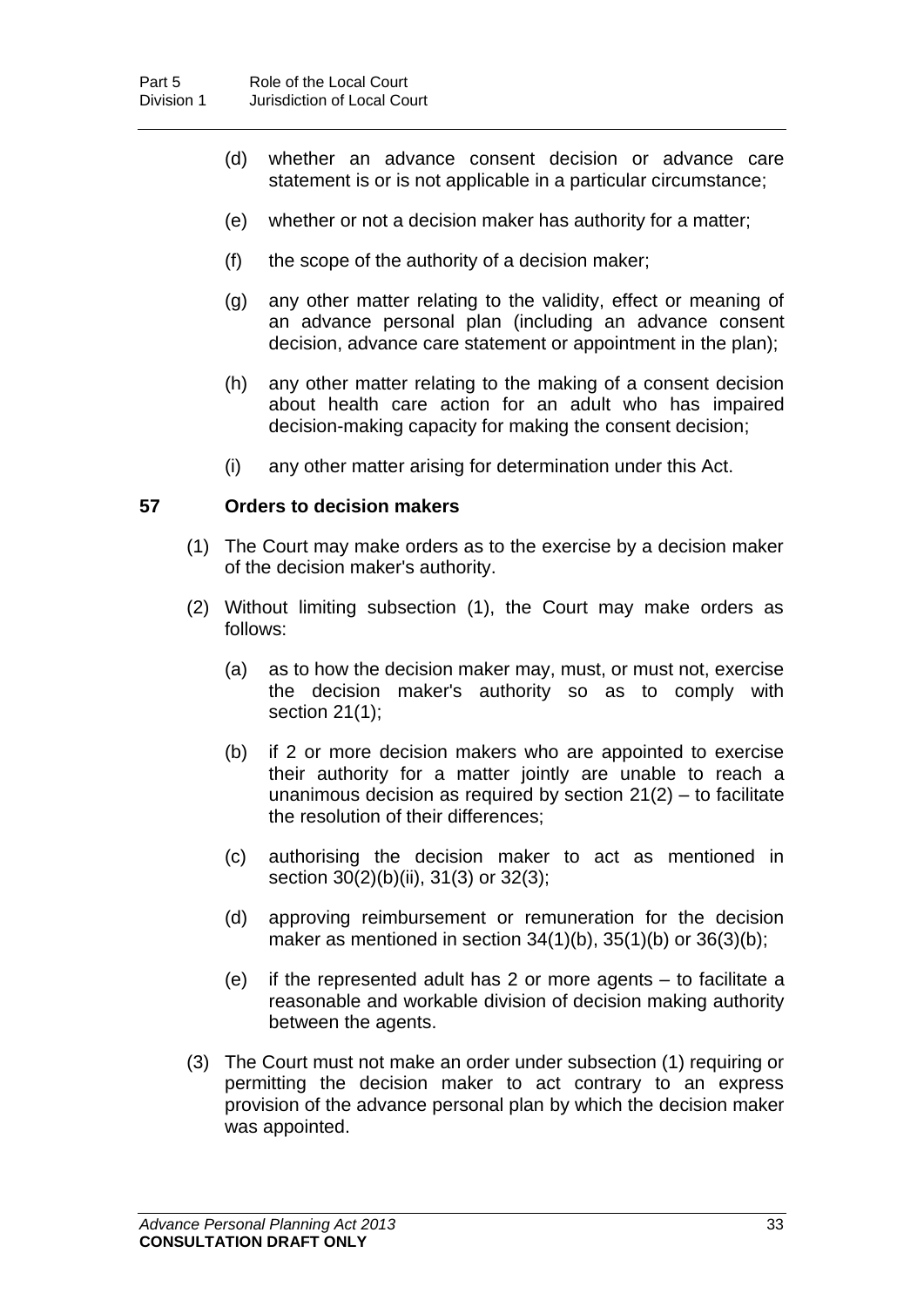(4) The Court may make an order about the exercise of the decision maker's authority generally or for a particular circumstance.

### <span id="page-39-1"></span>**58 Orders to former decision maker**

- (1) This section applies if a person has ceased to be a decision maker for an adult.
- (2) The Court may make the orders the Court considers appropriate to provide for:
	- (a) if the represented adult is still alive the orderly transfer of decision making authority from the person to the represented adult or to another agent for the adult (as appropriate); or
	- (b) if the represented adult has died the orderly transfer of the adult's estate to the executor or administrator of the estate.

#### <span id="page-39-0"></span>**59 Court may amend or revoke advance personal plan**

- (1) This section applies if a person who has made an advance personal plan no longer has planning capacity.
- (2) There are *grounds for amending* the advance personal plan if one or more of the following applies:
	- (a) giving effect to the plan is, for all practical purposes, impossible;
	- (b) giving effect to the plan is unlawful;
	- (c) giving effect to the statement would impose a burden on another person that is so unreasonably onerous that it is justifiable to override the adult's wishes;
	- (d) there is no reasonable possibility the adult would have intended the plan to have the effect that it has or will have;
	- (e) giving effect to the plan would be so unreasonable that it is justifiable to override the adult's wishes;
	- (f) when making the plan (or an amendment of it) the adult:
		- (i) was not acting voluntarily; or
		- (ii) was adversely affected by the dishonesty or undue influence of another person;
	- (g) a decision maker appointed by the plan has failed to comply with section [21\(](#page-16-1)1);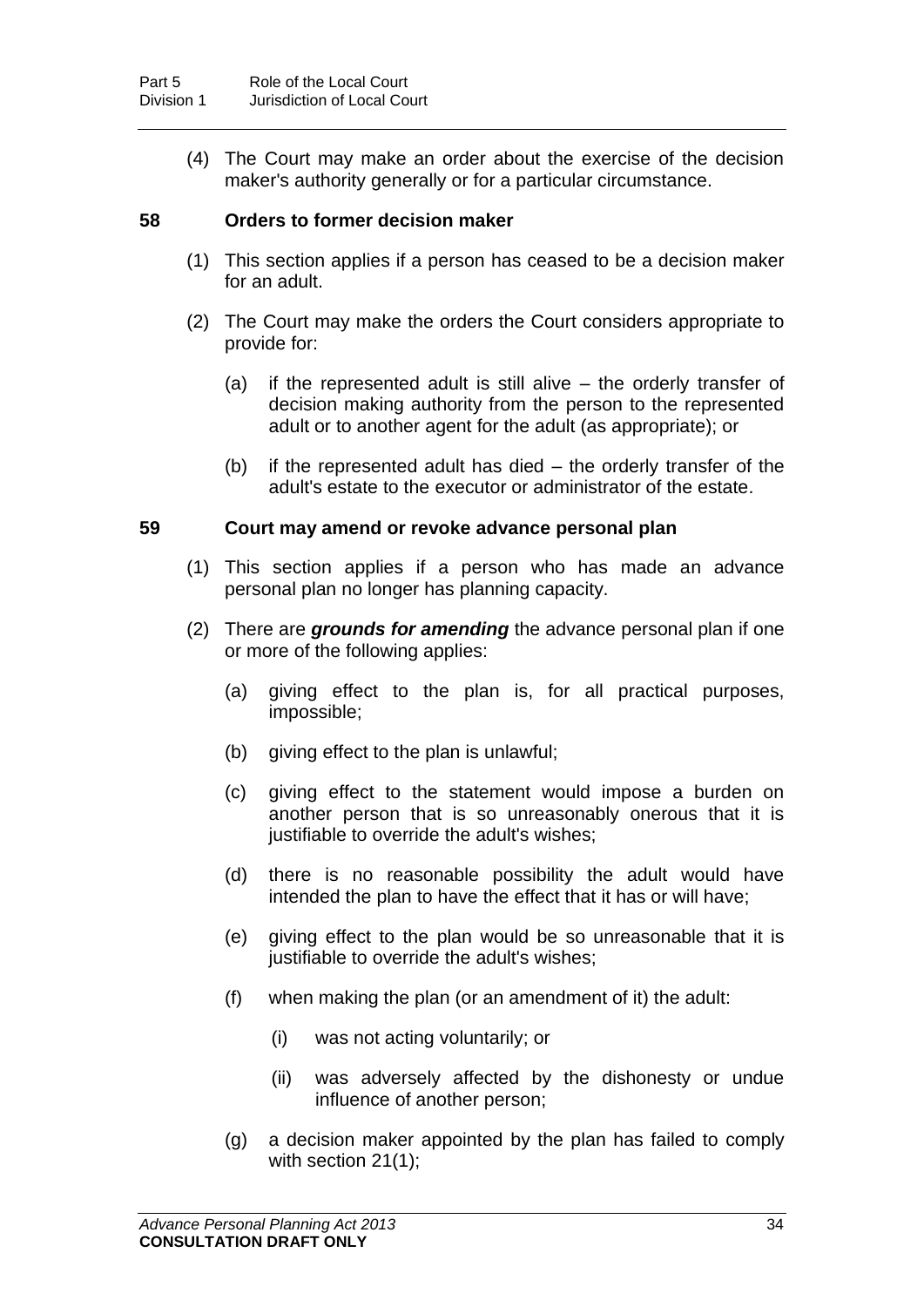- (h) there has been a major change in circumstances since the plan was made;
- (i) the adult has 2 or more agents and an amendment of the plan is necessary to facilitate a reasonable and workable division of decision making authority between the agents.

#### *Example for subsection (2)(h)*

*Major changes in circumstances might include the following:*

- *(a) a person appointed as decision maker losing decision-making capacity;*
- *(b) the adult getting divorced or becoming estranged from other family members;*
- *(c) a decision maker being convicted of an offence that makes it unsuitable for him or her to continue to be a decision maker.*
- (3) The Court may amend the advance personal plan if satisfied that:
	- (a) there are grounds for amending the plan; and
	- (b) the amendment is reasonably necessary to address those grounds; and
	- (c) if the adult had planning capacity, he or she would agree to the amendment.
- (4) However, the Court may amend the advance personal plan so as to terminate the appointment of a person as a decision maker only if satisfied that doing so is the only practicable way to address the grounds for amendment.
- (5) The Court may revoke the advance personal plan if satisfied that:
	- (a) there are grounds for amending the plan; and
	- (b) revoking the plan is the only practicable way to address those grounds; and
	- (c) if the adult had planning capacity, he or she would agree to the revocation.

#### **60 Court to endorse cessation of decision maker**

- (1) This section applies if:
	- (a) a person ceases to be a decision maker but the advance personal plan remains in force; and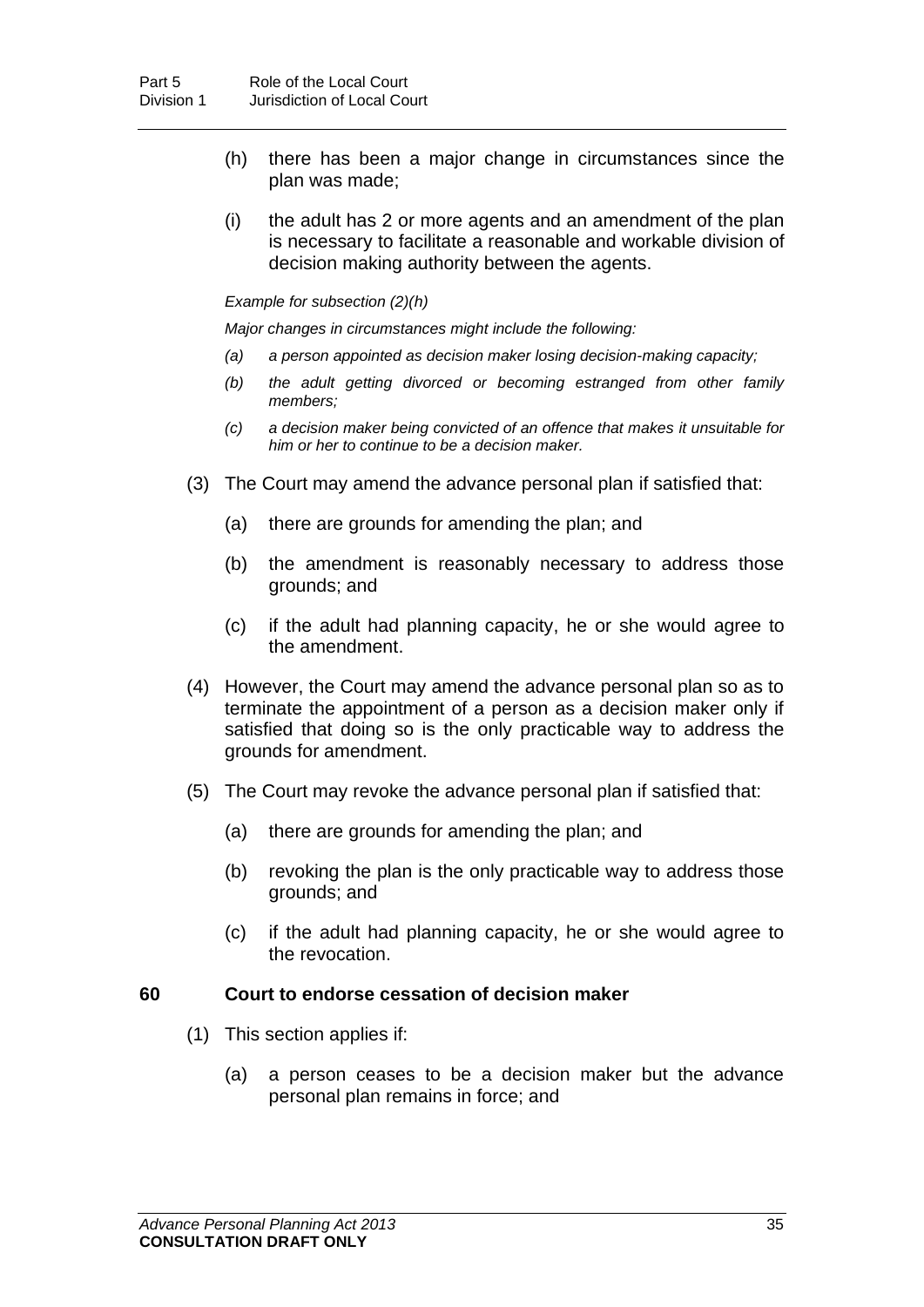(b) the represented adult no longer has planning capacity.

*Note for subsection (1)*

*The advance personal plan may remain in force because it also appoints another person as a decision maker or because it also contains advance consent decisions or advance care statements.*

- (2) If a Registrar (as defined in section 3 of the *Local Court Act*) is satisfied that this section applies, the Registrar must endorse on the advance personal plan the fact that the person has ceased to be a decision maker.
- (3) An application for endorsement may be made by:
	- (a) the represented adult; or
	- (b) the former decision maker; or
	- (c) an interested person for the represented adult.

#### **61 Application for urgent consent decision**

- (1) This section applies if:
	- (a) an application is made under section [43](#page-31-1) by a medical practitioner in relation to health care action proposed to be taken in relation to an adult who is the practitioner's patient; and
	- (b) the medical practitioner states in the application that he or she reasonably believes that a consent decision about the health care action is urgently required.
- (2) Within 24 hours after the application is made the Court must:
	- (a) make that decision; or
	- (b) if satisfied that the consent decision is not urgently required adjourn the application to be dealt with as an ordinary application under section [43.](#page-31-1)
- (3) If an application is dealt with urgently under subsection (2)(a), the Court must not make a consent decision about a course of health care that is to be provided over a period exceeding 2 weeks.

#### *Note for subsection (3)*

*Subsection (3) does not prevent the Court subsequently making another consent decision to continue the health care for a further period.*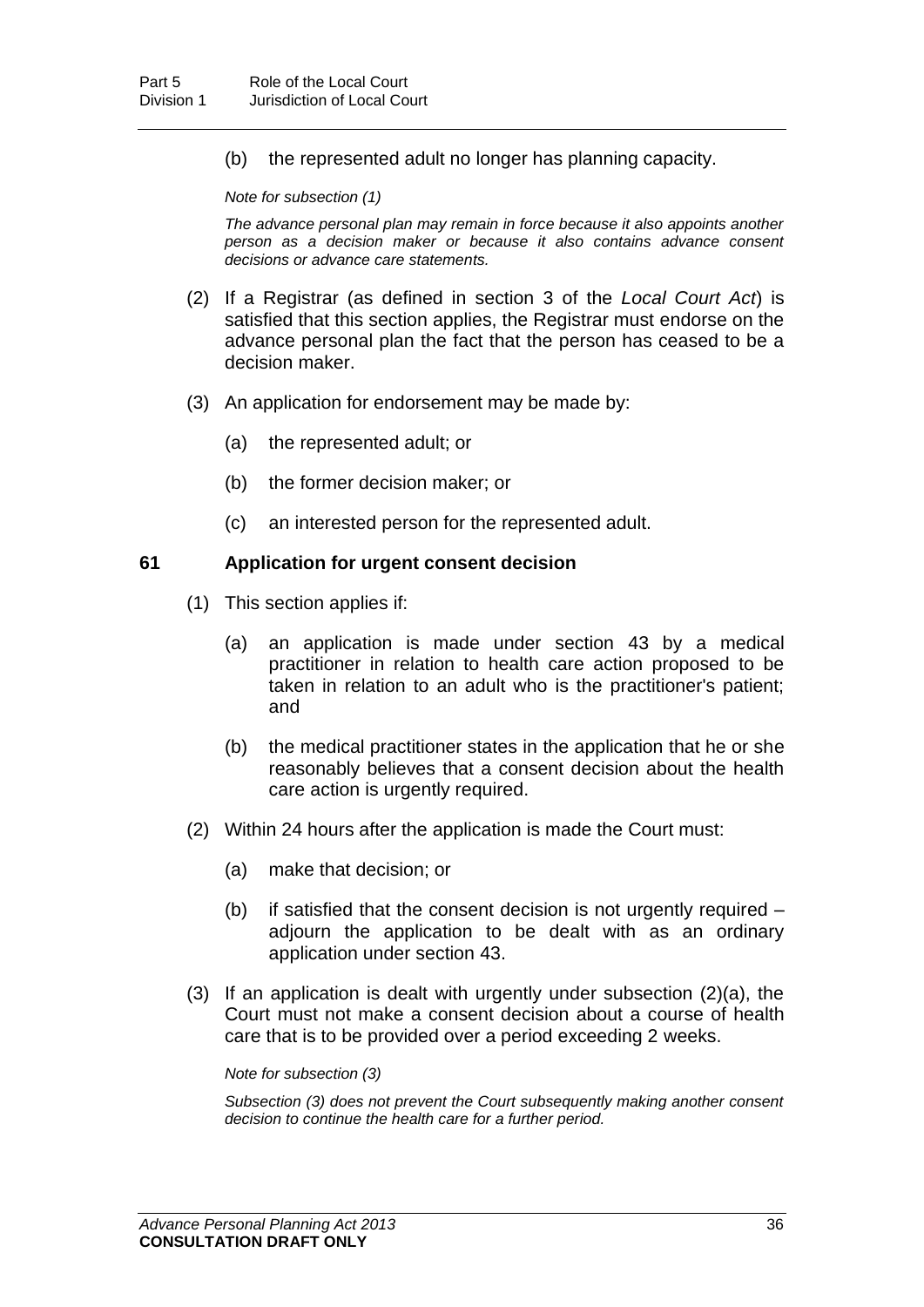### **62 Effect of application to Court on consent decision**

If an application is made for an order under section [40\(](#page-28-0)2) that an advance consent decision be disregarded, the making of the application does not stay or otherwise affect the advance consent decision or decision maker's decision, unless the Court orders otherwise.

### **63 Effect of appeal against Court's decision**

If an appeal to the Supreme Court is lodged under section [68](#page-44-0) against a consent decision made by the Local Court, the lodging of the appeal does not stay or otherwise affect the Local Court's decision, unless the Supreme Court orders otherwise.

## **Division 2 Procedure for Local Court**

### **64 How proceeding to be started**

- (1) A proceeding before the Court must be started by application.
- (2) An application may be made by:
	- (a) the affected adult; or
	- (b) an interested person for the affected adult.
- (3) An application for an order under section [58](#page-39-1) may also be made by:
	- (a) the former decision maker; or
	- (b) if the represented adult has died the executor or administrator of the adult's estate.
- (4) An application for an order under section [66\(](#page-43-0)2) or [67\(](#page-43-1)3) may also be made by another person the Court is satisfied has a proper interest in the proceedings.
- (5) An application must be made in accordance with the Court's rules of court.

### **65 Parties to proceedings**

The parties to the proceedings are:

- (a) the applicant; and
- (b) if the applicant is not the affected adult the affected adult; and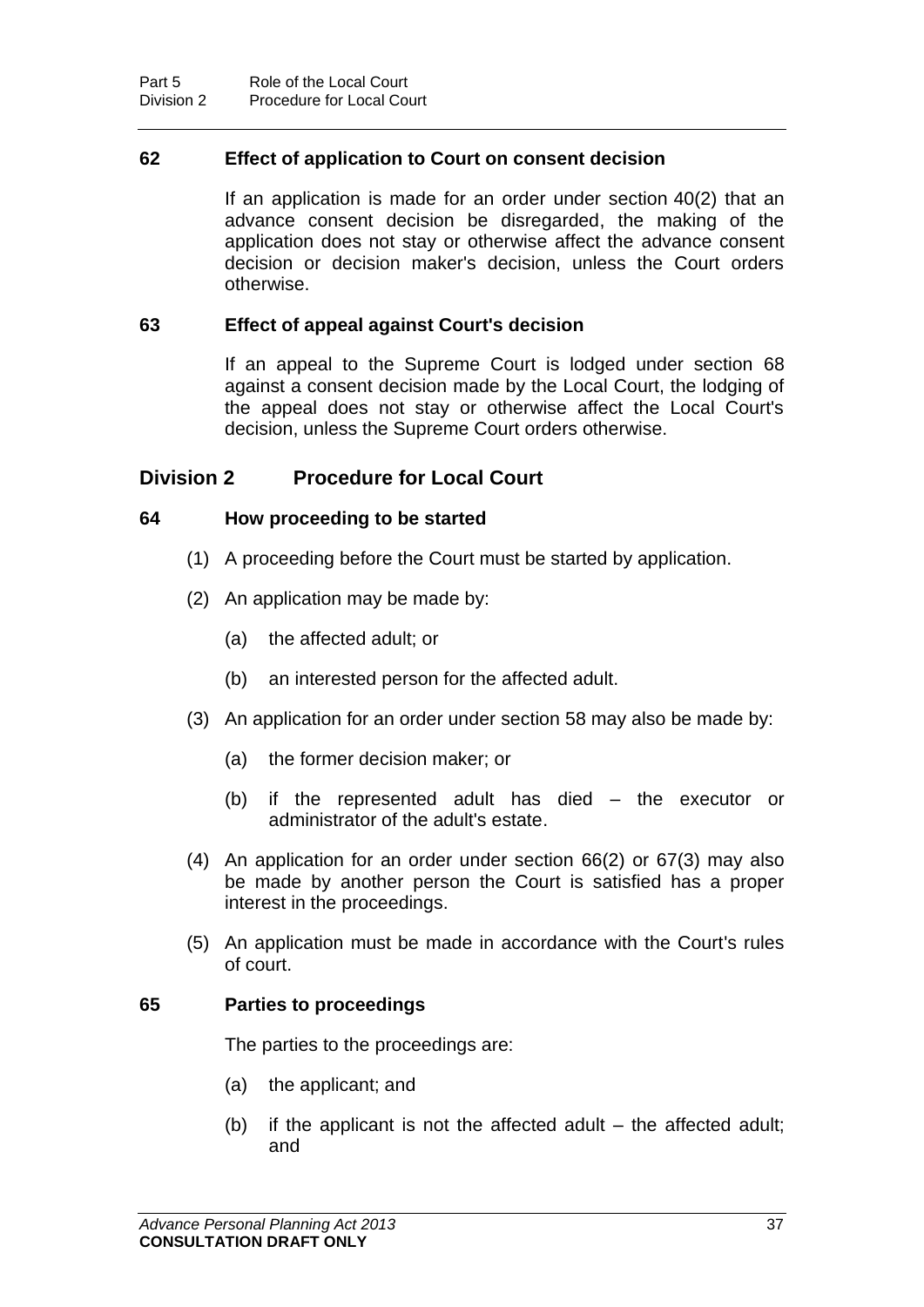- (c) any other interested person for the affected adult who, on application, is permitted by the Court to join the proceedings; and
- (d) any other person joined as a party by the Court in accordance with the Court's rules of court.

### <span id="page-43-0"></span>**66 Court proceedings to be private**

- (1) A proceeding before the Court is to be conducted in private and not open to the public.
- (2) However, the Court may order that proceedings be open to the public if it appears to the Court that justice will be best served by doing so.

#### <span id="page-43-1"></span>**67 Reporting on proceedings relating to Part 4**

- (1) A person commits an offence if:
	- (a) the person engages in conduct that results in the publication of information about Part 4 proceedings; and
	- (b) the information identifies the adult who is the subject of the proceedings or enables the identity of the adult to be ascertained.

Maximum penalty: 200 penalty units or imprisonment for 2 years.

- (2) Subsection (1) does not apply if the Court has authorised the publication of the information.
- (3) The Court may, by order, authorise publication of information that is otherwise prohibited only if satisfied that publication:
	- (a) is consistent with the decision-making principles; and
	- (b) is in the public interest.
- (4) In this section:

*Part 4 proceedings* means proceedings relating to a matter arising under Part 4.

*publish* includes broadcast or disseminate.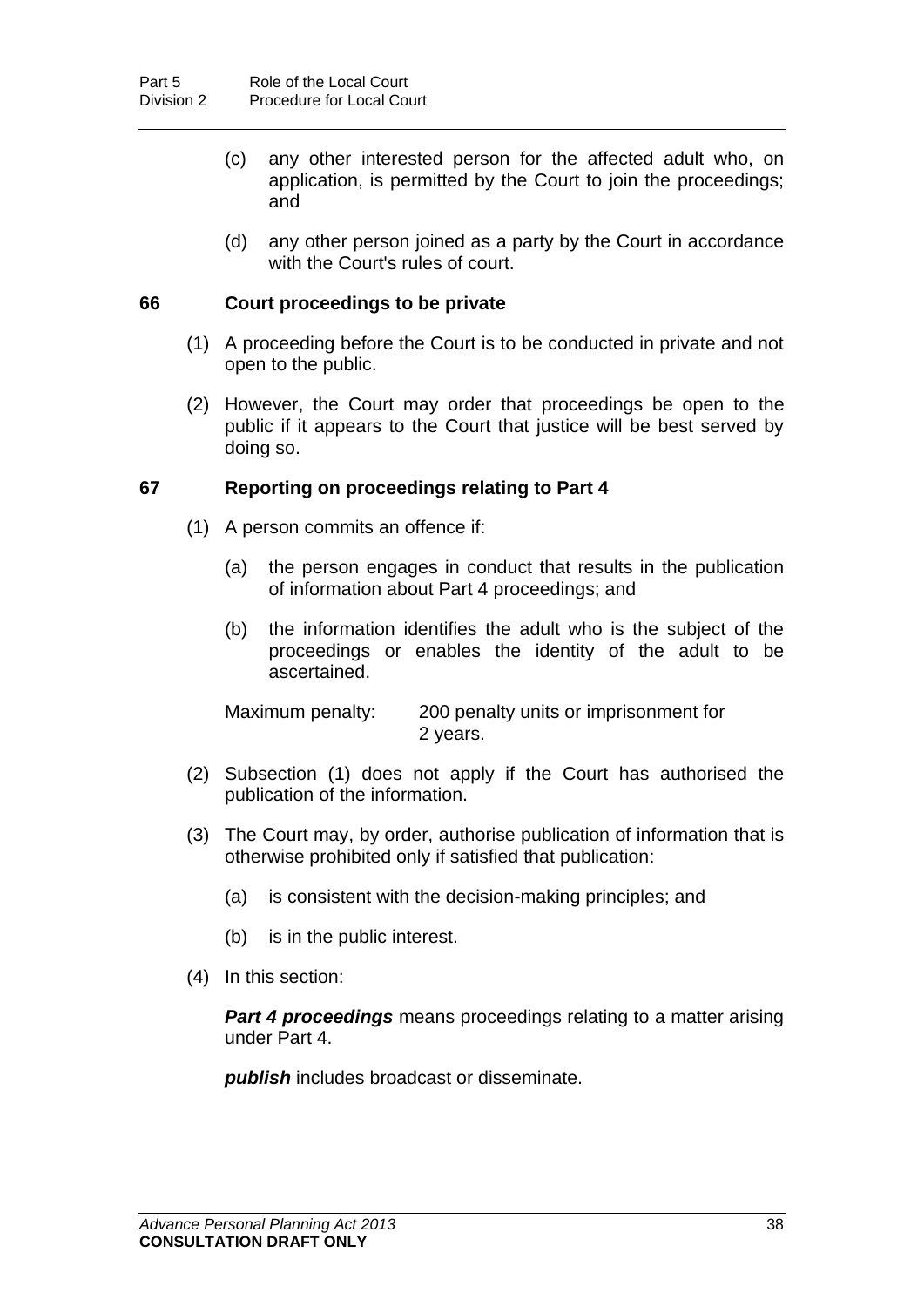## **Division 3 Appeals to Supreme Court**

### <span id="page-44-0"></span>**68 Appeal to Supreme Court**

- (1) An appeal to the Supreme Court against a decision of the Local Court under this Act (the *original decision*) may be made:
	- (a) by a party to the proceeding; or
	- (b) with leave of the Supreme Court, by another interested person for the affected adult.
- (2) An appeal must be lodged with the Supreme Court within 28 days after the original decision was made, or a longer period allowed by the Supreme Court.
- (3) An appeal is to be made in accordance with the *Supreme Court Act*.

#### **69 Stay of decision and other interim orders**

- (1) Pending determination of an appeal, the Supreme Court may do either or both of the following:
	- (a) stay the operation of the original decision;
	- (b) make any other interim order it considers appropriate.
- (2) A stay or other interim order may be made on any conditions specified by the Supreme Court.

#### **70 Hearing of appeal**

At the hearing of an appeal, fresh evidence or evidence in addition to, or in substitution for, the evidence before the Local Court may be given.

### **71 Power of Supreme Court**

- (1) After hearing an appeal, the Supreme Court must do one of the following:
	- (a) confirm the original decision;
	- (b) vary the original decision;
	- (c) set aside the original decision;
	- (d) set aside the original decision and replace it with the Supreme Court's own decision;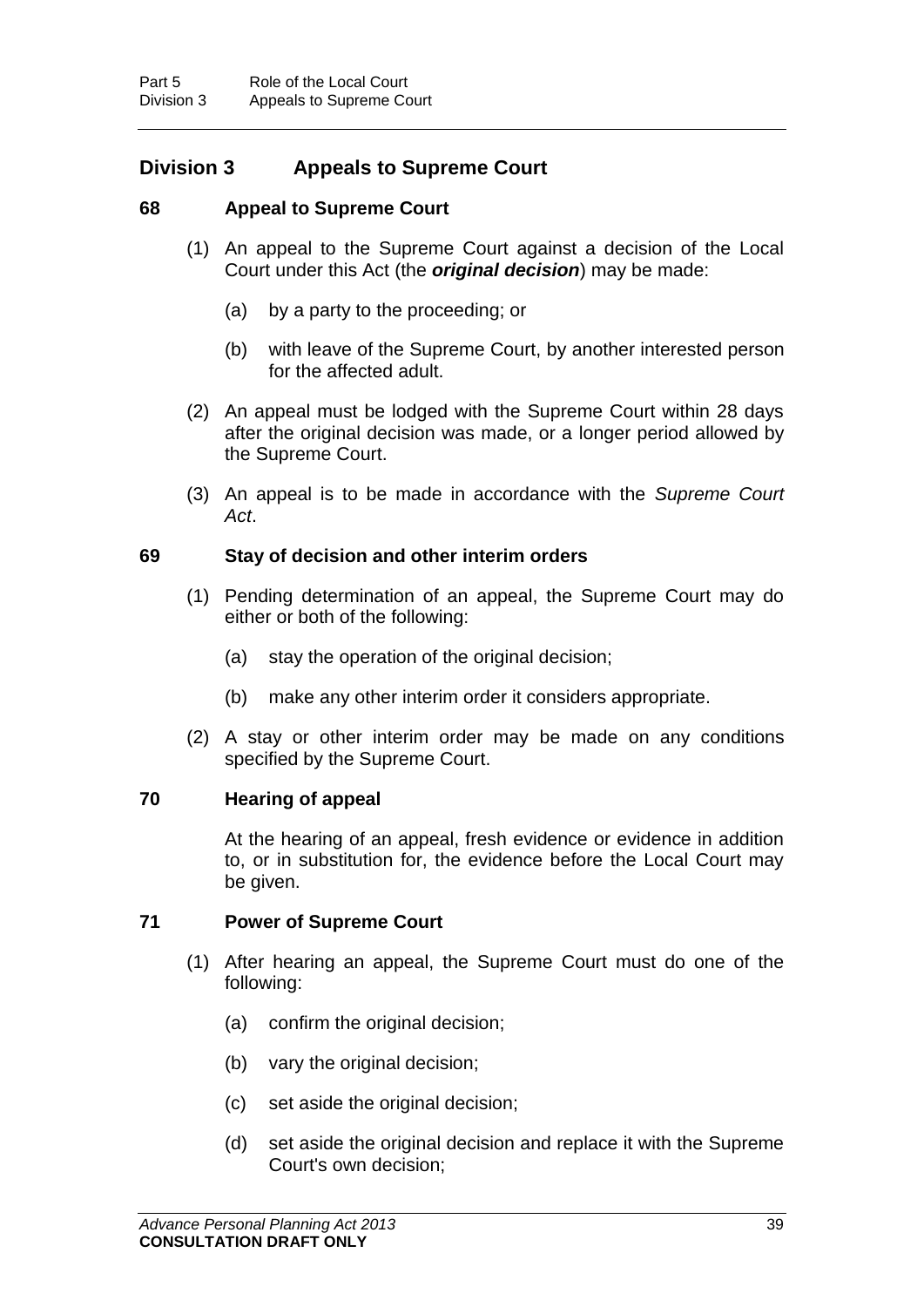- (e) set aside the original decision and refer the matter back to the Local Court for reconsideration.
- (2) In making its decision, the Supreme Court must act in accordance with the decision-making principles as if it were a decision maker.
- (3) The Supreme Court may make any ancillary order as to costs or other matters as it considers appropriate.
- (4) If it makes a decision as mentioned in subsection (1)(e), the Supreme Court may give directions to the Local Court as it considers appropriate.

## **Part 6 Enforcement**

## **Division 1 Investigations**

### **72 Requirement to provide information, produce documents etc.**

- (1) The Chief Executive Officer may exercise the powers under this section for the purposes of:
	- (a) assessing whether or not the provisions of this Act are being complied with; or
	- (b) seeking evidence of a suspected offence against this Act.
- (2) The Chief Executive Officer may, by written notice, require a person who the Chief Executive Officer reasonably believes has information or a document or other thing that is relevant for those purposes to do one or more of the following:
	- (a) provide the information to the Chief Executive Officer;
	- (b) produce the document or thing to the Chief Executive Officer for inspection;
	- (c) answer questions asked by the Chief Executive Officer.
- (3) The Chief Executive Officer may make copies of, or otherwise make a record of, a document or thing produced for inspection.
- (4) A person commits an offence if:
	- (a) the person has been given a notice under subsection (2); and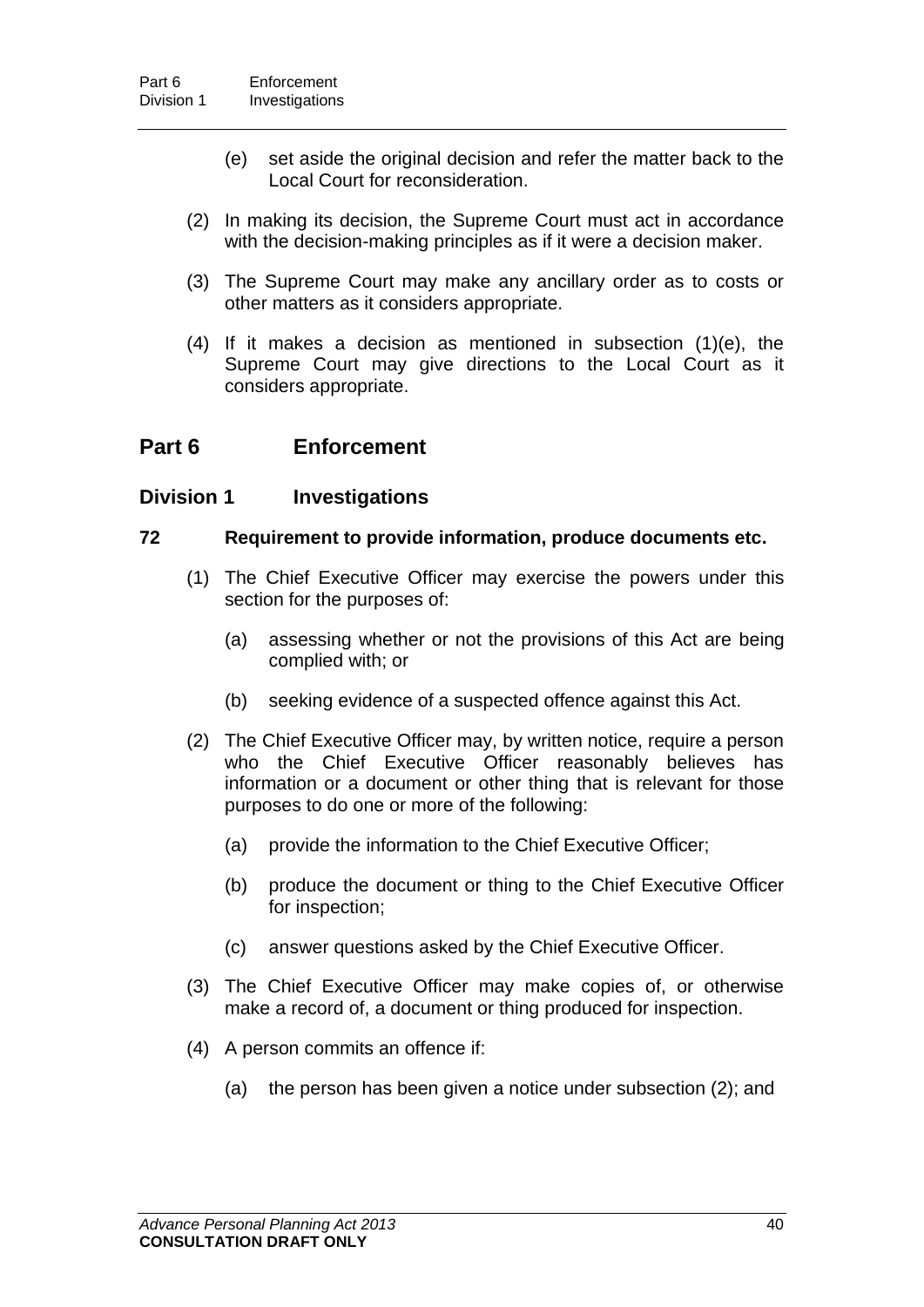(b) engages in conduct that results in a contravention of the notice.

Maximum penalty: 200 penalty units.

- (5) It is a defence to a prosecution for an offence against subsection (4) if the defendant establishes a reasonable excuse.
- (6) Without limiting subsection (5), it is a reasonable excuse for an individual to fail to comply with the requirement if doing so might tend to incriminate the individual.

## **Division 2 Offences**

#### <span id="page-46-0"></span>**73 Falsely representing to be decision maker**

- (1) A person commits an offence if the person:
	- (a) represents, by words or conduct, that the person or another person:
		- (i) is a decision maker; or
		- (ii) is a decision maker with authority for a particular matter; and
	- (b) knows the representation is false.

Maximum penalty: 200 penalty units or imprisonment for 2 years.

- (2) A person commits an offence against this subsection if the person:
	- (a) commits an offence against subsection (1); and
	- (b) does so with intent to obtain a benefit for the person or another person.

Maximum penalty: Imprisonment for 7 years.

#### <span id="page-46-1"></span>**74 Improper inducement in relation to advance personal plan**

A person commits an offence if:

- (a) the person engages in conduct with intent to induce another person to make, amend or revoke an advance personal plan; and
- (b) the conduct involves dishonesty or undue influence.

Maximum penalty: Imprisonment for 7 years.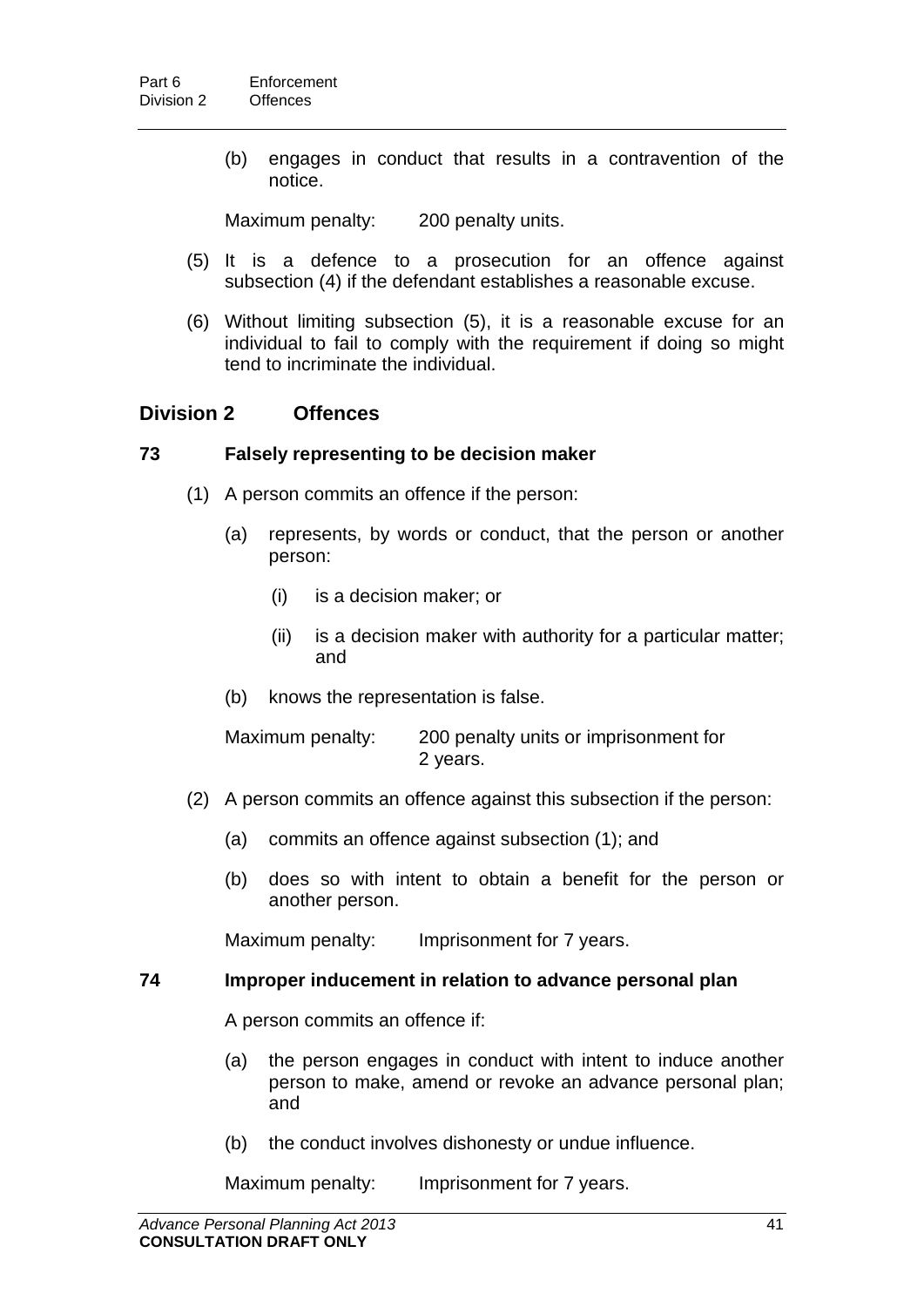### <span id="page-47-0"></span>**75 Improper exercise of authority by decision maker**

- (1) A decision maker commits an offence if the decision maker:
	- (a) engages in conduct in the exercise of the person's authority as a decision maker; and
	- (b) in doing so contravenes section [21\(](#page-16-1)1).

Maximum penalty: Imprisonment for 5 years.

- (2) A decision maker commits an offence if the decision maker:
	- (a) commits an offence against subsection (1); and
	- (b) does so with intent to obtain a benefit for the person or another person.

Maximum penalty: Imprisonment for 7 years.

### <span id="page-47-1"></span>**76 Inducing decision maker to exercise authority improperly**

(1) A person commits an offence if the person engages in conduct with intent to induce a decision maker to engage in conduct that contravenes section [21\(](#page-16-1)1).

Maximum penalty: Imprisonment for 5 years.

- (2) A person commits an offence against this subsection if the person:
	- (a) commits an offence against subsection (1); and
	- (b) does so with intent to obtain a benefit for the person or another person.

Maximum penalty: Imprisonment for 7 years.

### **77 Misleading information**

- (1) A person commits an offence if:
	- (a) the person gives information to another person; and
	- (b) the other person is an Agency officer; and
	- (c) the person knows the information is misleading; and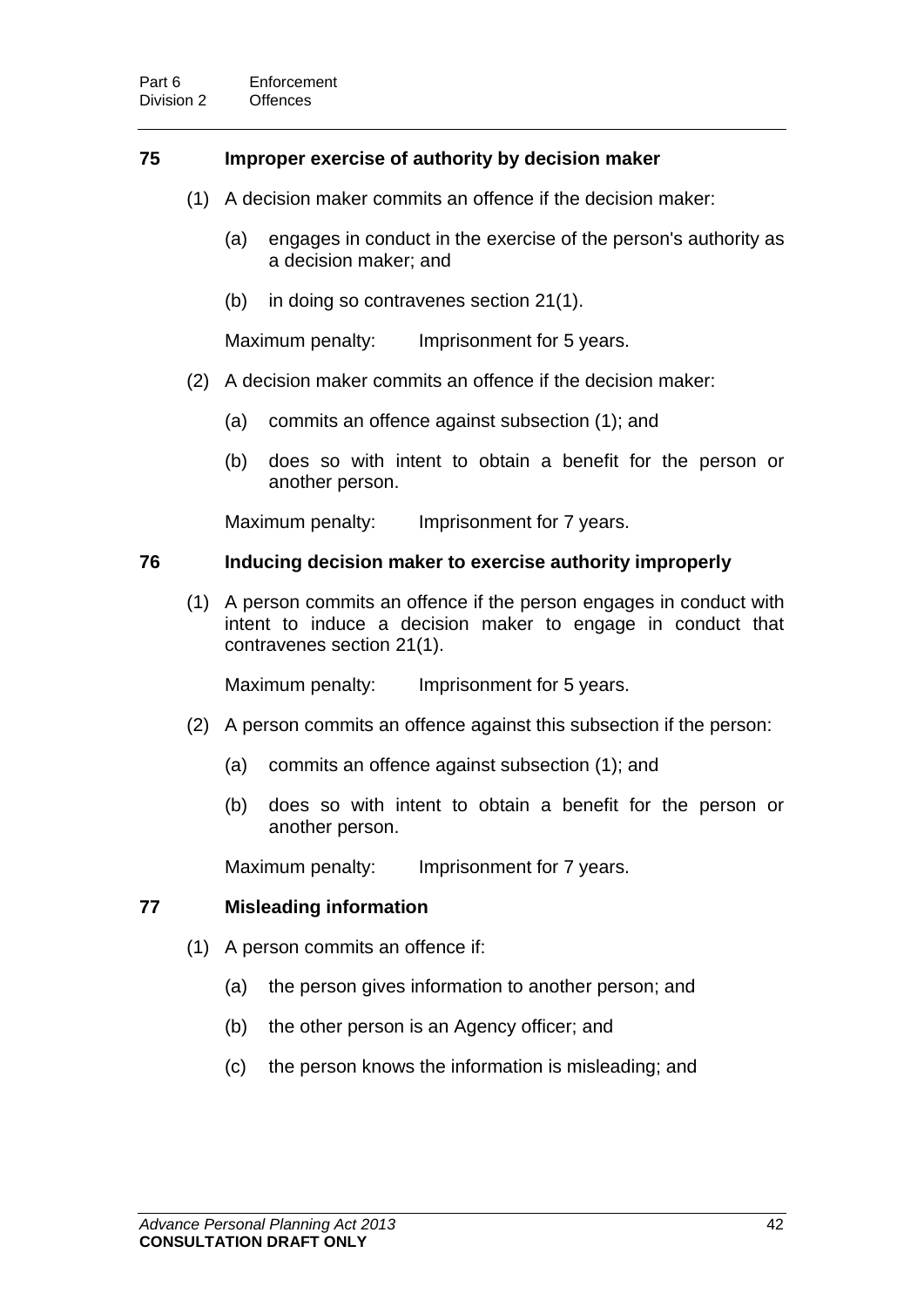(d) the person knows the Agency officer is acting in an official capacity.

Maximum penalty: 400 penalty units or imprisonment for 2 years.

- (2) A person commits an offence if:
	- (a) the person gives a document to another person; and
	- (b) the other person is an Agency officer; and
	- (c) the person knows the document contains misleading information; and
	- (d) the person knows the Agency officer is acting in an official capacity.

Maximum penalty: 400 penalty units or imprisonment for 2 years.

- (3) Strict liability applies to subsections (1)(b) and (2)(b).
- (4) Subsection (2) does not apply if the person, when giving the document:
	- (a) draws the misleading aspect of the document to the Agency officer's attention; and
	- (b) to the extent to which the person can reasonably do so  $-$  gives the Agency officer the information necessary to remedy the misleading aspect of the document.
- (5) In this section:

*acting in an official capacity*, in relation to an Agency officer, means the officer is exercising authority under, or otherwise related to the administration of, this Act.

*Agency officer* means the Chief Executive Officer, a delegate of the Chief Executive Officer or a public sector employee employed in the Agency.

*misleading information* means information that is misleading in a material particular or because of the omission of a material particular.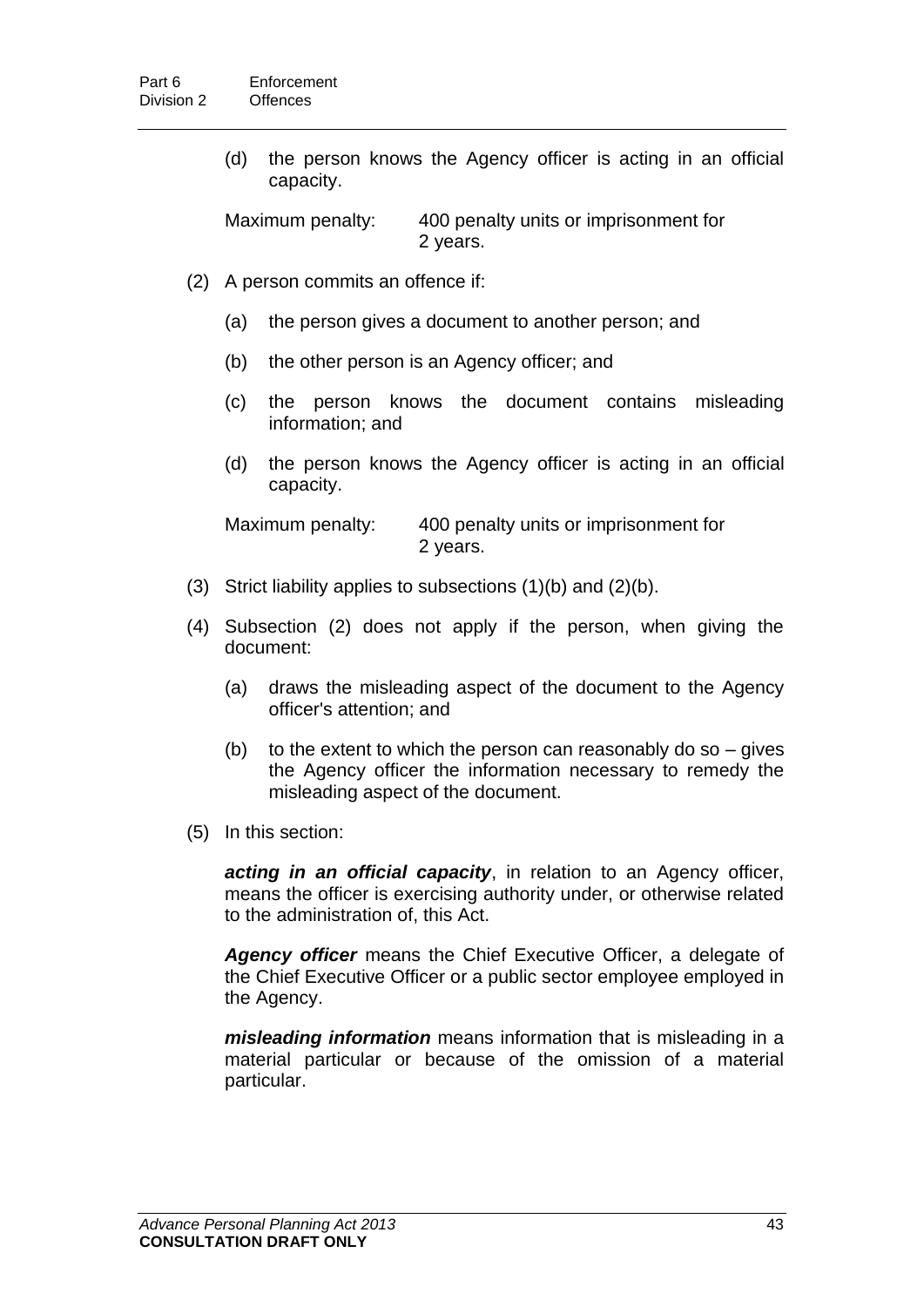## **Division 3 Criminal liability for offences**

## **78 Alternative verdicts**

- (1) This section applies if, in a proceeding against a person charged with an offence against a provision mentioned in the following Table (the *prosecuted offence*), the trier of fact:
	- (a) is not satisfied beyond reasonable doubt that the person committed the prosecuted offence; but
	- (b) is satisfied beyond reasonable doubt that the person committed the offence specified in the Table as the alternative offence for the prosecuted offence.
- (2) The trier of fact may find the person not guilty of the prosecuted offence but guilty of the alternative offence.

| <b>Prosecuted offence</b> | <b>Alternative offence</b> |
|---------------------------|----------------------------|
| section 73(2)             | section $73(1)$            |
| section 75(2)             | section $75(1)$            |
| section $76(2)$           | section $76(1)$            |

### **Table Alternative verdicts**

## **Division 4 Consequences of conviction**

### **79 Termination of appointment as decision maker and disqualification**

- (1) A court convicting a person of an offence against this Act may, in addition to imposing a penalty on the person, do either or both of the following:
	- (a) if the person is a decision maker terminate the person's appointment as decision maker;
	- (b) disqualify the person from being a decision maker for the period specified by the court.
- (2) A person who is disqualified under subsection (1)(b) cannot be appointed as, or exercise authority as, a decision maker during the period of the disqualification.

## **80 Payment of compensation to represented adult**

(1) This section applies if a person (the *offender*) is convicted of an offence against any of sections [73](#page-46-0) to [76.](#page-47-1)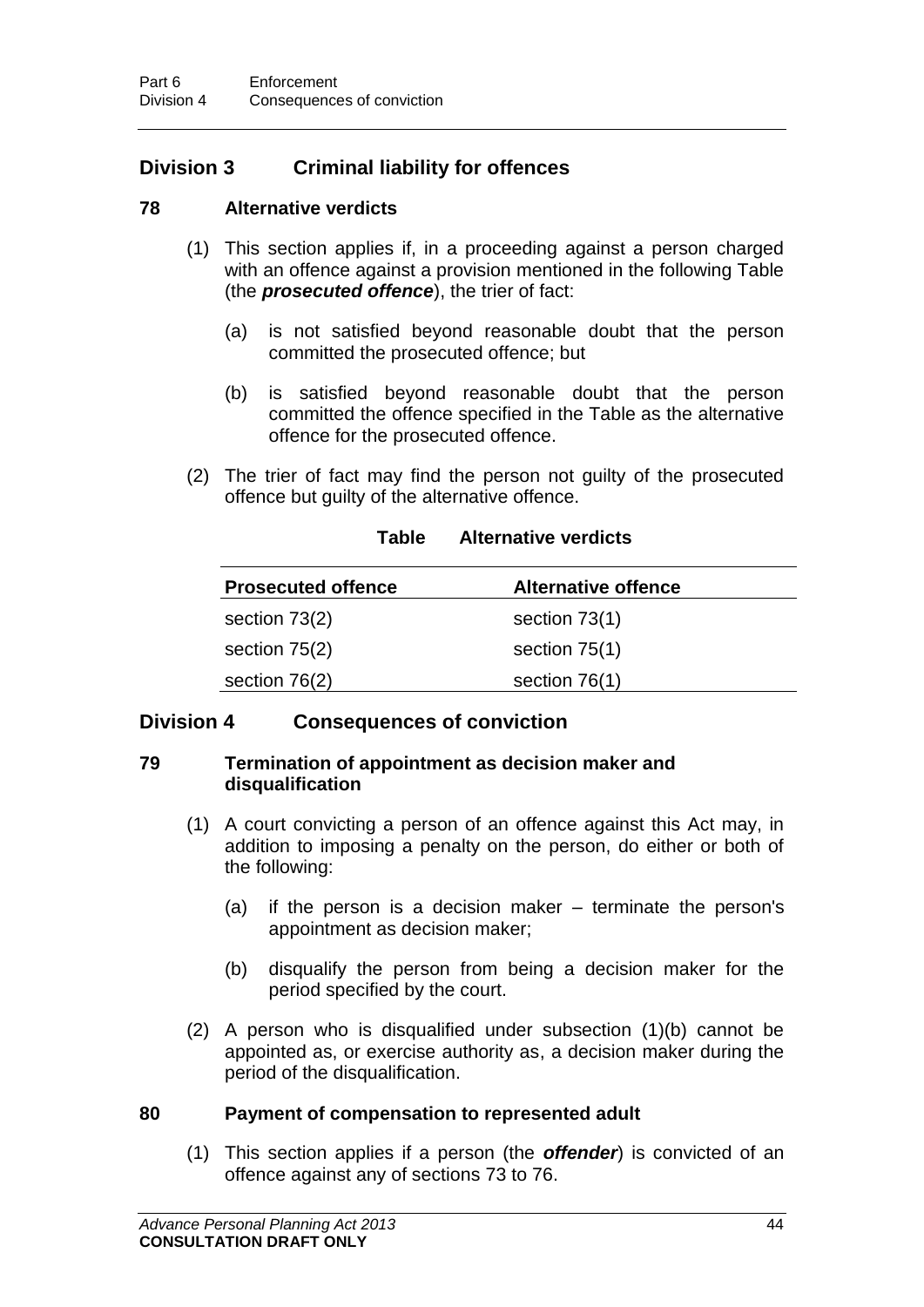- (2) If the court convicting the offender is satisfied that the conduct of the offender in committing the offence caused loss to the represented adult, the court may order the offender to pay compensation to the represented adult for that loss.
- (3) If the represented adult is dead, a reference in subsection (2) to the represented adult includes a reference to the adult's estate.
- (4) The standard of proof for a matter under this section is the balance of probabilities.
- (5) This section does not affect any civil liability the offender may have in relation to the conduct constituting the offence, but any compensation paid under this section must be taken into account in assessing damages in a later civil action.
- (6) In this section:

### *represented adult* includes:

- (a) for an offence against section [73](#page-46-0) a person for whom the offender represented that the offender was a decision maker; and
- (b) for an offence against section [74](#page-46-1) a person whom the offender sought to induce to make, amend or revoke an advance personal plan.

## **Division 5 Legal proceedings**

### **81 Commencement of prosecution**

Proceedings for an offence against this Act may be started only by:

- (a) the Chief Executive Officer; or
- (b) a person authorised by the Minister.

### **82 When prosecution to be started**

Proceedings for an offence against this Act that is a simple offence may be started within 2 years after the date on which the Chief Executive Officer first became aware of the commission of the offence.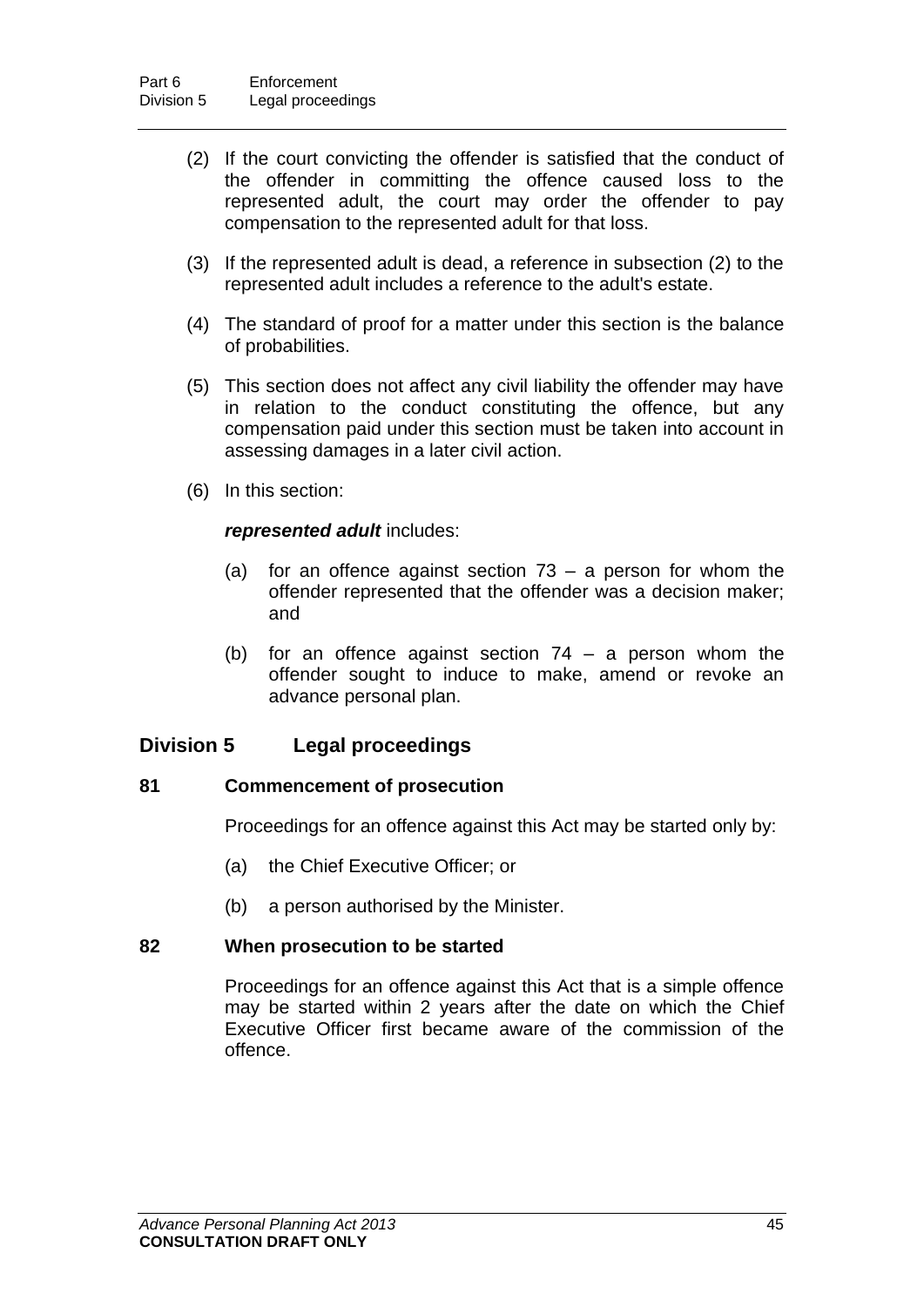## **Part 7 Miscellaneous matters**

#### <span id="page-51-0"></span>**83 Approved forms**

The Chief Executive Officer may approve forms for this Act.

#### **84 Register**

- (1) The Chief Executive Officer may establish a register of advance personal plans for the purpose of:
	- (a) providing a repository for the safe-keeping of advance personal plans; and
	- (b) making them available to persons who have a proper interest in knowing whether an adult has an advance personal plan, and if so the terms on the plan.

#### *Example for subsection (1)*

*A medical practitioner treating a person who has lost decision-making capacity would have a proper interest in finding out whether the person has an advance personal plan as it might contain an advance consent decision or appoint a decision maker.*

(2) Registration of an advance personal plan in a register established under subsection (1) is optional and non-registration does not affect the validity or effect of the advance personal plan.

#### **85 Recognition of interstate documents**

- (1) Subject to this section, a recognised interstate document has effect in the Territory as if it were an advance personal plan made under this Act.
- (2) This Act, other than Parts 2 and 3, applies to a recognised interstate document as if it were an advance personal plan made under this Act.
- (3) An amendment or revocation of a recognised interstate document by the maker must be made in accordance with the corresponding law under which it was made.
- (4) A person appointed by a recognised interstate document to make decisions for the maker of the document has, in the Territory, the same rights, powers and responsibilities as the person has under the corresponding law under which it was made.
- (5) However, the regulations may limit, or impose conditions on the exercise of, the rights and powers mentioned in subsection (4).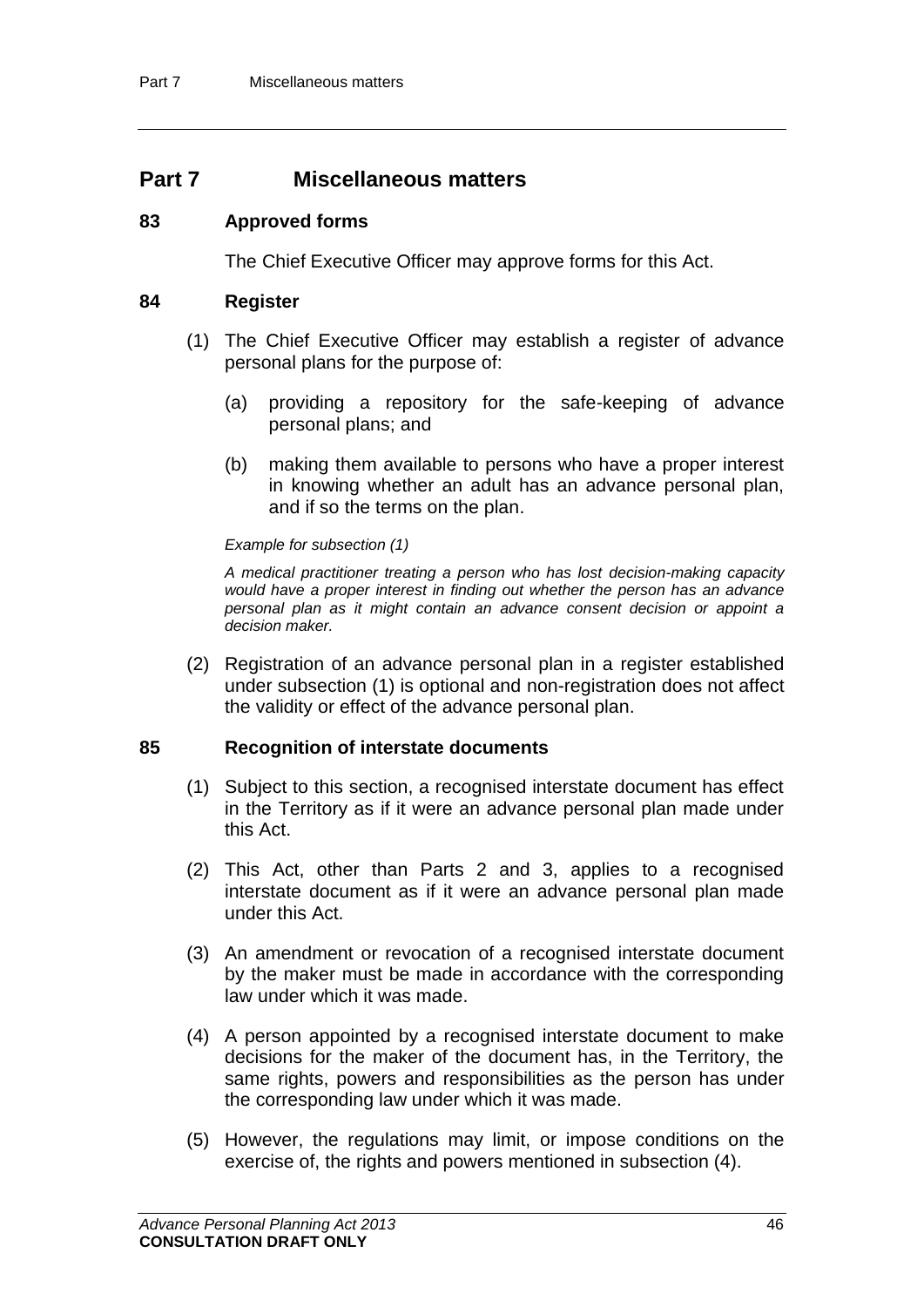(6) In this section:

*corresponding law* means a law of the Commonwealth, a State or another Territory that is prescribed by regulation to be a corresponding law for this section.

*recognised interstate document* means a document made under a corresponding law that is of a kind prescribed by regulation to be a recognised interstate document.

#### **86 Regulations**

The Administrator may make regulations under this Act.

## **Part 8 Repeals and transitional matters**

**Division 1 Repeals**

### <span id="page-52-0"></span>**87 Natural Death Act repealed**

The *Natural Death Act 1988* (Act No. 51, 1988) is repealed.

## **Division 2 Transitional matters for Advance Personal Planning Act 2013**

### **88 Continuation of directions under** *Natural Death Act*

- (1) On the commencement of section [87,](#page-52-0) an existing direction becomes an advance personal plan that contains an advance consent decision in accordance with its terms.
- (2) The advance personal plan has effect as if it had been made in accordance with this Act.
- (3) In this section:

*existing direction* means a direction made under section 4 of the *Natural Death Act* if:

- (a) it was made before the commencement of section [87;](#page-52-0) and
- (b) it had not been revoked before that commencement; and
- (c) the person who made it was alive as at that commencement.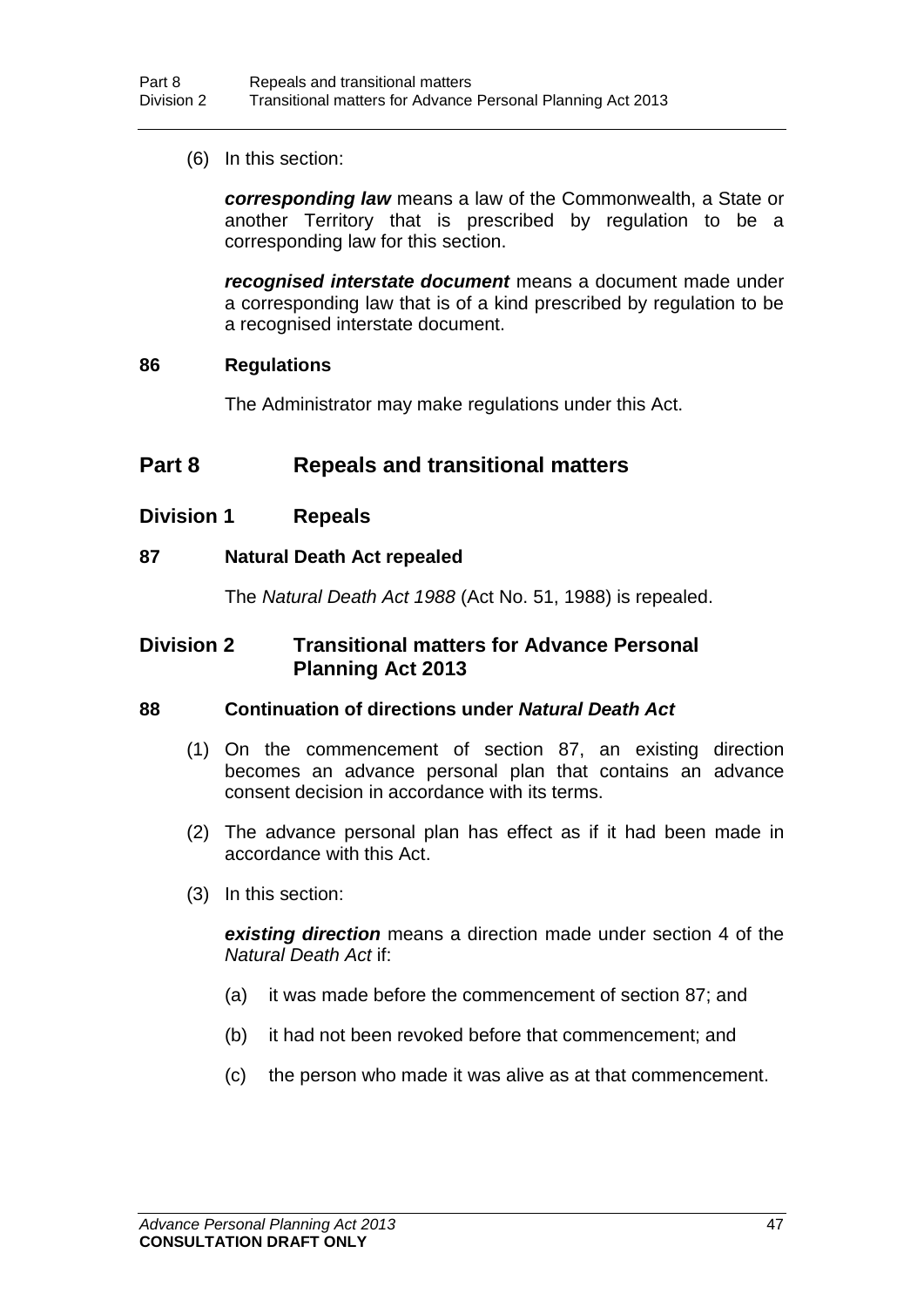# **Part 9 Consequential amendments**

**Division 1 Adult Guardianship Act**

## **89 Act amended**

This Division amends the *Adult Guardianship Act*.

## **Division 2 Aged and Infirm Persons Property Act**

## **90 Act amended**

This Division amends the *Aged and Infirm Persons Property Act*.

**Division 3 Disability Services Act**

## **91 Act amended**

This Division amends the *Disability Services Act*.

## **Division 4 Emergency Medical Operations Act**

## **92 Act amended**

This Division amends the *Emergency Medical Operations Act*.

## **Division 5 Mental Health and Related Services Act**

## **93 Act amended**

This Division amends the *Mental Health and Related Services Act*.

- **Division 6 Powers of Attorney Act**
- **94 Act amended**

This Division amends the *Powers of Attorney Act*.

## **Division 7 Transplantation and Anatomy Act**

## **95 Act amended**

This Division amends the *Transplantation and Anatomy Act*.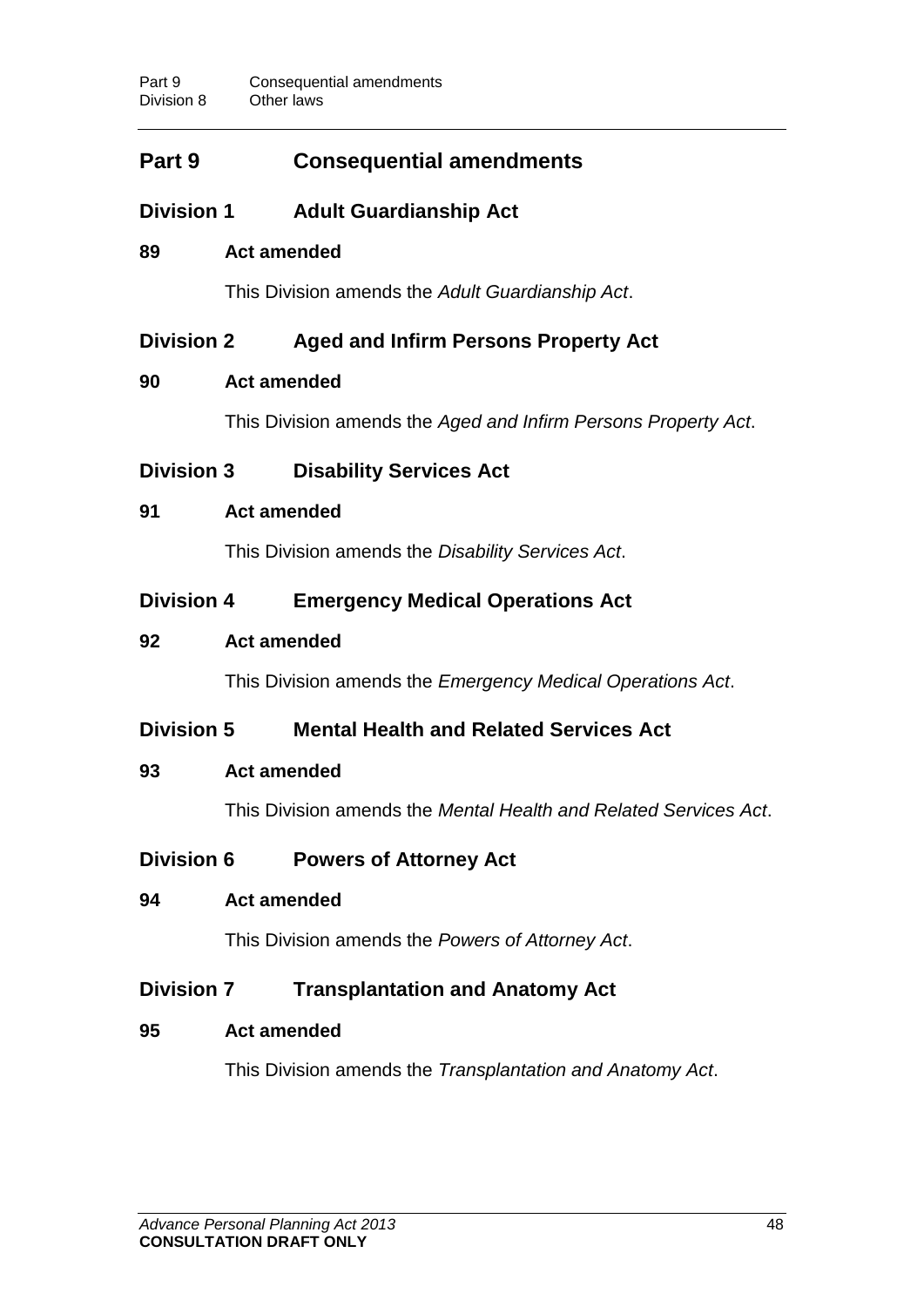# **Division 8 Other laws**

## <span id="page-54-0"></span>**96 Other laws amended**

The Schedule amends the laws mentioned in it.